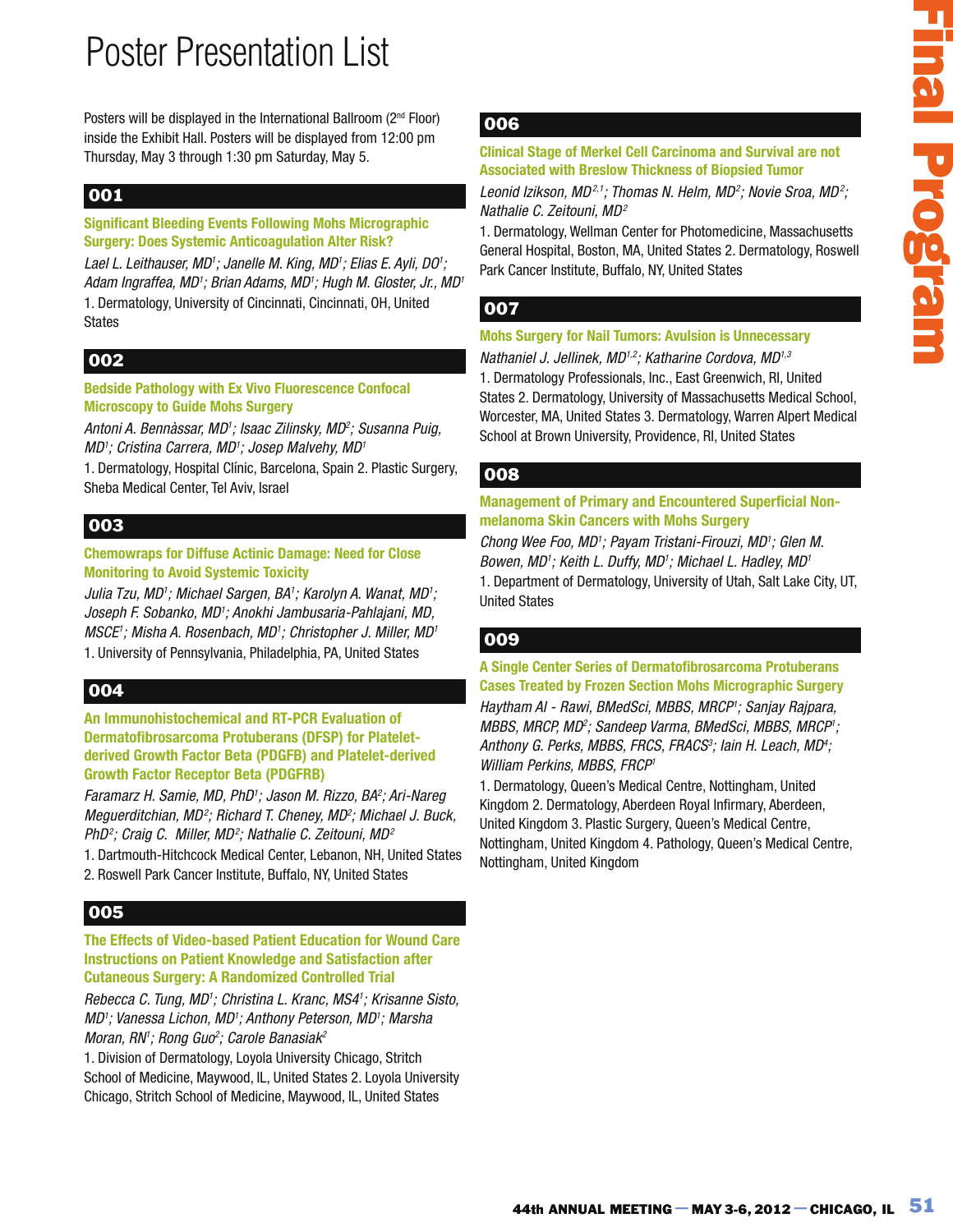## 010

#### **Non-invasive Imaging of NMSC using a Targeted Fluorocoxib Probe: Potential for Early Detection, Guided Biopsies, and Improved Margin Control**

Ashley Wysong, MD, MS<sup>1</sup>; Hyejun Ra, PhD<sup>2</sup>; Emilio Gonzalez, PhD<sup>2</sup>; Irfan Ali-Khan, PhD<sup>2</sup>; Lawrence J. Marnett, PhD<sup>3</sup>; Sumaira Z. Aasi, MD1; Jean Y. Tang, MD, PhD1; Christopher H. Contag, PhD<sup>2</sup> 1. Department of Dermatology, Stanford University, Stanford, CA, United States 2. Clark Center for Biomedical Engineering and Sciences, Molecular Imaging Program, Stanford University, Stanford, CA, United States 3. A.B. Hancock Jr. Memorial Laboratory for Cancer Research, Departments of Biochemistry, Chemistry, and Pharmacology, Vanderbilt University, Nashville, TN, United States

## 012

### **DMM: the Mohs Surgeons' Program for Africa**

### John M. Strasswimmer, MD, PhD<sup>1,2</sup>

1. Dermatology Medical Missions, Inc., Delray Beach, FL, United States 2. Melanoma & Cutaneous Oncology, Lynn Cancer Institute, Boca Raton, FL, United States

## 013

### **Salvage Mohs Micrographic Surgery for Highly Destructive Facial Non-melanoma Skin Cancer**

Benvon Moran, MB, BCh, BAO'; Bairbre Wynne, MD, MRCPI'; Patrick Ormond, MD, MRCPI<sup>1</sup>

1. Dermatology, St. James's Hospital, Dublin, Ireland

## 014

### **The Utility of Antihelical Cartilage Autografts for Reconstruction of Mohs Micrographic Surgery Defects**

Robert J. Sage, MD<sup>1</sup>; Brian C. Leach, MD<sup>1</sup>; Joel Cook, MD<sup>1</sup> 1. Dermatologic Surgery, Medical University of South Carolina, Charleston, SC, United States

## 015

### **Evaluation for Residual Tumor of Mohs Micrographic Specimens of Clinically Resolved Preoperative Biopsy Sites**

Soonyou Kwon, MD<sup>1</sup>; Hugh M. Gloster, Jr., MD<sup>1</sup>

1. Dermatology, University of Cincinnati, Cincinnati, OH, United States

## 016

### **Retrospective Evaluation of the Safety of Large Skin Flap and Graft Surgery in the Outpatient Setting**

Adam R. Schmitt, BA<sup>1</sup>; Jeremy S. Bordeaux, MD, MPH<sup>2,1</sup> 1. Case Western Reserve University School of Medicine, Cleveland, OH, United States 2. Department of Dermatology, University Hospitals Case Medical Center, Cleveland, OH, United States

## 017

### **Skin Cancer in Lung Transplant Recipients**

Jenny C. Hu, MD1; Rajan Saggar, MD2; Rajeev Saggar, MD2; Teresa Soriano, MD<sup>1</sup>

1. Division of Dermatology, David Geffen School of Medicine at UCLA, Los Angeles, CA, United States 2. Division of Pulmonary and Critical Care Medicine, David Geffen School of Medicine at UCLA, Los Angeles, CA, United States

### 018

### **Pain Control by a Two-step Irradiance Schedule Photodynamic Therapy of Basal Cell Carcinoma**

Joseph P. Housel, MD<sup>1,2</sup>; Nathalie C. Zeitouni, MD<sup>2,1</sup>

1. Dermatology, University at Buffalo School of Medicine, Amherst, NY, United States 2. Dermatology, Roswell Park Cancer Institute, Buffalo, NY, United States

### 020

#### **Asymmetric Sectioning of Mohs Micrographic Surgery Specimens**

Hilary C. Reich, MD<sup>1</sup>; Sarah E. Schram, MD<sup>1</sup>; Theresa L. Ray, MD'; Peter K. Lee, MD, PhD'; Stephanie Wallschlaeger, HT'; Anna Deem, HT<sup>1</sup>

1. Dermatology, University of Minnesota, Minneapolis, MN, United States

## 021

### **Controlling Sharps Using a Cost-effective, Reusable Magnet**  Anne J. Goldsberry, MD<sup>1</sup>; Rae Jean Broderick, RN<sup>e</sup>; Ross M. Levy, MD<sup>2</sup>

1. Department of Dermatology, Northwestern University, Feinberg School of Medicine, Chicago, IL, United States 2. Dermatology Surgery Unit, Division of Dermatology, NorthShore University Health-System, Skokie, IL, United States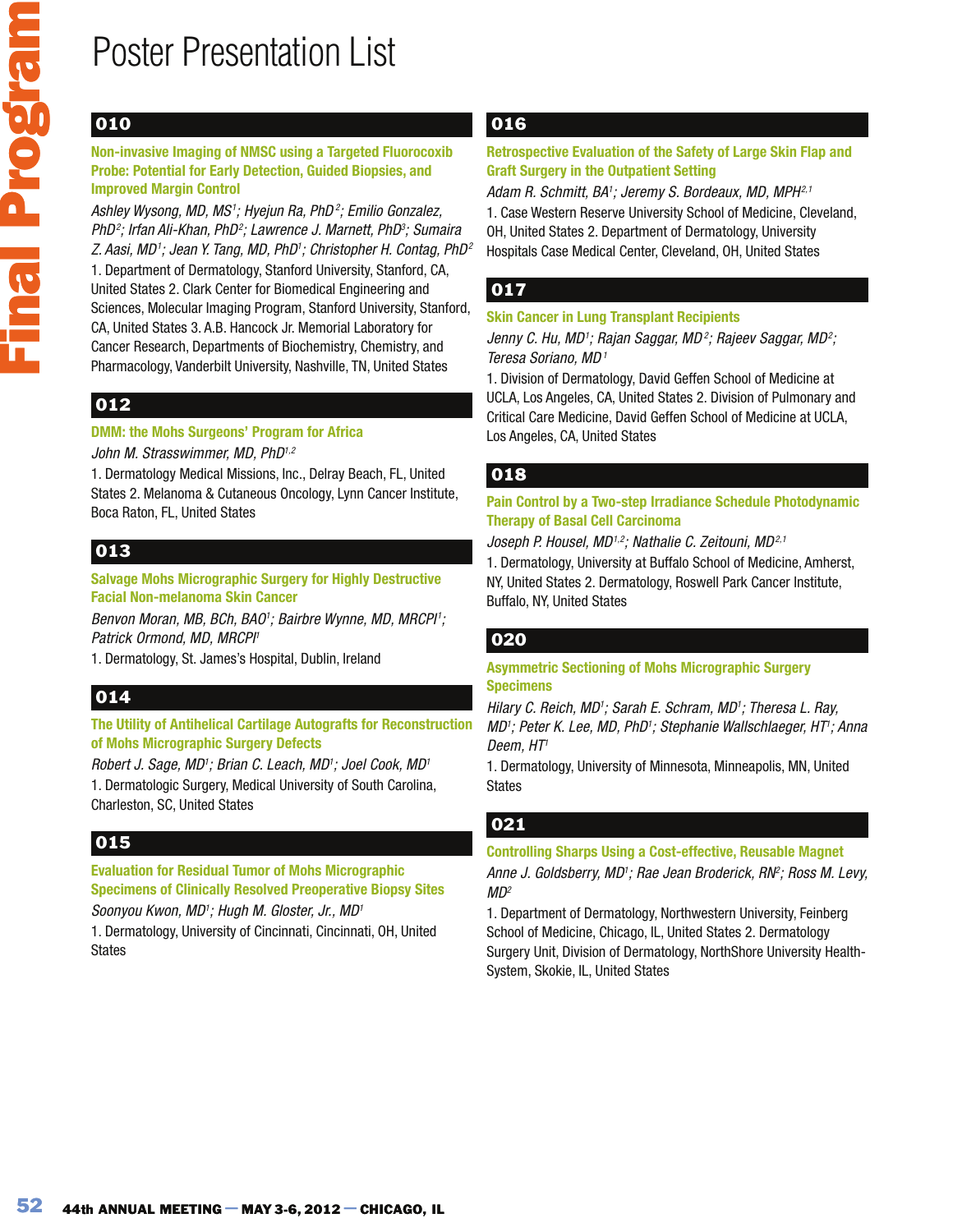### 022

### **Squamous Cell Carcinoma In Situ of the Ear**

Kachiu C. Lee, MD<sup>1</sup>; H. William Higgins, II, MD<sup>1</sup>; Newsha Lajevardi, BA, MS<sup>1</sup>; Antonio P. Cruz, MD<sup>1</sup>; Raymond G. Dufresne,  $Jr$ ., MD<sup>1</sup>

1. Dermatology, Brown University, Providence, RI, United States

### 023

**Mohs Micrographic Surgery for Atypical Fibroxanthoma: A Retrospective Review of 68 Cases** 

Andrew M. Swanson, MD<sup>1</sup>; Juliet L. Gunkel, MD<sup>1</sup>; B. Jack Longley, MD<sup>1</sup>; Stephen N. Snow, MD<sup>1</sup>

1. Department of Dermatology, University of Wisconsin - Madison, Madison, WI, United States

## 024

**Use of Full Thickness Skin Grafts to Repair Lower Eyelid Defects Involving the Eyelid Rim** 

Lixia Z. Ellis, MD, PhD'; Misha D. Miller, MD'; Renata Prado, MD'; Mariah R. Brown, MD<sup>1</sup>; J. Ramsey Mellette, Jr., MD<sup>1</sup>

1. Dermatology, University of Colorado, Denver, CO, United States

### 025

**Diagonal Tarsal Suture Technique Sine Marginal Sutures for Primary Lid Closure** 

Andrea Willey, MD<sup>1,2</sup>; Richard H. Caesar, MA, MB, Bchir, FRCOphth<sup>3</sup>

1. Solano Dermatology Associates, Sacramento, CA, United States

2. University of California, Davis, Sacramento, CA, United States 3. Cheltenham General Hospital, Cheltenham, Gloucestershire, United Kingdom

## 026

#### **Incidence and Treatment of Non-melanoma Skin Cancer in Ontario, Canada**

Joseph Doumit, MD<sup>1</sup>; Julie Lacroix, MD<sup>1</sup>; Megan Collie<sup>2</sup>; Ryan Kroll<sup>2</sup>; Adam J. Mamelak, MD<sup>1,3</sup>

1. Dermatology, University of Ottawa, Ottawa, ON, Canada 2. Queen's University School of Medicine, Kingston, ON, Canada 3. Sanova Dermatology, Austin, TX, United States

## 027

**Novel Pedicle Design Enhances Utility of Tunneled Island Pedicle Flap for Single-staged Repair of Auricular Defects**  Nisha Desai, MD'; Hakeem Sam, MD, PhD'

1. Department of Dermatology, University of Pittsburgh Medical Center, Pittsburgh, PA, United States

### 028

**A Histopathologic Frozen Section Digital Database for the Mohs Surgeon in Training** 

Mark F. Suchter, MD<sup>1,2</sup>; Christine E. Cabell, MD<sup>1,2</sup>; Victor J. Marks,  $MD<sup>2</sup>$ 

1. Procedural Dermatology, Geisinger Wyoming Valley Medical Center, Wilkes-Barre, PA, United States 2. Procedural Dermatology, Geisinger Medical Center, Danville, PA, United States

### 029

#### **A Comparison of Wound Reactivity to Two Common Postoperative Ointments**

Adisbeth Morales-Burgos, MD<sup>1</sup>; Michael P. Loosemore, MD<sup>1</sup>; Leonard H. Goldberg, MD<sup>1</sup>

1. Methodist Hospital, Houston, TX, United States

### 030

### **Profile of Female Mohs Patients**

Kachiu C. Lee, MD'; H. William Higgins, II, MD'; Ugur Uslu, BA'; Raymond G. Dufresne, Jr., MD<sup>1</sup>; Antonio P. Cruz, MD<sup>1</sup> 1. Dermatology, Brown University, Providence, RI, United States

### 031

### **Basal Cell Carcinoma of the Upper Lip**

**Example 10.1**<br>
The Training<br>
56, 5 Suchday, MO<sup>23</sup>; Consistence Cobel, MO<sup>23</sup>; Victor J. Marks,<br>
56, 2016/hot, MO<sup>23</sup>; Consistence Cobel, MO<sup>23</sup>; Victor J. Marks,<br>
44th Annual Demnatology, Geislanger Wyoming Valley Medica H. William Higgins, II, MD<sup>1</sup>; Kachiu C. Lee, MD<sup>1</sup>; Newsha Lajevardi, BA, MS<sup>1</sup>; Antonio P. Cruz, MD<sup>1</sup>; Raymond G. Dufresne,  $Jr$ ., MD<sup>1</sup>

1. Dermatology, Brown University, Providence, RI, United States

### 032

### **Mohs Micrographic Surgery at an Academic Mohs Center, 10 Year Comparison (2001-2011)**

H. William Higgins, II, MD<sup>1</sup>; Kachiu C. Lee, MD<sup>1</sup>; Ugur Uslu, BA<sup>1</sup>; Raymond G. Dufresne, Jr., MD<sup>1</sup>; Antonio P. Cruz, MD<sup>1</sup>

1. Dermatology, Brown University, Providence, RI, United States

### 033

**Grossly Inaccurate Dermatology and Mohs Surgery Physician Rosters Maintained by Private Health Insurers in 3 Major US Cities** 

Jennifer A. Cafardi, MD<sup>1</sup>; Richard Torbeck, III, MS, BA<sup>1</sup>; Pryze Smith, PhD<sup>2</sup> ; Brett M. Coldiron, MD, FACP<sup>1</sup>

1. The Skin Cancer Center/TriHealth, Cincinnati, OH, United States 2. Hatton Research Institute, Cincinnati, OH, United States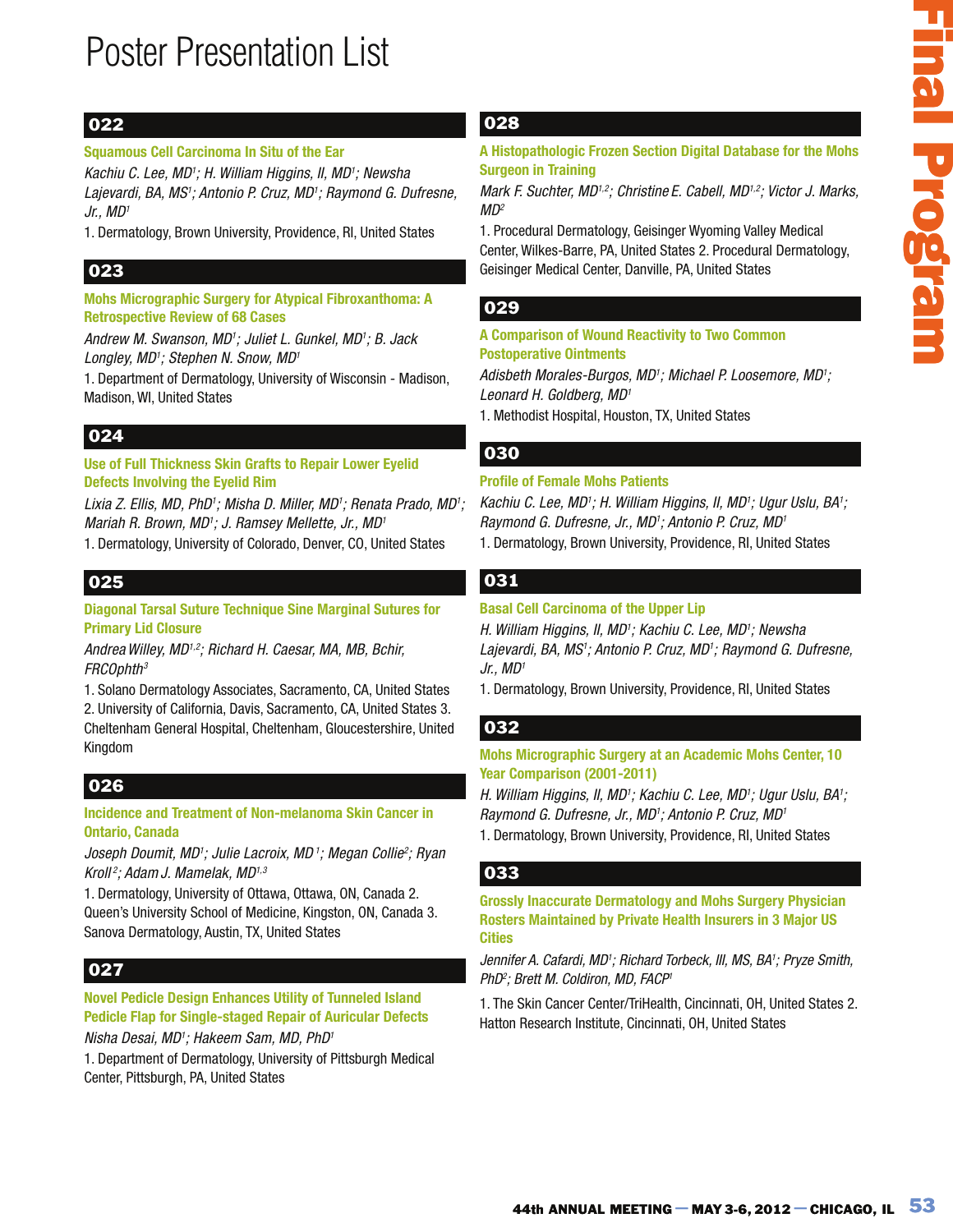## 034

#### **Comparing MITF to Mart-1 Immunostaining of Frozen Radial Sections in the Treatment of Lentigo Maligna**

Mark A. Hyde, MMS, PA-C<sup>1,2</sup>; Glen M. Bowen, MD<sup>1,2</sup>; Anneli R. Bowen, MD<sup>2</sup>

1. Melanoma and Cutaneous Oncology, Huntsman Cancer Institute at the University of Utah, Salt Lake City, UT, United States 2.

Department of Dermatology, University of Utah, Salt Lake City, UT, United States

## 035

### **Repair of Difficult Post-Mohs Defects with Porcine Urinary Bladder Extracellular Matrix**

Gunjan M. Modi, MD<sup>1</sup>; Mohsin Mir, MD<sup>1</sup>; Jodi S. Markus, MD<sup>1</sup>; Ida F. Orengo, MD<sup>1</sup>

1. Dermatology, Baylor College of Medicine, Houston, TX, United States

## 036

**Use of Porcine Xenografts on Large Partial-thickness Vermillion and Mucosal Lower Lip Mohs Defects** 

Amanda J. Pickert, MD<sup>1</sup>; Shari A. Nemeth, MD<sup>1</sup>

1. Dermatology, Mayo Clinic Arizona, Scottsdale, AZ, United States

## 037

**The Island Pedicle Flap is a Cosmetically Acceptable Alternative to more Conventional Repairs for Subcentimeter Defects on the Lower Two-thirds of the Nose**

Gary W. Mendese, MD<sup>1,2</sup>; Donald J. Grande, MD<sup>1,2</sup>; Stuart H. Bentkover, MD3,4

1. Mystic Valley Dermatology, Stoneham, MA, United States 2. Dermatology, Boston University School of Medicine, Boston, MA, United States 3. Bentkover Facial Plastic Surgery and Laser Center, Worcester, MA, United States 4. Harvard Medical School, Boston, MA, United States

## 038

**Bovine Collagen Xenograft Repair of Extensive Surgical Scalp Wounds with Exposed Calvarium** 

Jordan B. Slutsky, MD<sup>1</sup>; Megan Rogge<sup>1</sup>; M. Laurin Council, MD<sup>1</sup>; Scott W. Fosko, MD<sup>1</sup>

1. Dermatology, Saint Louis University, St. Louis, MO, United States

### 039

**Full-thickness Skin Grafts Do Not Need Tie-over Bolster Dressings** 

Ikue Shimizu, MD1; Deborah F. MacFarlane, MD, MPH1 1. Dermatology, UT MD Anderson Cancer Center, Houston, TX, United States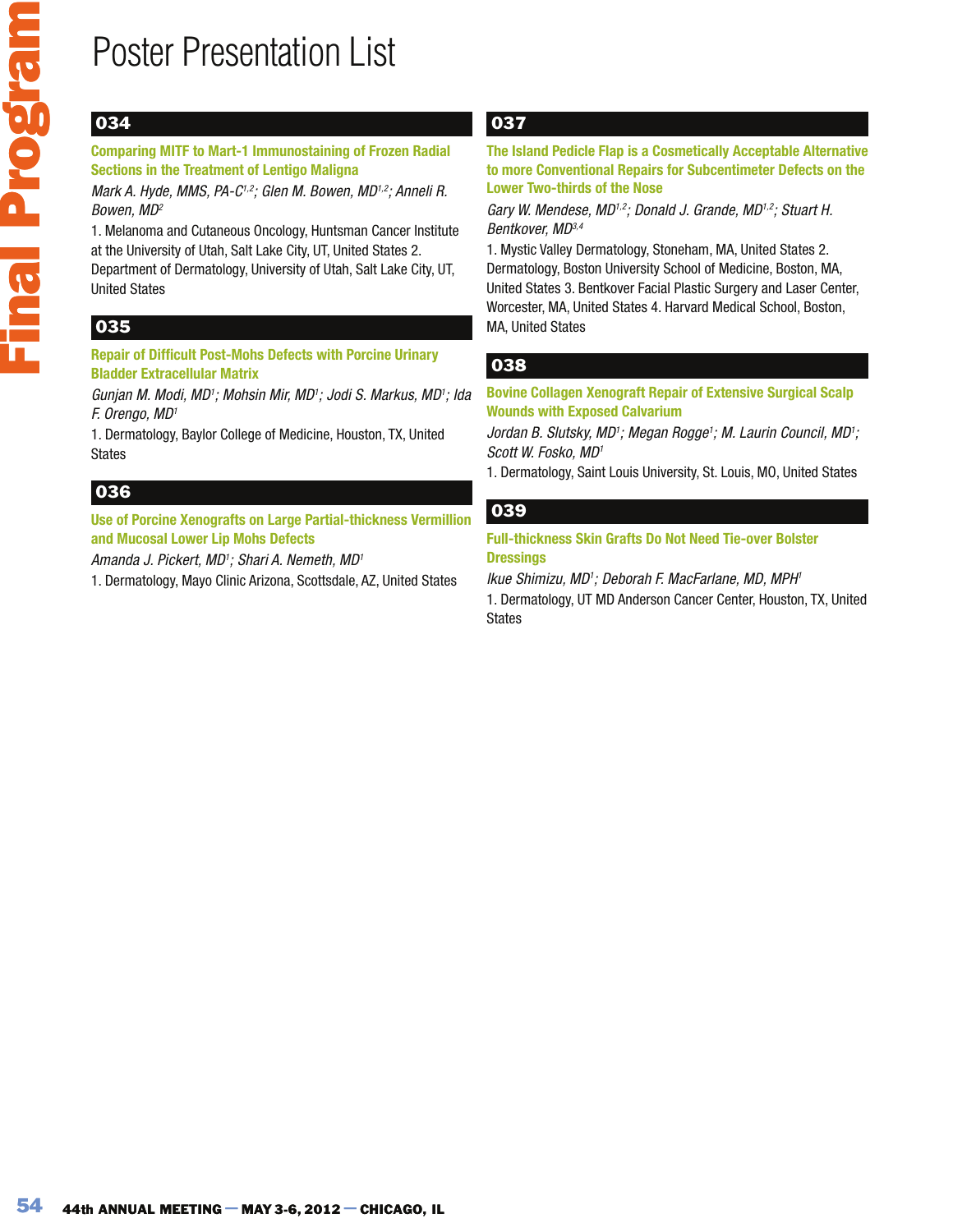### 001

TITLE: **Significant Bleeding Events Following Mohs Micrographic Surgery: Does Systemic Anticoagulation Alter Risk?**

AUTHORS: Laurel L. Leithauser, MD<sup>1</sup>; Janelle M. King, MD<sup>1</sup>; Elias E. Ayli, D0'; Adam Ingraffea, MD'; Brian Adams, MD'; Hugh M. Gloster, Jr., MD<sup>1</sup>

INSTITUTION: 1. Dermatology, University of Cincinnati, Cincinnati, OH, United States

PURPOSE: We sought to determine the frequency of significant postoperative bleeding events following Mohs micrographic surgery among patients taking a variety of systemic anticoagulant agents compared with controls taking no anticoagulant medications, and to determine whether patient demographics influence the rate of bleeding complications.

DESIGN: A retrospective chart review of 901 patients undergoing Mohs micrographic surgery at a University from June 2007 through January 2011 was performed. The medical records were analyzed for significant postoperative bleeding episodes, and patients taking a variety of anticoagulant medications were compared with controls taking no anticoagulation. Patient demographic data including gender, race and age were also evaluated with respect to bleeding risk using a logistical regression model.

SUMMARY: Patients on any type of systemic anticoagulant had a significantly greater risk of serious postoperative bleeding than controls (p=0.005), men were more likely to experience bleeding than women  $(p=0.01)$ , and older patients were more likely to experience bleeding episodes than younger patients  $(p=0.0008)$ . Patients taking aspirin alone  $(p=0.02)$ , aspirin and warfarin  $(p=0.03)$ , clopidogrel alone  $(p=0.02)$  and aspirin, warfarin and clopidogrel ( $p=0.05$ ) were more likely to experience bleeding events than non-anticoagulated controls. In a multi-variable logistical regression analysis, older age  $(p=0.01)$ , clopidogrel alone  $(p=0.01)$ and the combination regimen of clopidogrel, aspirin and warfarin (p=0.02) remained independent variables for increased bleeding risk.

CONCLUSION: Older patients and patients taking clopidogrel either alone or in combination with aspirin and warfarin are at increased risk for significant postoperative bleeding complications compared with controls. Men and patients taking aspirin either alone or in combination with warfarin may be at increased risk for severe postoperative bleeding, although these factors were no longer significant after controlling for other variables.

#### Table 1. Patient Characteristics and Significant Bleeding Events

| <b>Patient characteristics</b>       | All   | Bleeding      | No Bleeding     |
|--------------------------------------|-------|---------------|-----------------|
| All patients                         | 901   | 34/901 (3.8%) | 867/901 (96.2%) |
| Male                                 | 558   | 28/558 (5.0%) | 530/558 (95.0%) |
| Female                               | 344   | 6/344(1.7%)   | 338/344 (98.3%) |
| Mean age                             | 70.47 | 72.4          | 69.2            |
| No systemic<br>anticoagulation       | 502   | 11/502 (2.2%) | 489/502 (97.8%) |
| Any systemic<br>anticoagulation      | 399   | 23/399 (5.8%) | 376/399 (94.2%) |
| One agent                            | 333   | 19/333 (5.7%) | 314/333 (94.3%) |
| Aspirin only                         | 278   | 15/278 (5.4%) | 263/278 (94.6%) |
| Clopidogrel only                     | 10    | 2/10 (20%)    | 8/10 (80%)      |
| Warfarin only                        | 45    | $2/45(4.4\%)$ | 43/45 (95.6%)   |
| Two or more agents                   | 66    | $4/66(6.1\%)$ | 62/66 (93.9)    |
| Aspirin and clopidogrel              | 36    | 0/36(0%)      | 36/36 (100%)    |
| Aspirin and warfarin                 | 28    | 3/28 (10.7%)  | 25/28 (89.3%)   |
| Aspirin, clopidogrel and<br>warfarin | 2     | $1/2(50\%)$   | $1/2$ (50%)     |

|                                                                                                                                                                                                                 | Patient characteristics | All                  | Bleeding |                               | No Bleeding                                                                                                                       |
|-----------------------------------------------------------------------------------------------------------------------------------------------------------------------------------------------------------------|-------------------------|----------------------|----------|-------------------------------|-----------------------------------------------------------------------------------------------------------------------------------|
| All patients                                                                                                                                                                                                    |                         | 901                  |          | 34/901 (3.8%)                 | 867/901 (96.2%)                                                                                                                   |
| Male                                                                                                                                                                                                            |                         | 558                  |          | 28/558 (5.0%)                 | 530/558 (95.0%)                                                                                                                   |
| Female                                                                                                                                                                                                          |                         | 344                  |          | 6/344 (1.7%)                  | 338/344 (98.3%)                                                                                                                   |
| Mean age                                                                                                                                                                                                        |                         | 70.47                | 72.4     |                               | 69.2                                                                                                                              |
| No systemic<br>anticoagulation                                                                                                                                                                                  |                         | 502                  |          | 11/502 (2.2%)                 | 489/502 (97.8%)                                                                                                                   |
| Any systemic<br>anticoagulation                                                                                                                                                                                 |                         | 399                  |          | 23/399 (5.8%)                 | 376/399 (94.2%)                                                                                                                   |
| One agent                                                                                                                                                                                                       |                         | 333                  |          | 19/333 (5.7%)                 | 314/333 (94.3%)                                                                                                                   |
| Aspirin only                                                                                                                                                                                                    |                         | 278                  |          | 15/278 (5.4%)                 | 263/278 (94.6%)                                                                                                                   |
| Clopidogrel only                                                                                                                                                                                                |                         | 10                   |          | 2/10 (20%)                    | 8/10 (80%)                                                                                                                        |
| Warfarin only                                                                                                                                                                                                   |                         | 45                   |          | $2/45(4.4\%)$                 | 43/45 (95.6%)                                                                                                                     |
| Two or more agents                                                                                                                                                                                              |                         | 66                   |          | 4/66 (6.1%)                   | 62/66 (93.9)                                                                                                                      |
| Aspirin and clopidogrel                                                                                                                                                                                         |                         | 36                   |          | 0/36(0%)                      | 36/36 (100%)                                                                                                                      |
| Aspirin and warfarin<br>Aspirin, clopidogrel and<br>warfarin                                                                                                                                                    |                         | 28<br>$\overline{c}$ |          | 3/28 (10.7%)<br>$1/2(50\%)$   | 25/28 (89.3%)<br>$1/2$ (50%)                                                                                                      |
|                                                                                                                                                                                                                 |                         |                      |          |                               | intervention such as re-suturing, electrocoagulation or re-<br>application of a pressure dressing. Bleeding events which resolved |
| with pressure at home were not considered significant.<br>Table 2. Univariate and Multivariable Logistical Regression Analysis<br>of Significant Bleeding Complications With Respect To Individual<br>Variables | Univariate              | analysis (Chi        |          | Multivariable logistical      |                                                                                                                                   |
| Variable                                                                                                                                                                                                        |                         | exact or T-test)     |          | Square, Fisher's   regression |                                                                                                                                   |
|                                                                                                                                                                                                                 |                         | P=0.01 (Chi-         |          |                               | P=0.06 (corrected for age                                                                                                         |
|                                                                                                                                                                                                                 | square)<br>$P = 0.008$  |                      |          |                               | and anticoagulant type)<br>P=0.01 (corrected for sex                                                                              |
|                                                                                                                                                                                                                 | (T-test)<br>square)     | P=0.005 (Chi-        |          | and age)                      | and anticoagulant type)<br>P=0.18 (corrected for sex                                                                              |
|                                                                                                                                                                                                                 | exact)                  | P=0.08 (Fisher's     |          | and age)                      | $P = 0.27$ (corrected for sex                                                                                                     |
|                                                                                                                                                                                                                 | square)                 | P=0.02 (Chi-         |          | and age)                      | P=0.15 (corrected for sex                                                                                                         |
|                                                                                                                                                                                                                 | exact)                  |                      |          | and age)                      | P=0.02 (Fisher's $ P=0.01$ (corrected for sex                                                                                     |
|                                                                                                                                                                                                                 | $P = 0.29$              | (Fisher's exact)     |          | and age)                      | P=0.47 (corrected for sex                                                                                                         |
| Male gender<br>Older age<br>Any anticoagulant<br>Two or more<br>agents<br>Aspirin alone<br>Clopidogrel alone<br>Warfarin alone<br>Aspirin and<br>warfarin                                                       | exact)                  |                      |          | and age)                      | P=0.03 (Fisher's $ P=0.06$ (corrected for sex                                                                                     |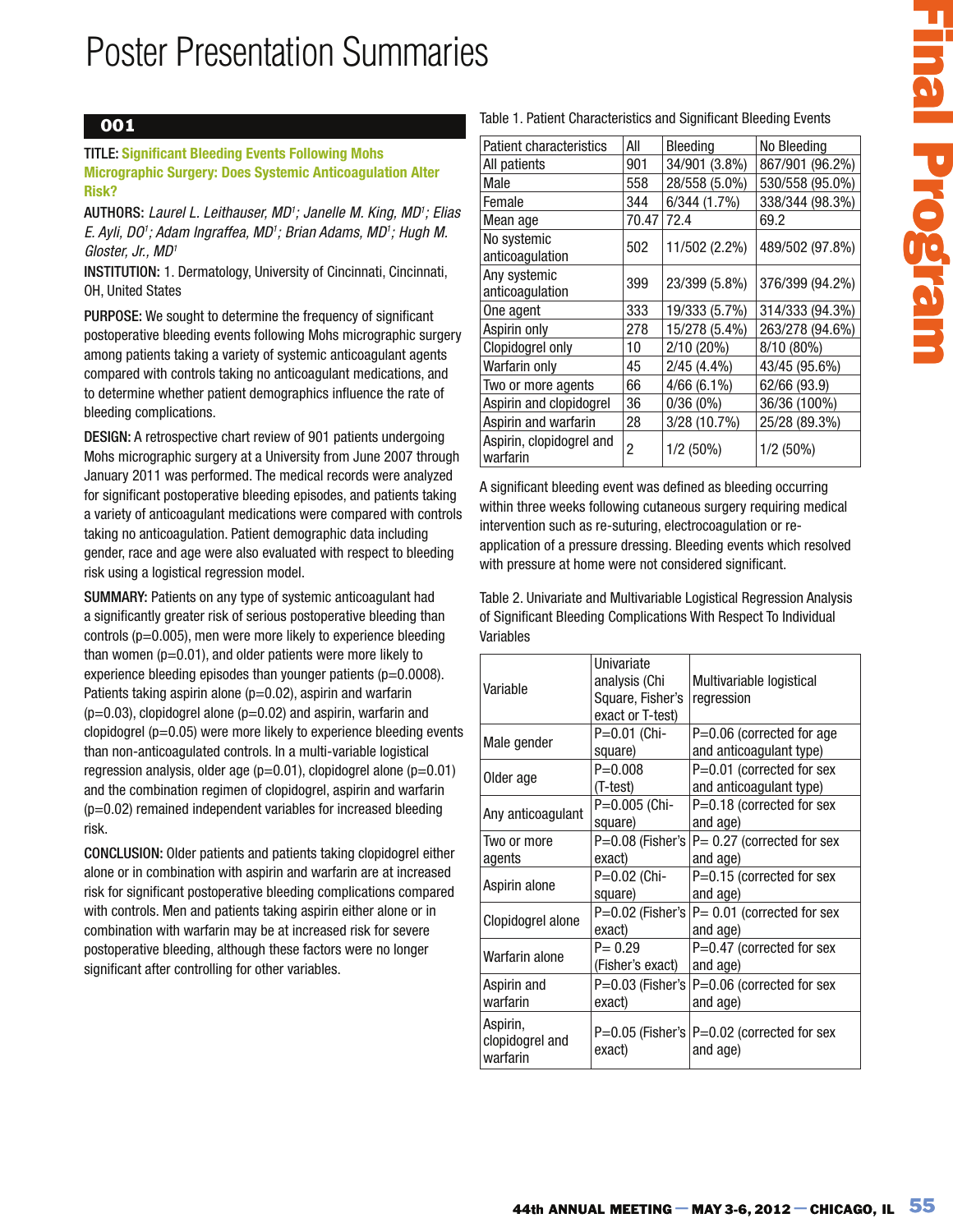## 002

### TITLE: **Bedside Pathology with Ex Vivo Fluorescence Confocal Microscopy to Guide Mohs Surgery**

AUTHORS: Antoni A. Bennàssar, MD<sup>1</sup>; Isaac Zilinsky, MD<sup>2</sup>; Susanna Puig, MD1; Cristina Carrera, MD1; Josep Malvehy, MD1 INSTITUTIONS: 1. Dermatology, Hospital Clínic, Barcelona, Spain 2. Plastic Surgery, Sheba Medical Center, Tel Aviv, Israel

PURPOSE: BACKGROUND: Real-time high-resolution imaging of human skin is possible with a confocal microscope. Ex vivo fluorescence confocal mosaicing microscopy (FCM) offers an attractive alternative to frozen histopathology during Mohs surgery since nuclear and cellular morphology may be observed in real time and directly in freshly excised tissue similar to that in conventional histology. An application of interest is rapid detection of residual basal cell carcinoma (BCC) in skin excisions during Mohs surgery.

OBJECTIVES: 1. To evaluate the overall sensitivity (Se), specificity (Sp), positive predictive value (PPV) and negative predictive value (NPV) of ex vivo imaging with FCM for the detection of residual BCC in Mohs fresh tissue excisions.

2. To describe and validate FCM criteria for the diagnosis of BCC.

DESIGN: METHODS: Seventy-five consecutive patients from our Mohs Surgery Unit with eighty surgically removed BCCs were prospectively enrolled in the present study. All lesions underwent Mohs surgery.

One hundred and twenty skin samples were prospectively collected during Mohs surgery, consisting of excisions with and without residual BCC of all major subtypes. The tissue was stained with acridine orange and imaged with an ex vivo fluorescence confocal mosaicing microscope in fields of view of 12x12 mm. Each mosaic was divided into 2 or 4 subsections, resulting in 400 submosaics for study. The Mohs surgeon (presenting author) and two dermatopathologists who were blinded to the cases, independently assessed the confocal images and the frozen sections (Gold standard) respectively, recording the presence or absence of BCC.

SUMMARY: 1. The overall Se, Sp, PPV, NPV of ex vivo FCM detecting residual BCC was 88%, 99%, 98% and 97% respectively. Very good correlation was observed for benign and malignant skin structures.

2. Seven different BCC criteria for FCM were described and evaluated including, fluorescence, demarcation, nuclear crowding, palisading, clefting, nuclear pleomorphism, and enlarged nuclear to citoplasm ratio (Figure 1). The correlation with conventional histology was very good (Kappa: 0.89).

3. Moreover the new technique took half time when compared with the processing with conventional hematoxilin & eosin frozen sections.

CONCLUSION: The results demonstrate the feasibility of confocal mosaicing microscopy in fresh tissue toward rapid surgical bedside pathology to potentially guide Mohs surgery.



Figure 1.

### 003

### TITLE: **Chemowraps for Diffuse Actinic Damage: Need for Close Monitoring to Avoid Systemic Toxicity**

AUTHORS: Julia Tzu, MD<sup>1</sup>; Michael Sargen, BA<sup>1</sup>; Karolyn A. Wanat, MD'; Joseph F. Sobanko, MD'; Anokhi Jambusaria-Pahlajani, MD, MSCE'; Misha A. Rosenbach, MD'; Christopher J. Miller, MD<sup>1</sup>

### INSTITUTION: 1. University of Pennsylvania, Philadelphia, PA, United States

PURPOSE: The risk of systemic absorption from application of 5-fluoruracil under occlusion or to ulcerated skin is unclear. Mann et al. described a modified approach to treating diffusely actinically damaged skin with topical 5-FU applied under an Unna boot (chemowrap). In their series of over 200 patients, they reported local irritation and hair loss in two patients, but no signs or symptoms of systemic toxicity were reported. We report a case of a woman who developed systemic side effects related to topical 5-FU chemowraps on a single lower leg. We also present a more conservative treatment regimen that may reduce the risk of developing systemic complications from chemowraps.

DESIGN: A 64 year old female with diffusely actinically damaged lower legs underwent treatment with a 5-FU chemowrap. The actinic keratoses on her left lower leg were first shaved and curetted, and then covered with 5-FU and an Unna wrap. The patient returned one week later and the chemowrap was removed. She had a brisk local response with confluent erythema under the wrap, but no ulcerations of her skin aside from those induced by curettage. The chemowrap was applied again. The following day the patient returned to clinic complaining of fevers, chills, and an erythematous eruption on her lower abdomen. The chemowrap was removed immediately, and her symptoms resolved. Following a two week break from therapy, her erythema nearly resolved, and the chemowrap was reapplied. Five days later the patient returned to clinic with fever (102 F), chills, fatigue, diarrhea, shortness of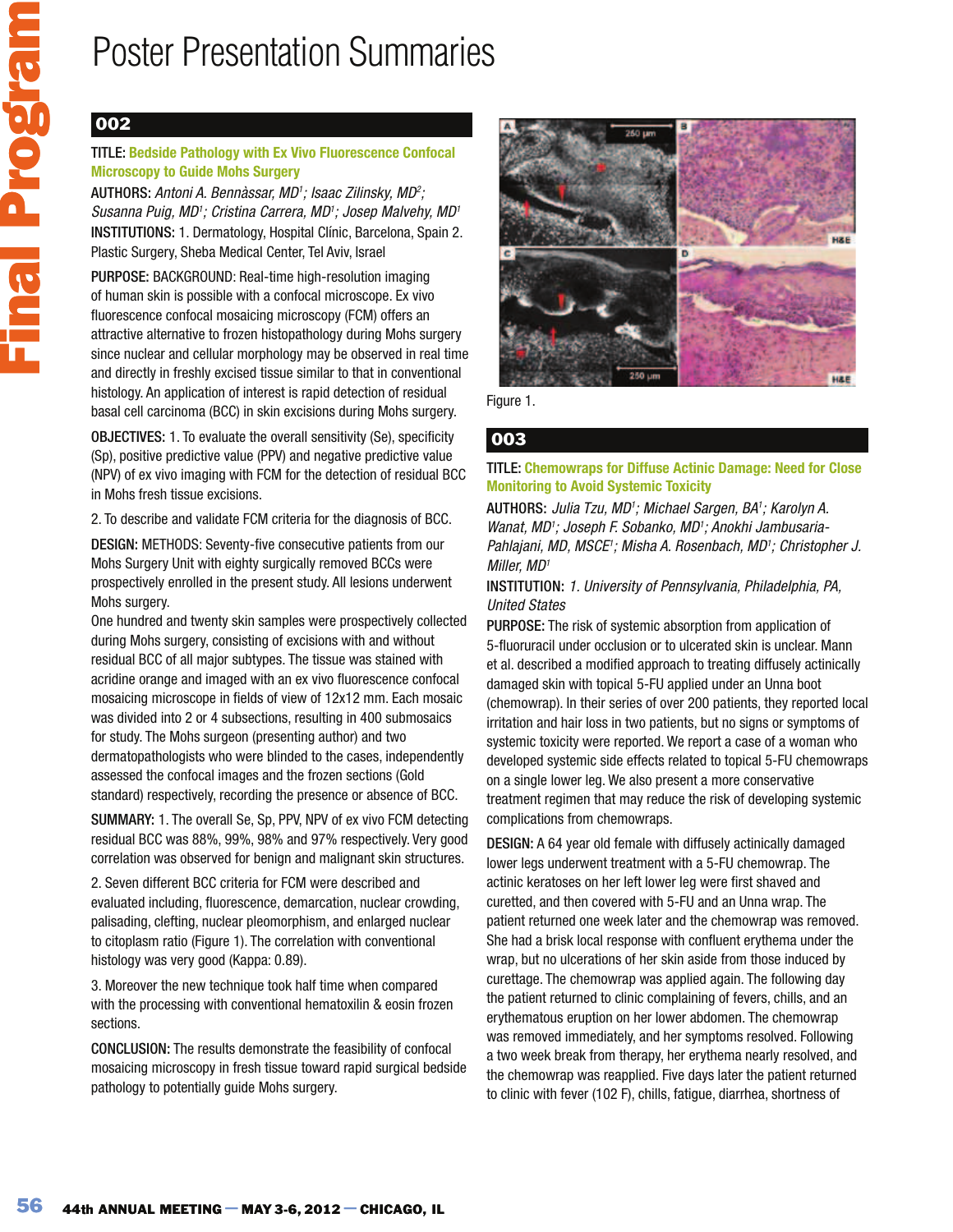breath, dark urine, and an eruption consisting of pink macules on her proximal trunk and proximal extremities. Actinic keratoses remote from the treated area were also inflamed. On examination, her left lower leg had deep, confluent erythema with erosions of the epidermis over >50% of the treated skin surface. The patient was hospitalized for further management. Laboratory workup revealed a mild transaminitis (ALT=219 IU/L, AST=161 IU/L). CBC, CMP, and urinalysis were all within normal limits. A dihydropyrimidine dehydrogenase gene mutation assay was negative. After receiving intravenous fluids, her systemic symptoms resolved. Since this episode with systemic symptoms, the patient's other three limbs have been successfully treated with chemowraps using a revised treatment protocol (described below).

SUMMARY: Contrary to the results reported in Mann's large case series, our case study demonstrates that, application of topical 5-FU to large surface areas under occlusion carries risks for systemic side effects. There are few guidelines to determine a maximum surface area for safe application, the effect of occlusion on absorption, and the amount of absorption when applied to eroded skin. Due to these uncertainties, we have instituted the following more conservative treatment protocol to prevent systemic side effects.

1. Application of the 5-FU and Unna boot on a Monday and removal of the wraps on Thursday or Friday (first application of chemowrap for only 4-5 days prior to assessment). 2. Stop with chemowraps once the treated area exhibits erosions 3. If some lesions ulcerate and there are still residual areas in the treatment field that require additional 5-FU, the medication should be applied twice daily without occlusion to allow immediate titration of dose according to symptoms.

CONCLUSION: Systemic toxicity can occur from 5-FU chemowraps. We recommend a conservative treatment protocol with close patient monitoring and shorter application times between patient visits.



Figure 1.

### 004

TITLE: **An Immunohistochemical and RT-PCR Evaluation of Dermatofibrosarcoma Protuberans (DFSP) for Platelet-derived Growth Factor Beta (PDGFB) and Platelet-derived Growth Factor Receptor Beta (PDGFRB)** 

AUTHORS: Faramarz H. Samie, MD, PhD<sup>1</sup>; Jason M. Rizzo, BA<sup>2</sup>; Ari-Nareg Meguerditchian, MD<sup>2</sup>; Richard T. Cheney, MD<sup>2</sup>; Michael J. Buck, PhD<sup>2</sup>; Craig C. Miller, MD<sup>2</sup>; Nathalie C. Zeitouni, MD<sup>2</sup> INSTITUTIONS: 1. Dartmouth-Hitchcock Medical Center, Lebanon, NH, United States 2. Roswell Park Cancer Institute, Buffalo, NY, United States

An immunohistochemical and RT-PCR Evaluation of<br>
An immunohistochemical and RT-PCR Evaluation of<br>
In Racio Beta (P06FB) and Platele-Lerived Growth Factor<br>
In Racio Beta (P06FB) and Platele-Lerived Growth Factor<br>
In Factor PURPOSE: A chromosomal translocation involving chromosomes 17 and 22, leading to the placement of the platelet-derived growth factor beta (PDGFB) under control of the highly active collagen 1 alpha 1 (COL1A1) promoter, is implicated in the development of dermatofibrosarcoma protuberans (DFSP). This translocation results in the constitutive expression of PDGF-, leading to the continuous activation of platelet-derived growth factor receptor (PDGFR), a tyrosine kinase receptor, which promotes DFSP growth. Although, the gold standard for the treatment of the DFSP is wide local excision, not all tumors are amenable to surgery. Imatinib, a tyrosine kinase inhibitor, has been approved for use in unresectable, recurrent and/or metastatic DFSPs. However, studies have demonstrated partial and inconsistent response to imatinib. The variable response to imatinib may be the result of heterogeneity of DFSPs at the molecular level. Due to the potential side effects and the cost of the drug, it seems prudent to limit the treatment to patients that harbor the translocation. Immunohistochemical assays are readily available and a potentially useful tool to select patients for molecular targeted therapy. Here, we confirm that PDGF-, the product of the pathologic chromosomal translocation, can be detected in paraffin-embedded primary DFSP samples with standard immunohistochemical assays, thus, providing an easy method to identify patients that may respond to IM therapy. Using RT-PCR, we have further confirmed these results by demonstrating expression of PDGFB, and PDGFRB transcripts in DFSP tumors.

DESIGN: Tissue samples of DFSPs were obtained from 17 patients identified from our tumor registry. Formalin-fixed paraffinembedded tumor samples were graded for the proportion of tumor cells showing immunoreactivity for the antibody and for the intensity of staining. Negative immunoreactivity was defined when no tumor cells showed nuclear or cytoplasmic staining. Weakly positive, moderately positive, and strongly positive immunoreactivity was defined as staining in 1-10%, 10-50%, and greater than 50% of atypical tumor cells respectively. Intensity was graded as zero, low, medium, and high. Tumors were also compared for levels of PDGFB and PDGFRB mRNA by quantitative RT-PCR and were recorded as fold increase over matched control dermal samples normalized to the housekeeping gene porphobilinogen deaminase.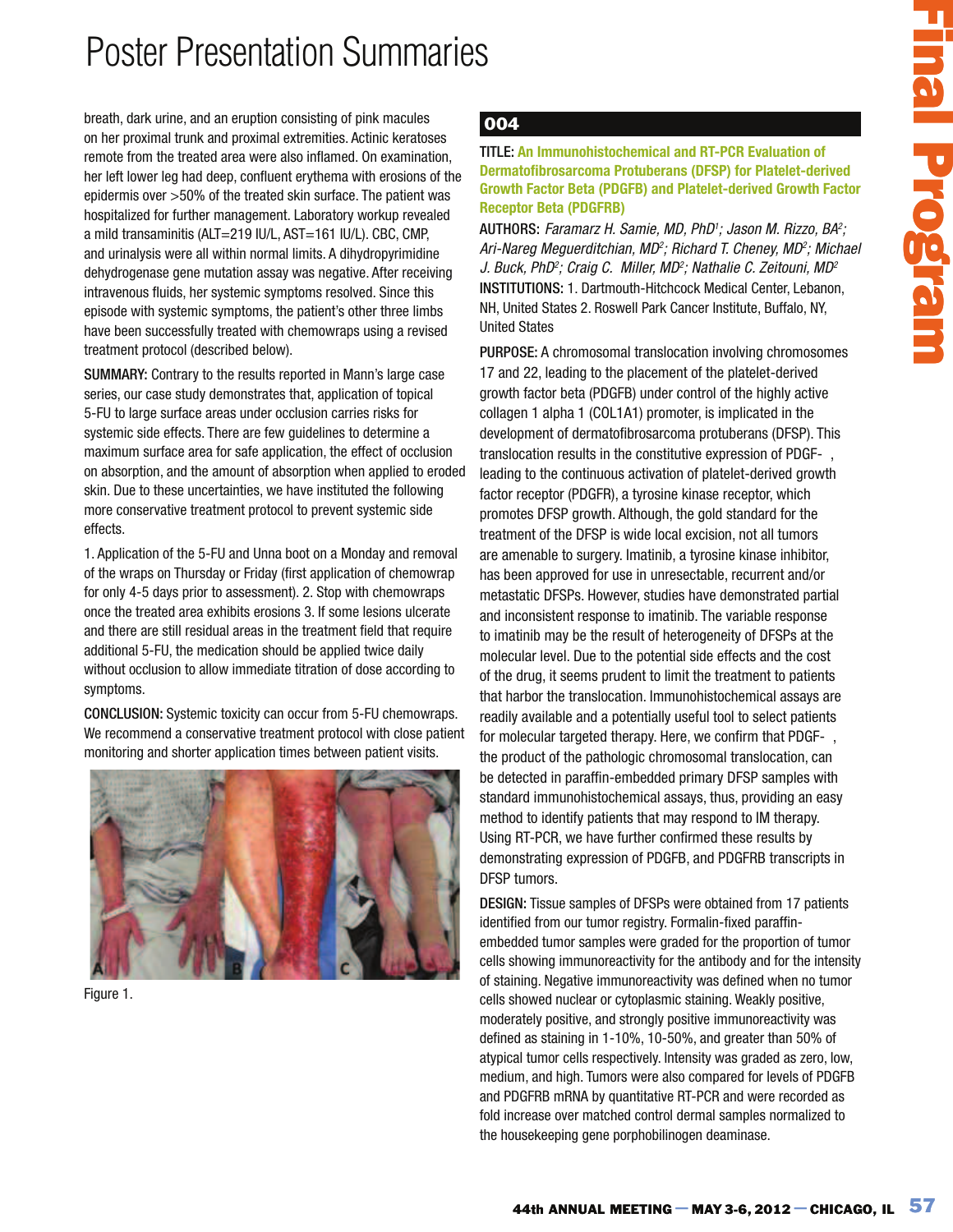SUMMARY: Staining patterns were analyzed in all 17 tumors. PDGFexpression was demonstrated in all 17 samples. In 100% (17/17) of the samples, anti-PDGF- antibodies demonstrated strongly positive staining patterns. The intensity of staining was graded as at least medium in 88% (15/17) and low in 12% (2/17) of the samples. The vast majority (88%; 15/17) of tumor samples showed a marked up-regulation (fold-change > 1) in expression for both PDGFB and PDGFRB transcripts relative to matched normal tissues. A larger degree of transcript up-regulation was seen for PDGFB as 76% (13/17) of tumor samples showed a greater than 3-fold upregulation compared to only 41% (7/17) showing up-regulation of PDGFRB. Overall, PDGFB expression correlated well to expression of PDGFRB ( $r = 0.83$ ) across all samples.

CONCLUSION: The robust PDGFB expression, as demonstrated by IHC, suggests that chromosomal translocation t(17;22) occurs in the vast majority of DFSPs. This data is further supported by demonstration of high levels of PDGFB and PDGFRB mRNA expression by RT-PCR. When considering imatinib for therapy of DFSP, immunohistochemistry may provide a powerful tool to quickly and easily identify patients that harbor t (17;22) translocation.

### 005

#### TITLE: **The Effects of Video-based Patient Education for Wound Care Instructions on Patient Knowledge and Satisfaction After Cutaneous Surgery: A Randomized Controlled Trial**

AUTHORS: Rebecca C. Tung, MD<sup>1</sup>; Christina L. Kranc, MS4<sup>1</sup>; Krisanne Sisto, MD<sup>1</sup>; Vanessa Lichon, MD<sup>1</sup>; Anthony Peterson, MD'; Marsha Moran, RN'; Rong Guo<sup>2</sup>; Carole Banasiak<sup>2</sup> INSTITUTIONS: 1. Division of Dermatology, Loyola University Chicago, Stritch School of Medicine, Maywood, IL, United States 2. Loyola University Chicago, Stritch School of Medicine, Maywood, IL, United States

PURPOSE: To evaluate the effects of adding video-based education to traditional written and oral education for wound care instructions on patient comprehension, compliance and satisfaction after primary cutaneous excision or Mohs surgery.

DESIGN: We consecutively recruited patients who were recommended to have primary excision or Mohs surgery from August to September 2011. The patients were screened, consented and randomized to one of two study groups, Group A (control group) or Group B (video group). Before surgery, all participants completed a 15-item multiple choice questionnaire (pre-test) to assess baseline wound care knowledge. After surgery, all patients received the standard written and verbal wound care instructions. In addition, Group B participants watched a 2-minute instructional video. All patients completed the questionnaire for a second time (post-test) to assess a change in knowledge. The subjects then demonstrated the once-daily wound care steps for the investigators. Lastly, participants completed satisfaction and appeal assessments using 0-10 visual analog scales.

SUMMARY: A total of 31 patients were enrolled. The post-test score (Figure 1) was significantly higher ( $p=0.02$ ) for patients who received video education when compared to those who did not  $(13.67 \pm 1.23$  in Group A vs.  $14.69 \pm 0.48$  in Group B). The test score difference (Figure 2) between the pre-test and post-test was significantly higher ( $p=0.02$ ) in participants who received video education when compared to the control group, suggesting a greater improvement in wound care knowledge in this group  $(2.67 \pm 1.4$  in Group A vs. 5.0  $\pm$  2.63 in Group B). The video group also scored significantly higher  $(p=0.05)$  than the control group on the graded demonstration. All participants reported a high level of satisfaction, appeal and compliance. A trend toward higher satisfaction and appeal was noted in Group B, but the difference was not statistically significant (p=0.64 and 0.26, respectively).

CONCLUSION: Proper wound care following skin procedures is essential to optimize healing and minimize scarring and complications. Patient adherence is an important component of wound healing. A strong patient-physician relationship and solid patient education are critical elements in achieving high patient compliance and efficient implementation of recommended wound care. It is the physician's responsibility to give clear and concise wound care instructions after surgery to ensure a positive recovery period, but this can be challenging in the setting of a busy clinic. The addition of video education to traditional verbal and written wound care instructions is associated with a high level of patient satisfaction and acquisition of wound care knowledge. The combined audio-visual appeal leads to greater comprehension and a reduction in patient anxiety related to wound care responsibilities. This translates into improved wound healing, without requiring additional time from the physician. Dermatologic surgeons can take advantage of advancements in technology and consider utilizing video education to augment traditional patient education.



Figure 1. Boxplot of pre-test and post-test scores by group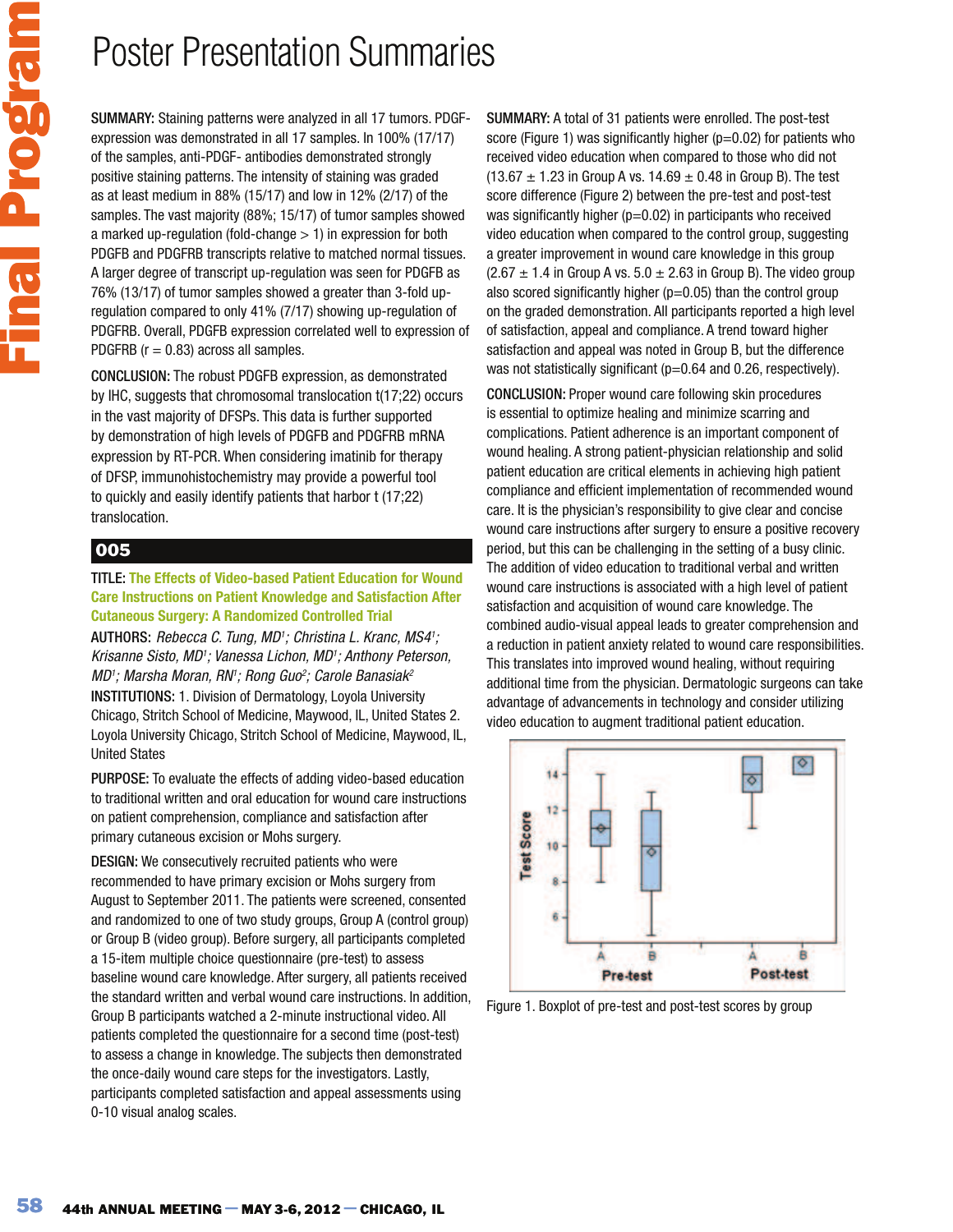

Figure 2. Boxplot of test score difference by group

### 006

### TITLE: **Clinical Stage of Merkel Cell Carcinoma and Survival are not Associated with Breslow Thickness of Biopsied Tumor**

#### AUTHORS: Leonid Izikson, MD<sup>2,1</sup>; Thomas N. Helm, MD<sup>2</sup>; Novie Sroa, MD<sup>2</sup>; Nathalie C. Zeitouni, MD<sup>2</sup>

INSTITUTIONS: 1. Dermatology, Wellman Center for Photomedicine, Massachusetts General Hospital, Boston, MA, United States 2. Dermatology, Roswell Park Cancer Institute, Buffalo, NY, United States

PURPOSE: Merkel cell carcinoma (MCC) is an aggressive malignancy that often presents on the skin with concurrent metastatic disease. We asked whether Breslow thickness of biopsied MCC correlates with clinical disease stage in MCC patients.

DESIGN: We performed a retrospective review of clinical data and histopathology specimens from 34 MCC patients treated at the Cancer center, for whom complete clinical information and histopathology specimens were available.

SUMMARY: There was no correlation between Breslow thickness of biopsied MCC on the head and neck or body and clinical stage of disease, progression-free survival, or overall survival.

CONCLUSION: Thin MCCs should not be taken to represent lesions with less aggressive clinical behavior. Our findings validate the current practice of staging all newly-diagnosed MCC, irrespective of size or Breslow thickness, with clinical, radiologic, and histopathologic examination of sentinel lymph nodes, and with radiologic evaluation for possible metastatic disease in distant organs.

## 007

### TITLE: **Mohs Surgery for Nail Tumors: Avulsion is Unnecessary** AUTHORS: Nathaniel J. Jellinek, MD<sup>1,2</sup>; Katharine Cordova, MD<sup>1,3</sup> INSTITUTIONS: 1. Dermatology Professionals, Inc., East Greenwich, RI, United States 2. Dermatology, University of Massachusetts Medical School, Worcester, MA, United States 3. Dermatology, Warren Alpert Medical School at Brown University, Providence, RI, United States

PURPOSE: Mohs surgery is commonly performed for malignant nail tumors, achieving high cure rates while sparing uninvolved skin. Traditionally, all such surgeries that involve the nail bed or matrix are preceded with total or partial nail plate avulsions. Plate removal facilitates gross examination of the nail bed, matrix, and lateral sulci, and is a logical preceding step to debulking/curettage of the tumor. Ideally, such avulsions are performed with minimal trauma to the thin epithelium of the nail bed so that subsequent histology demonstrates all representative epithelium for analysis.

We have appreciated that despite our best efforts during Mohs surgery, nail bed and/or matrix epithelium is occasionally missing on our Mohs slides, either from tearing/transection during avulsion and/or difficulty visualizing the thin epithelium during grossing. Alternatively, the histologic slides show only the basal layer of nail bed or matrix epithelium, with the superficial cells transected due to their tenacious adherence to the ventral plate.

### A better method is needed.

DESIGN: In an effort to achieve a complete and full thickness epithelial margin, we started to gross and mount nail tumor specimens for frozen sections with the plate intact. We have found this to be a simple technique that reliably preserves the epithelial margin.

Melas Surgery for Nail Tumors: Andision is Unnecessary<br>
1968: Motherine J. Jolinesk, MD?: Kehizarine Condoro, IMP<br>
10101005: 1. Commandage Professionsis, the., East Greenwich,<br>
10110045: 1. Commandage Professionsis, the., Prior to surgery, the excision (either Mohs layer or otherwise) is marked after careful examination with good surgical lighting and loop/dermoscopic magnification. Then the nail plate is softened by soaking the digit in warm water with or without an antiseptic solution such as chlorhexidine. The surgery is performed in routine fashion, however any cuts in the nail bed/matrix are made through the attached plate. Avulsion is avoided whenever possible. The tissue may then be removed with scalpel or scissors. During the grossing, mounting/embedding steps of surgery, the tissue is laid flush so that the plate and attached bed/matrix epithelium are mounted en face in whatever technique the surgeon and technician prefer. The authors mount the tissue directly on a frozen stainless steel chuck, and we have found that this technique is simple, efficient, and freezes the tissue quickly. Occasionally the nail bed, and to a lesser extent, matrix epithelium retract slightly from the plate when it is incised through to dermis and/or periosteum. To overcome this tendency and visualize plate and bed, one places mild pressure when pushing the tissue onto the chuck. Relaxing incisions are also needed in select cases.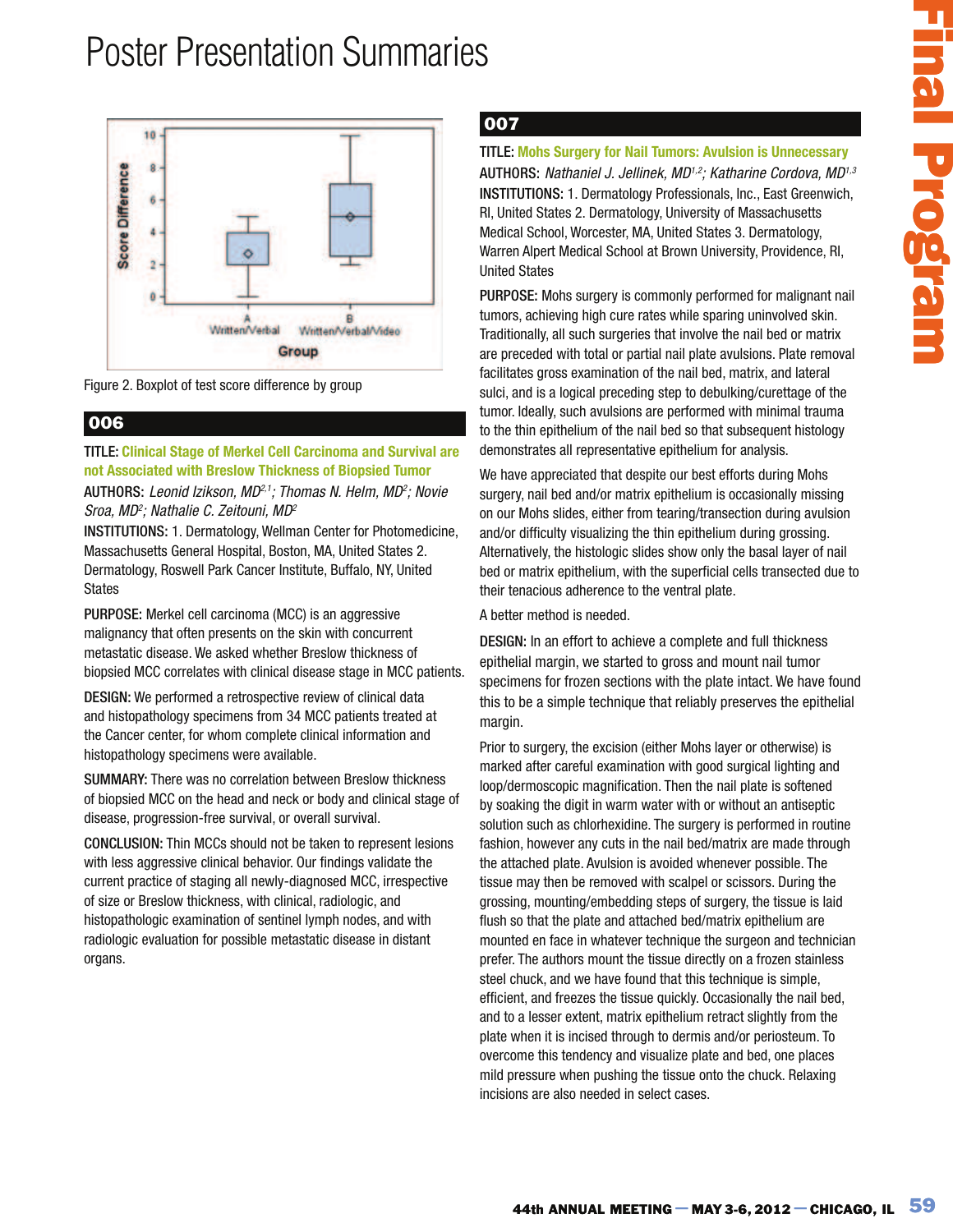Once frozen, the tissue is cut at a typical thickness (three to five microns thick in our lab), and stained in standard fashion. The tissue feels stiffer than typical sections because of the nail plate, and cuts easily.

SUMMARY: Histology reliably demonstrates the light staining plate in direct contact with the bed and/or matrix, although artefactual clefting has been observed along the plate/bed junction; however, this does not interfere with histologic interpretation.

The full range of nail histolopathology, benign and malignant, are easily observed with this technique – significantly more so than with sections cut after plate avulsion; commonly subungual epidermoid inclusions are appreciated. Identification of squamous cell carcinoma (invasive and in situ,) even quite focal, is quite straightforward when the surgeon/pathologist is familiar with nail subunit histology.

Multiple cases with both techniques will be demonstrated.

CONCLUSION: The traditional dogma of complete nail plate avulsion prior to all nail surgeries has been replaced with one advocating more selective, targeted techniques of partial plate avulsion. Perhaps a similar shift from a traditional approach is warranted during tissue processing of nail tumors for Mohs surgery and frozen section analysis. We have found that avoiding avulsion, cutting though the plate during excision and mounting the tissue with the plate intact, yields improved, high quality histologic specimens with preserved epithelium over the entire cut surgical margin.

## 008

Final Program

#### TITLE: **Management of Primary and Encountered Superficial Non-melanoma Skin Cancers with Mohs Surgery**

AUTHORS: Chong Wee Foo, MD<sup>1</sup>; Payam Tristani-Firouzi, MD<sup>1</sup>; Glen M. Bowen, MD<sup>1</sup>; Keith L. Duffy, MD<sup>1</sup>; Michael L. Hadley, MD<sup>1</sup> INSTITUTION: 1. Department of Dermatology, University of Utah, Salt Lake City, UT, United States

PURPOSE: The purpose of this study was to understand the current management practices of Mohs surgeons in the treatment of primary (previously untreated) superficial NMSC (superficial basal cell carcinoma and squamous cell carcinoma in-situ), as well as treatment of residual superficial NMSC encountered during Mohs surgery. In particular, we want to ascertain the prevalence of usage of alternative modalities (imiquimod, 5-fluorouracil, photodynamic therapy, curettage) as adjunct treatments for incidentally encountered superficial NMSC.

DESIGN: An internet-based questionnaire survey was sent to a total of 890 members of the American College of Mohs Surgery between September and October of 2011.

SUMMARY: We received a total of 212 responses (24% response rate). The results showed that a majority of Mohs surgeons will treat primary superficial basal cell carcinoma (sBCC) and squamous cell carcinoma in-situ (SCCIS) with additional stages of Mohs surgery, 87% and 91% respectively. Cited rationale included large tumor size (>2cm), location of tumor (face, eyelid), and indistinct clinical margins.

When sBCC is incidentally encountered during Mohs surgery, the majority (58%) of Mohs surgeons continue with additional stages until all carcinoma, including sBCC, is removed. Another 34% of surgeons will take additional stages with limits, and the majority (99%) of these surgeons will limit themselves to 4 additional stages.

When SCCIS is incidentally encountered during Mohs surgery, the majority (51%) will continue with Mohs surgery until all carcinoma, including SCCIS is removed. Another 42% of surgeons will take additional stages with limits, and the majority (92%) of these surgeons will limit stages to an additional 4 stages.

Survey data also showed that 50% of surgeons will be LESS likely to treat encountered superficial NMSC with Mohs surgery if the surgical site shows a background of actinic damage. Interestingly, most surgeons (78%) will NOT treat the surgical site with a topical agent prior to Mohs surgery, despite clinically suspecting a component of superficial NMSC in addition to original biopsied tumor.

CONCLUSION: Our initial data analysis showed that the majority of Mohs surgeons will treat primary and incidentally encountered superficial NMSC (sBCC and SCCIS) with additional stages of Mohs surgery until all tumor is cleared. Interestingly, a significant percentage of Mohs surgeons (~40%) will treat incidentally encountered superficial NMSC with additional, but limited, numbers of stages of Mohs surgery. This percentage was higher than expected. We hypothesize that these surgeons will pursue an alternative treatment modality to manage encountered superficial NMSC after aborting Mohs surgery. We are in the process of conducting a follow-up survey to learn about these alternate treatment modalities that are used. These additional results will also be presented during the meeting.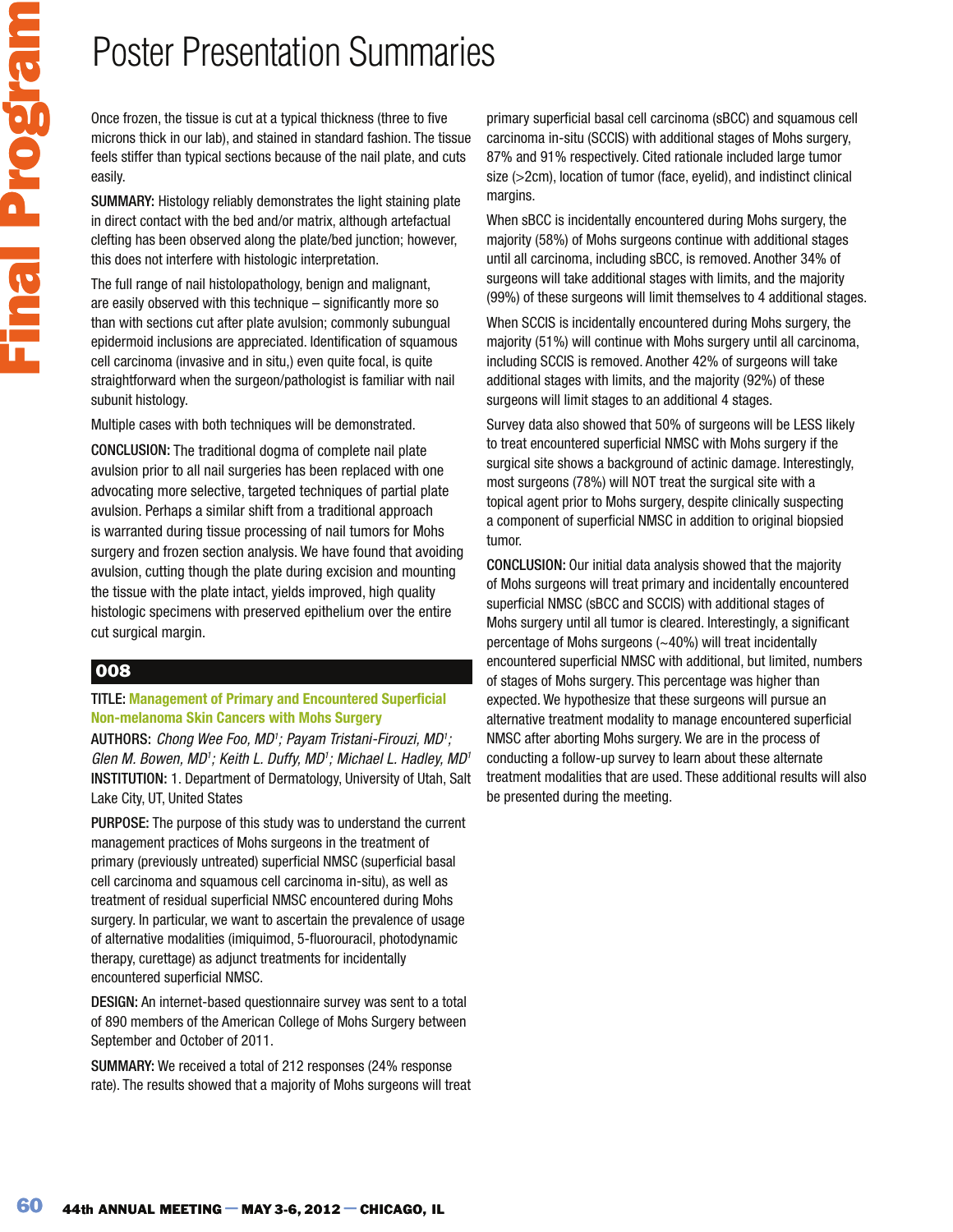### 009

#### TITLE: **A Single Center Series of Dermatofibrosarcoma Protuberans Cases Treated by Frozen Section Mohs Micrographic Surgery**

AUTHORS: Haytham AI - Rawi, BMedSci, MBBS, MRCP<sup>1</sup>; Sanjay Rajpara, MBBS, MRCP, MD²; Sandeep Varma, BMedSci, MBBS, MRCP1; Anthony G. Perks, MBBS, FRCS, FRACS3; Iain H. Leach, MD<sup>4</sup> ; William Perkins, MBBS, FRCP<sup>1</sup>

INSTITUTIONS: 1. Dermatology, Queen's Medical Centre, Nottingham, United Kingdom 2. Dermatology, Aberdeen Royal Infirmary, Aberdeen, United Kingdom 3. Plastic Surgery, Queen's Medical Centre, Nottingham, United Kingdom 4. Pathology, Queen's Medical Centre, Nottingham, United Kingdom

PURPOSE: Our aim was to review the details and recurrence rate of dermatofibrosarcoma protuberans (DFSP) cases treated by Mohs micrographic surgery (MMS) in our center between 1996 and 2011. We report the largest case series of DFSP patients treated by frozen section MMS.

DESIGN: Dermatofibrosarcoma protuberans (DFSP) is an uncommon soft tissue tumor of mesenchymal origin that is locally aggressive. It has a high recurrence rate. Mean recurrence rate for standard surgery has been reported to be 18% compared with 1.3% for MMS. There are no randomized controlled or prospective studies comparing the two surgical treatments.

Tumescent local anesthesia was used and the border of each tumor was marked at the clinically palpable margin for debulking. Mohs layers were taken at 1cm margin at each stage on the body, and at 0.5cm margin for the face.

SUMMARY: 67 patients (36 male and 31 female) were treated during this period. 60 cases were primary and 7 were recurrent. Mean age was 46 (range 17 - 82) years. The average duration of the lesion was 84 (range 2 – 480) months. The lesions were located on the back (11), chest (14), abdomen (7), limbs (27), head and neck (7) and genitalia (1). The average tumor/ scar size at maximum diameter/ length was 65.5 mm (range  $15 - 250$ ).

The average number of Mohs stages required was 2 (range 1-4), using an average of 12 (range 3 - 25) tissue blocks. Complete clearance was achieved with 1cm margin or less in 28 patients, 2cm margin or less in 22 patients, 3cm or less in 7 patients, 4cm or less margin in 4 patients and 5cm or more margin in 4 patients.

The defects were closed by direct primary closure (48), flap repair (4), split thickness skin graft (8) and secondary intention wound healing (3).

Average duration of follow up was 52.8 (range 2-132) months. There was one recurrence (1.49%). Our recurrence rate is similar to what is quoted in the literature.

CONCLUSION: We report the largest case series of DFSP patients treated by frozen section MMS. Our study confirms that MMS is the best treatment option for DFSP as it has a low recurrence rate as well as the advantage of being tissue sparing.

## 010

TITLE: **Non-invasive Imaging of NMSC using a Targeted Fluorocoxib Probe: Potential for Early Detection, Guided Biopsies, and Improved Margin Control** 

AUTHORS: Ashley Wysong, MD, MS<sup>1</sup>; Hyejun Ra, PhD<sup>2</sup>; Emilio Gonzalez, PhD²; Irfan Ali-Khan, PhD²; Lawrence J. Marnett, PhD<sup>3</sup>; Sumaira Z. Aasi, MD<sup>1</sup>; Jean Y. Tang, MD, PhD<sup>1</sup>; Christopher H. Contag, PhD<sup>2</sup>

INSTITUTIONS: 1. Department of Dermatology, Stanford University, Stanford, CA, United States 2. Clark Center for Biomedical Engineering and Sciences, Molecular Imaging Program, Stanford University, Stanford, CA, United States 3. A.B. Hancock Jr. Memorial Laboratory for Cancer Research, Departments of Biochemistry, Chemistry, and Pharmacology, Vanderbilt University, Nashville, TN, United States

PURPOSE: The detection of NMSC depends on recognition of skin changes by the patient, high clinical suspicion by a trained dermatologist, and pathologic confirmation with biopsy. A noninvasive method to detect early skin cancer has been long desired. Cyclooxygenase-2 (COX-2) is highly unregulated in inflammation and cancer cells and is largely absent from normal cells. The importance of COX-2 in tumor progression has been documented in BCC and other cancers. A fluorocoxib probe (indomethacin labeled with 5-ROX) targeting COX-2 was developed and could function as an effective and non-invasive molecular probe for targeted imaging and early detection of NMSC.

Hendrich threation of MMSC using a Targeted<br>
is and improved Margin Control<br>
is and improved Margin Control<br>
is and improved Margin Control<br>
is and improved Margin Control<br>
is and the Power May 10 (85) Hope  $mB$ ,  $BD/2$  E DESIGN: Using a transgenic mouse model of NMSC (ptch1+/- K14 Cre ER p53 flox/flox), fluorocoxib was delivered via retro-orbital injection and whole animal, live mice were imaged 3 hours later with the MaestroTM fluorescence imaging system. Control mice of the same strain were imaged to unmix autofluorescence, then the resulting signal was thresholded for detection of macroscopic and microscopic tumors. After euthanasia, cutaneous tissues were excised and processed for histologic evaluation. In addition, human ex vivo studies were performed on 5 freshly excised Mohs surgery tumors. The tissue specimens were pre-washed in PBS and the probe was topically applied to the surface epidermis, after 30 minutes at room temperature, the tissue was washed in PBS and imaged with the MaestroTM system and a tabletop dual-axis confocal (DAC) microscope.

SUMMARY: Figure 1A-B shows in vivo whole-animal fluorescence imaging (unmixed and thresholded) where tumors A-F (Figure 1A, or region 1 using a lower threshold in Figure 1B) correspond to macroscopic, palpable tumor masses. Histology was performed on both macroscopic tumors as well as other sites without visible tumor mass but identified by fluorescent imaging, such as region 3 (Figure 1C-D, histology). Microscopic tumors were confirmed by a board certified dermatologist (Figure 1C 4x, Figure 1D 10x). Sensitivity and specificity analyses were performed showing 100% specificity (3/3) and 91% sensitivity (20/22) for macroscopic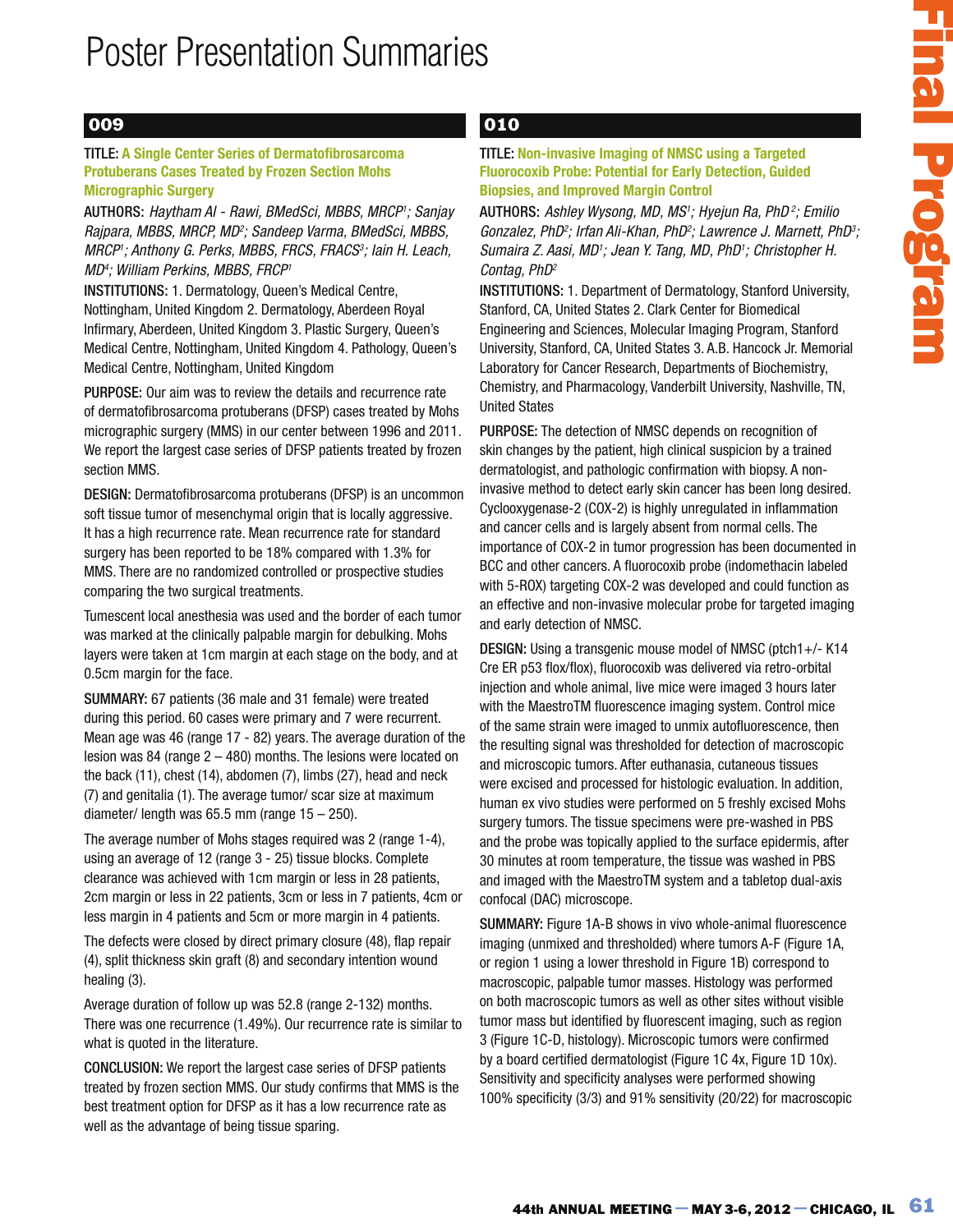tumors and 75% specificity (3/4) and 94% sensitivity (17/18) for microscopic tumors by in vivo imaging using the fluorocoxib probe, with the ability to detect microscopic tumors approximately 100-150 microns in size. In addition, excised human tumor tissue was imaged ex vivo applying the fluorocoxib probe topically and comparing to histologic examination. Imaging data and videos will be presented on tumor (Figure 2) and normal tissue. Finally, initial studies performed using a newly developed topical cream formulation of the fluorocoxib probe show accumulation within the tumor mass and penetration 0-5mm into the skin (peak concentrations at 1-3mm) on excised human tumors.

CONCLUSION: These preclinical data demonstrate the potential for early detection of non-melanoma skin cancer using the fluorocoxib probe in vivo in whole animal, live mice and ex vivo in excised human tissues. Ultimately, through further development of topical applications and clinical testing, targeted imaging using fluorocoxib may have future applications in early detection, guided biopsies, margin detection, and diagnosis of micrometastasis.







Figure 2.

## 012

### TITLE: **DMM: the Mohs Surgeons' Program for Africa**

AUTHOR: John M. Strasswimmer, MD, PhD1,2

INSTITUTIONS: 1. Dermatology Medical Missions, Inc., Delray Beach, FL, United States 2. Melanoma & Cutaneous Oncology, Lynn Cancer Institute, Boca Raton, FL, United States

PURPOSE: Cancer care in the developing world is a new (2011) priority of the United Nations, as more people die there from cancer than from AIDS, TB, and malaria combined. Mohs surgeons are uniquely positioned to provide life saving prevention and

cure for skin cancer in the developing world. Sub-Saharan Africa provides a special opportunity because of the high (up to 1:1,800) prevalence of albinism. In contrast to other specialists, such as plastic surgery, Mohs surgeons do not have an international charity program suited to the unique skills and clinical interests. We sought to identify programs which could potentially take advantage of the skills of the Mohs College physicians

DESIGN: As a result of hands-on skin cancer treatment missions to Africa, a two year review was undertaken to evaluate charitable organizations within the fields of dermatology and international health in order to determine the practicality of providing Mohs surgeons' services to the sub-Saharan African region. The review included both review of organizations' formal literature, interviews with directors, and interviews with the target recipients. Additional consultations with philanthropy consultants were obtained. A total of approximately 27,000 miles were flown over a two year period to evaluate in person both potential programs and locations.

SUMMARY: Consultation with representatives from medical charities (both related and unrelated to dermatology or Mohs surgery) revealed a complete absence of a US-based charitable 501 c (3) medical services program suited to support a visiting volunteer "medical mission" program for Mohs surgeons to Africa. As a result, Dermatology Medical Missions Inc, (DMM), was founded as a not for profit 501 c (3) organization. DMM exists to serve the need for Mohs surgeons to be able to donate time to overseas skin cancer care and to provide needy Africans with services. DMM is able to receive volunteer efforts to build skin cancer prevention, education, and surgery programs in Africa for members of the Mohs College.

CONCLUSION: Mohs surgery in particular, suffers from a lack of a comprehensive organized medical mission programs. Dermatology Medical Missions Inc, (DMM) is a program designed by and for Mohs College surgeons wishing to provide skin cancer services in Africa.

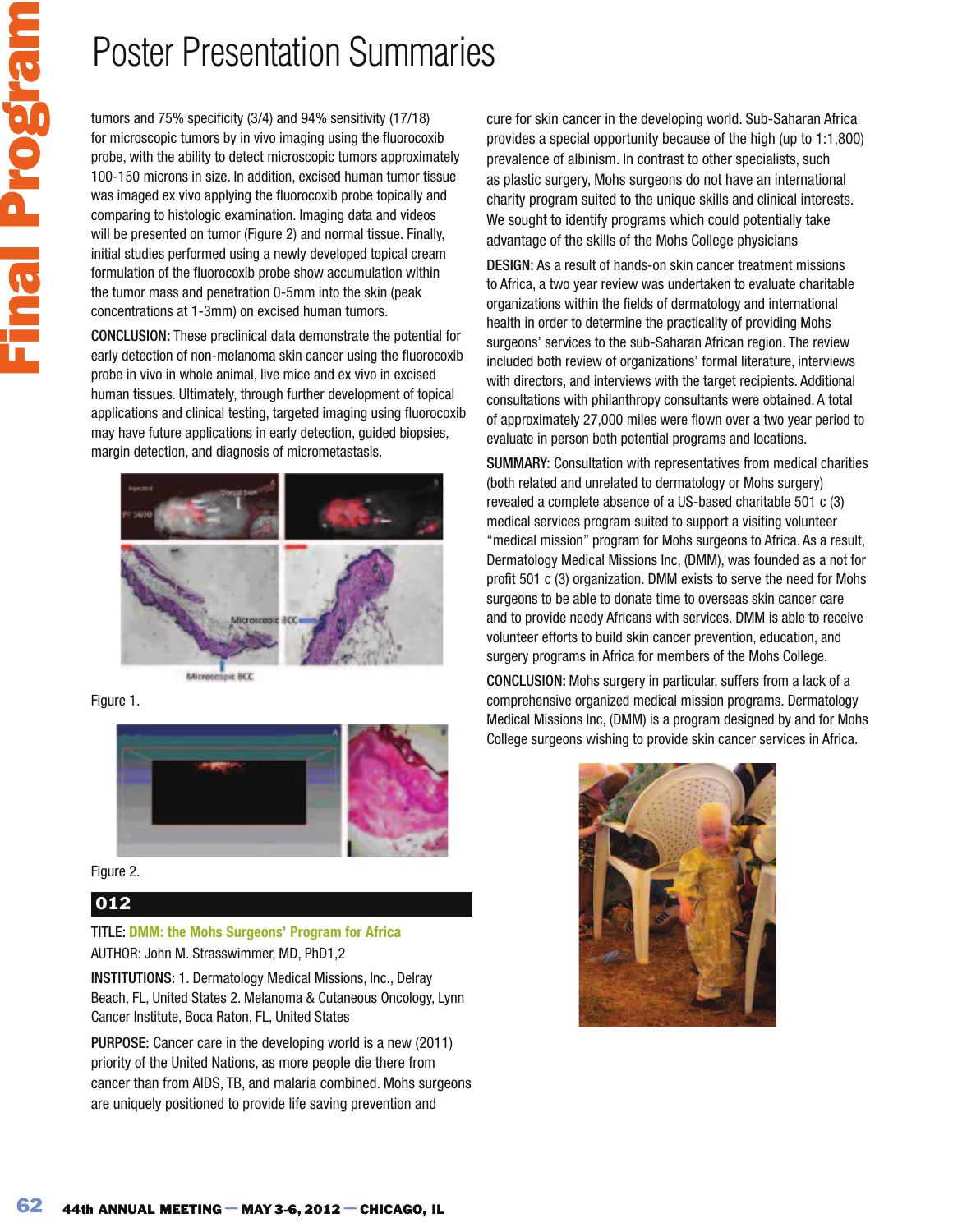## 013

TITLE: **Salvage Mohs Micrographic Surgery for Highly Destructive Facial Non-melanoma Skin Cancer** AUTHORS: Benvon Moran, MB, BCh, BAO<sup>1</sup>; Bairbre Wynne, MD, MRCPI'; Patrick Ormond, MD, MRCPI'

INSTITUTION: 1. Dermatology, St. James's Hospital, Dublin, Ireland

PURPOSE: To determine whether Mohs micrographic surgery (MMS) is of benefit in obtaining clear histological margins after wide clinical margins are excised and, in some cases, in preserving structures to facilitate superior subsequent defect repair in advanced nonmelanoma skin cancers affecting the face.

DESIGN: A retrospective review of all salvage MMS cases of destructive facial non-melanoma skin cancers performed after wide local excision by the primary surgeon (plastic or otolaryngology) over a four-and-a-half-year period (June 2006 to January 2011) in a national MMS unit in a university teaching hospital.

SUMMARY: Ten patients were included in the study (five male and five female), with a mean age of  $61.8$  years (range  $36 - 84$ ). The majority of the tumors were squamous cell carcinomas (SCC; seven). The remainder was basal cell carcinomas (two) and dermatofibromasarcoma protuberans (one). Six of the lesions had been treated by conventional surgery in the past, and were recurrent.

Excision of all tumors was performed under general anesthetic by the primary surgeon. Orbital exenteration was required in four cases, rhinectomy in three, maxillectomy in five and radical neck dissection in four patients. Clinical margins varied between patients, and in some cases the deep margin was preserved to allow a Mohs layer to be taken. Despite attempted clearance by standard surgery in the majority of cases (with margins of up to five cm), all patients required two Mohs layers to achieve histological clearance (in nine cases) and to confirm bony invasion (one case).

Mean patient follow-up was 31.2 months (range eight - 48). Two patients have died from their disease, including the patient with bony involvement (SCC).

CONCLUSION: Salvage MMS for destructive, advanced, facial nonmelanoma skin cancers was of benefit in our cohort. Clearance by standard methods was attempted in the majority of cases prior to the first Mohs layer – despite this all patients required two layers to achieve histological clearance.

60% of patients had recurrent skin cancers. If MMS had been available to them originally salvage surgery may not have been required, with a better cosmetic outcome for the patient.

A multi-disciplinary treatment approach is now used for these cases in our hospital, and the opinion of a Mohs surgeon is requested for all large cutaneous malignancies of the head and neck.



Defect after histological clearance by MMS



Large central facial defect following two Mohs layers

## 014

TITLE: **The Utility of Antihelical Cartilage Autografts for Reconstruction of Mohs Micrographic Surgery Defects**

AUTHORS: Robert J. Sage, MD<sup>1</sup>; Brian C. Leach, MD<sup>1</sup>; Joel Cook, MD<sup>1</sup>

INSTITUTION: 1. Dermatologic Surgery, Medical University of South Carolina, Charleston, SC, United States

PURPOSE: To illustrate the safety, efficacy, and versatility of antihelix donor site cartilage autografts in the reconstruction of Mohs micrographic surgery defects of the nose and auricle.

DESIGN: We performed a retrospective chart review of all cartilage autografts performed at our institution for the 5-year period from July 1, 2006 to June 30, 2011. Each case was reviewed for demographic data, graft donor site, repair type, complication (if occurred), and revision (if performed).

SUMMARY: A total of 307 auricular cartilage autografts for donor material were performed in 297 patients. 291 donor cartilage grafts were used as batten grafts for nasal ala or columella reconstruction and 16 helical or scaphoid strut grafts for reconstruction of auricular defects. The median follow up was 8 months. The donor site complication rate was low (3%). No patients voiced concern for cosmetic or functional deformity of the donor ear. No patients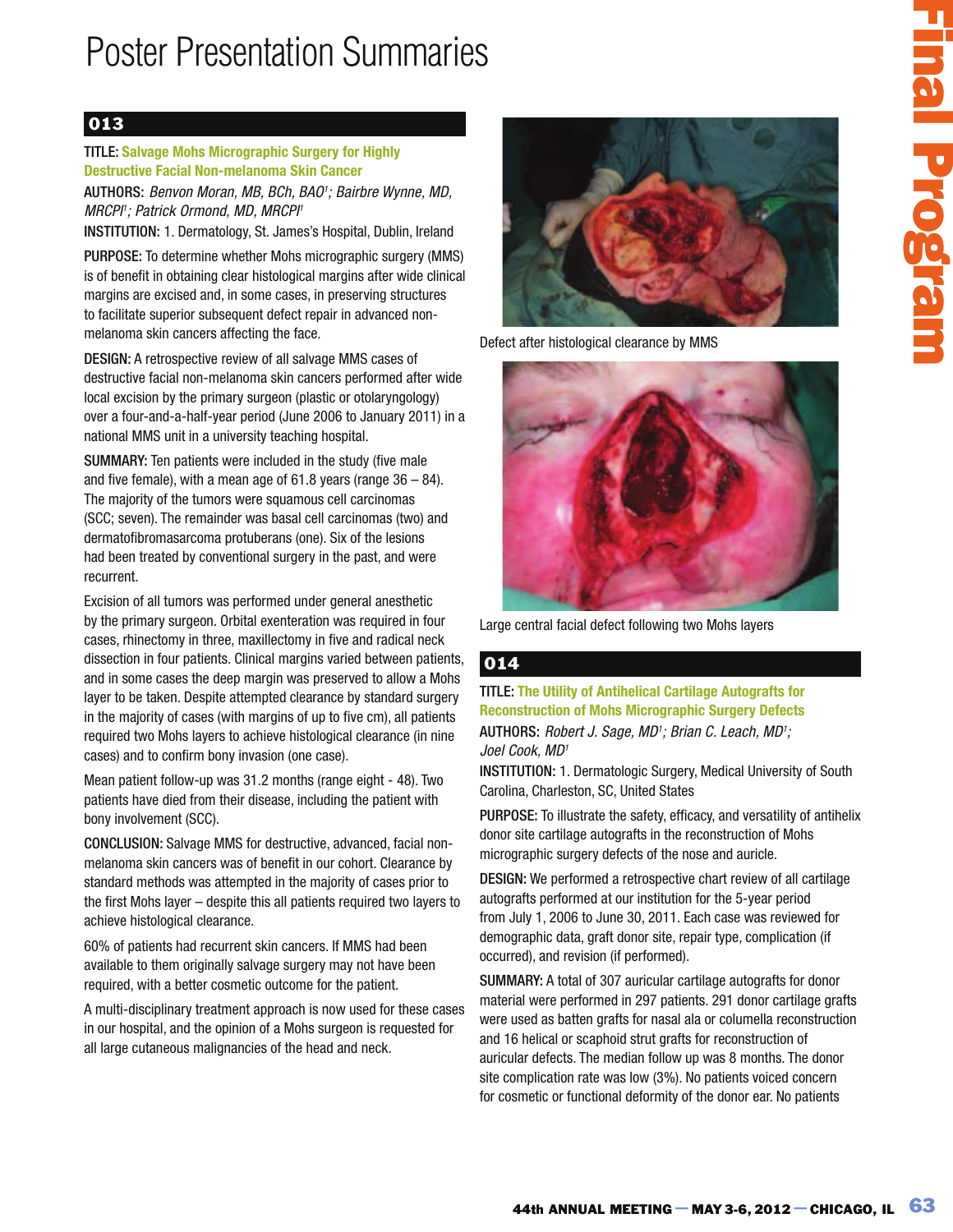experienced cartilage graft resorption or infection.

CONCLUSION: Antihelix cartilage autografts can serve as a safe, effective, and versatile alternatives to septal, conchal bowl, and costal margin grafts. This conclusion is supported by their successful use in a wide variety of surgical reconstructive techniques with long-term follow-up. The authors feel strongly that the antihelix donor site should be favored over conchal bowl donor site when harvesting auricular cartilage for its easy accessibility with rapid harvest, large dimension that may be harvested, smooth texture, and graft flexibility with minimal morbidity.

Auricular Graft Statistics

| <b>GRAFT TYPE</b>              | n (%)       |  |
|--------------------------------|-------------|--|
| Alar/Columellar Batten         | 291 (94.8%) |  |
| Helical rim/Scaphoid Strut     | 16 (5.2%)   |  |
| <b>DONOR SITE</b>              | n (%)       |  |
| Antihelix                      | 305 (99.3%) |  |
| <b>Conchal Bowl</b>            | $2(0.7\%)$  |  |
| DONOR SITE COMPLICATIONS       | n (%)       |  |
| <b>Postoperative Bleeding</b>  | $5(1.7\%)$  |  |
| Non-suppurative Chondritis     | $3(1.0\%)$  |  |
| Hematoma During Reconstruction | (0.3%)      |  |
|                                |             |  |



Clinical photograph of harvested antihelical cartilage graft. Skin hooks have been used to increase visualization of the donor site.

## 015

### TITLE: **Evaluation for Residual Tumor of Mohs Micrographic Specimens of Clinically Resolved Preoperative Biopsy Sites**

AUTHORS: Soonyou Kwon, MD<sup>1</sup>; Hugh M. Gloster, Jr., MD<sup>1</sup> INSTITUTION: 1. Dermatology, University of Cincinnati, Cincinnati, OH, United States

PURPOSE: To examine Mohs specimens for microscopic evidence of residual tumor in clinically resolved preoperative biopsy sites. Characteristics such as age of the patient, type of tumor, location of the biopsy site, and size of the Mohs specimen were also collected. The implication of the study impacts the need for Mohs micrographic surgery after apparent clinical resolution following a preoperative biopsy.

DESIGN: Prospective case series of 19 patients with previous biopsy sites that appeared clinically resolved were further evaluated. The scar was excised with 1-2mm margins using the Mohs technique. Six micron sections were cut through the whole specimen to determine whether any residual tumor was present in the preoperative biopsy site.

SUMMARY: Nineteen patients presented for Mohs procedure with a faint biopsy scar from February 2011 to December 2011. The average mean age of the patients was 65 years old. Initial biopsy reports were read as squamous cell carcinoma in situ (SCCIS) in 9/19 patients, superficial SCC in 2/19 patients, SCC in 7/19 patients, and basal cell carcinoma (BCC) in 1/19 patients. The locations of the biopsy sites were the head and neck (15/19) and extremities (4/19). The specimen sizes ranged from 0.3 cm to 1.5 cm in diameter. None of the patients had residual tumor found on microscopic examination of Mohs sections (see Table 1).

CONCLUSION: On occasion, patients will present to the Mohs surgeon with only a faint scar at the biopsy site and no clinically apparent residual tumor. On physical examination, there usually is a white or pink faint thin smooth scar at the previous biopsy location. We conducted a prospective trial to determine the incidence of microscopic residual tumor at the biopsy site in the patients in whom no clinical evidence of tumor remains except a small scar. Complete sectioning through the tissue block revealed no residual tumor in all 19 specimens. The majority of the original tumors that clinically appeared to have resolved was SCC (18/19), nine of which were SCCIS. The clinical size of the preoperative biopsy scar was less than 1 cm in 17 out of the 19 cases. In conclusion, when only a small scar remains at the biopsy site without clinical evidence of residual tumor, re-evaluation with a shave biopsy should be considered, especially when the preoperative biopsy reveals SCCIS. This conservative approach will decrease the cost of health care by preventing unnecessary Mohs procedures on small, superficial tumors that resolve after the initial biopsy.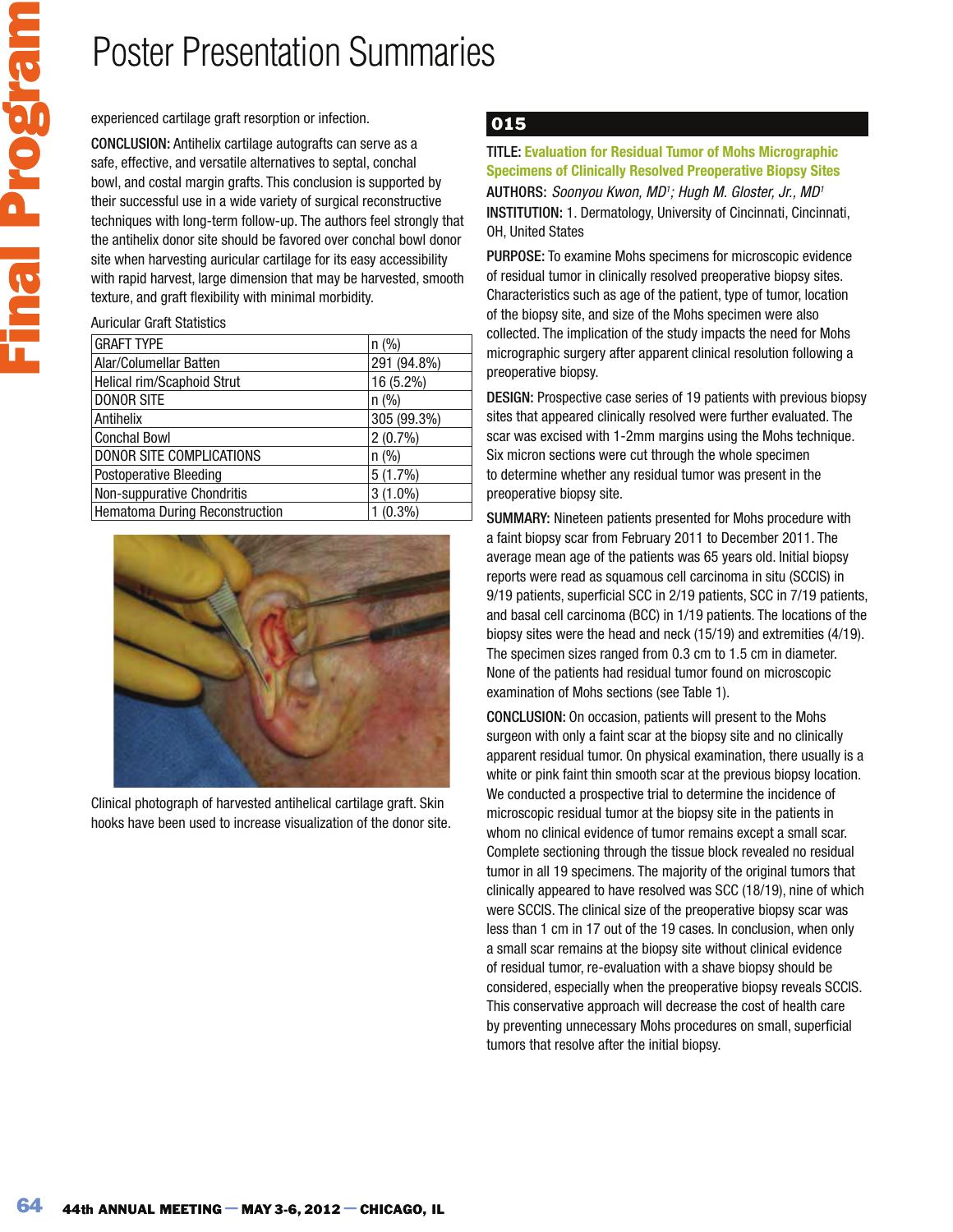#### Table 1.

| Age of<br>patient<br>(years) | Tumor<br>reported<br>on biopsy | <b>Biopsy site</b>       | <b>Mohs</b><br>specimen<br>size (cm) | Tumor<br>found on<br>step frozen<br>section (Y/N) |
|------------------------------|--------------------------------|--------------------------|--------------------------------------|---------------------------------------------------|
| 65                           | <b>SCCIS</b>                   | sole of left foot        | 1x0.7                                | N                                                 |
| 56                           | <b>SCCIS</b>                   | left lower eyelid        | 1x0.2                                | N                                                 |
| 82                           | <b>SCC</b>                     | right nasal tip          | 0.5x0.4                              | N                                                 |
| 42                           | SCC                            | left alar groove         | 1x0.5                                | N                                                 |
| 52                           | <b>SCCIS</b>                   | left temple              | 1.5x0.5                              | N                                                 |
| 56                           | <b>SCCIS</b>                   | right lower eyelid       | 1x0.5                                | N                                                 |
| 85                           | <b>SCCIS</b>                   | right nasal<br>sidewall  | $1.5 \times 0.5$                     | N                                                 |
| 80                           | <b>SCC</b>                     | left dorsal hand         | 0.5x0.5                              | N                                                 |
| 55                           | SCC,<br>superficial<br>type    | nasal dorsum             | 1x0.5                                | N                                                 |
| 75                           | <b>SCCIS</b>                   | helix of left ear        | 0.7x0.5                              | N                                                 |
| 69                           | SCC,<br>superficial<br>type    | right neck               | 0.5x0.5                              | N                                                 |
| 60                           | <b>SCCIS</b>                   | right nasal tip          | 0.3x0.3                              | N                                                 |
| 83                           | <b>SCCIS</b>                   | left lateral<br>forehead | 0.7x0.5                              | N                                                 |
| 85                           | <b>SCC</b>                     | right dorsal hand        | 0.7x0.7                              | N                                                 |
| 82                           | <b>SCC</b>                     | left dorsal hand         | 0.7x0.5                              | N                                                 |
| 62                           | <b>SCC</b>                     | left nasal tip           | 1x0.3                                | N                                                 |
| 27                           | <b>BCC</b>                     | right lower eyelid       | 0.5x0.4                              | N                                                 |
| 83                           | <b>SCCIS</b>                   | left cheek               | 0.6x0.4                              | N                                                 |
| 38                           | <b>SCC</b>                     | mid philtrum             | 0.6x0.3                              | N                                                 |

SCCIS: Squamous cell carcinoma in situ SCC: Squamous cell carcinoma

BCC: Basal cell carcinoma

### 016

TITLE: **Retrospective Evaluation of the Safety of Large Skin Flap and Graft Surgery in the Outpatient Setting**

AUTHORS: Adam R. Schmitt, BA<sup>1</sup>; Jeremy S. Bordeaux, MD,  $MPH<sup>2,1</sup>$ 

INSTITUTIONS: 1. Case Western Reserve University School of Medicine, Cleveland, OH, United States 2. Department of Dermatology, University Hospitals Case Medical Center, Cleveland, OH, United States

PURPOSE: Our objective was to determine the rates of postoperative infection, bleeding, necrosis, and dehiscence in outpatient dermatologic surgery utilizing large flap and graft repairs, and to determine the relationship between these outcomes and defect location, closure type, repair size, and the use of anticoagulants, antiplatelets, or antibiotics.

**DESIGN:** Charts of patients requiring large flap ( $\geq$  30 sq cm) or graft  $\ge$  20 sq cm) repair in the University's Department of Dermatology

during a 42-month period were reviewed retrospectively. Medications, procedures, and complications were recorded.

442-month period were reviewed retrospectively.<br>
atdos, procedures, and complications were recorded.<br>
4AR: Allows, procedures, and complications were recorded.<br>
AMR: Followsing the 154 procedures 4.0% of problems there are SUMMARY: Following the 154 procedures, 40% of patients were prescribed an antibiotic. Risk of infection was 7.1%. Flap repairs that were 70-100 sq cm (odds ratio  $[OR] = 6.72$ ) were more likely to be infected than all other flaps ( $P = .031$ ). Postoperative antibiotic use (P = .35) and defect location (overall P = .27) were not significantly associated with infection, though the risk of infection was greater than 13% on the forehead, temple, chest, and lower limb. At the time of surgery, 45% of patients were on one anticoagulant or antiplatelet, and 8% were on two. Anticoagulant or antiplatelet use was not significantly associated with bleeding  $(P =$ .57). There were no instances of hemorrhage, and there was a 3.2% risk of hematoma formation. There was a 4.5% risk of necrosis, and a 1.3% risk of dehiscence. Necrosis was not significantly associated with defect location (P = .21) or flap size (P = .11), though partial flap necrosis occurred in 12% of nose defects and in 14% of interpolation/paramedian forehead flap repairs. All complications resolved without sequelae.

CONCLUSION: The risk of complications following large flap and large graft procedures is low. Bleeding risk was not increased with anticoagulant or antiplatelet use, and the risk of infections fell within the accepted rate for clean-contaminated procedures, even without consistent antibiotic use. Larger flaps were associated with a higher infection risk.

### 017

### TITLE: **Skin Cancer in Lung Transplant Recipients**

AUTHORS: Jenny C. Hu, MD<sup>1</sup>; Rajan Saggar, MD<sup>2</sup>; Rajeev Saggar,  $MD<sup>2</sup>$ ; Teresa Soriano, MD<sup>1</sup>

INSTITUTIONS: 1. Division of Dermatology, David Geffen School of Medicine at UCLA, Los Angeles, CA, United States 2. Division of Pulmonary and Critical Care Medicine, David Geffen School of Medicine at UCLA, Los Angeles, CA, United States

PURPOSE: Solid organ transplant recipients are at increased risk of malignancies following transplantation, with non-melanoma skin cancer (NMSC) being the most common malignancy. These patients are particularly at high risk of developing squamous cell carcinoma (SCC), with an incidence of 65-250 times greater than that of the general population. The incidence of SCC appears to correlate with duration of immunosuppressive therapy. Also, SCC is more aggressive and has a higher metastatic rate in transplant recipients. More notably, lung transplant recipients may have a greater risk given their high immunosuppressive regimens and older age at transplantation. To date, there has not been a published study evaluating the incidence of skin cancers in lung transplant recipients. The aim of this study is to examine the incidence of NMSC, identify immunosuppressive risk factors, and evaluate prognosis of lung transplant recipients who develop NMSC.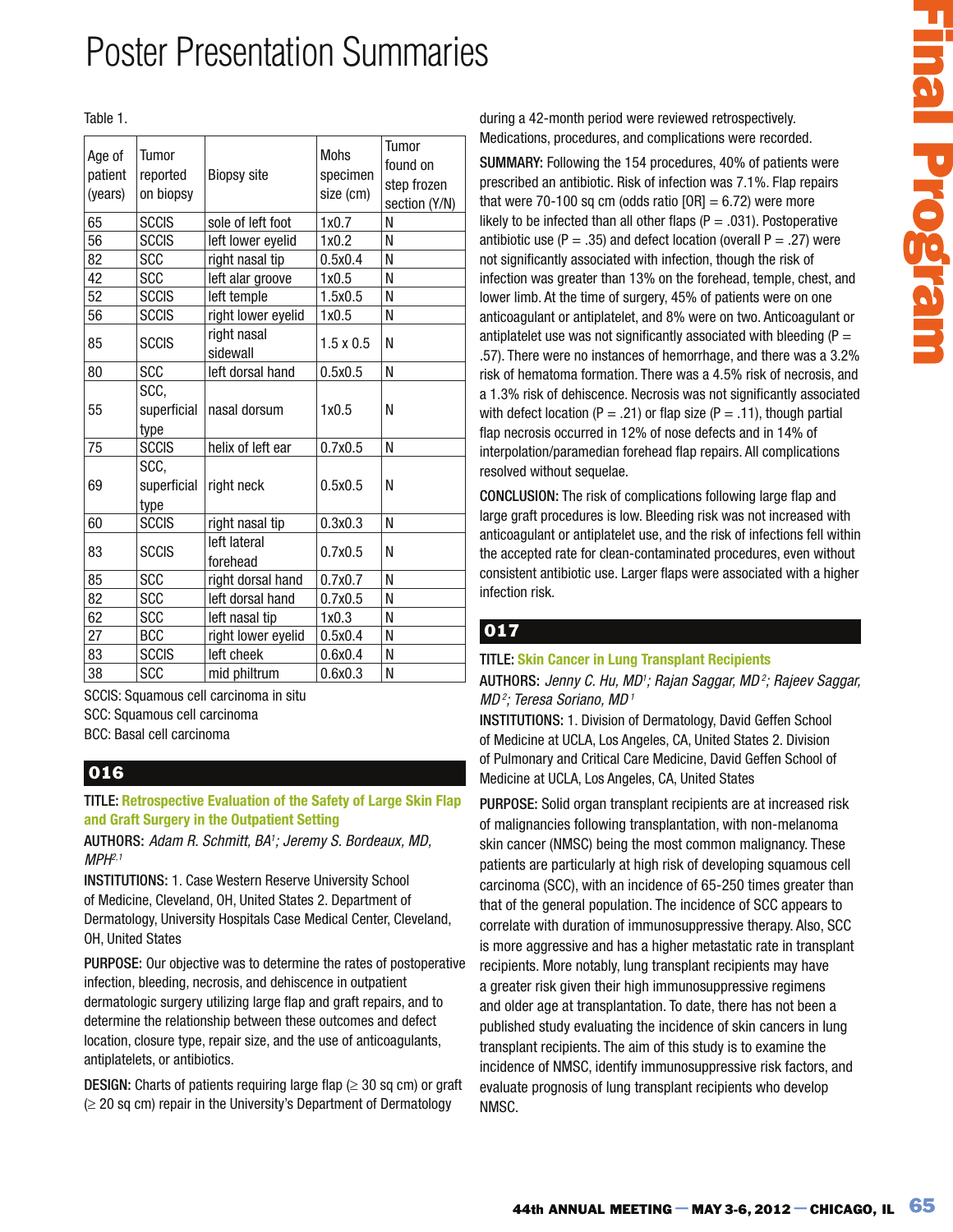DESIGN: We retrospectively reviewed medical records of patients who received lung transplantation at our institution from 2000 to 2008.

SUMMARY: A total of 385 patients had received lung transplantation during this period, of which 48 patients (12.5%) developed a total of 363 skin cancers. The skin cancers included 254 SCC (70.0%), 83 SCC in-situ (22.9%), 17 basal cell carcinoma (4.7%), 2 basosquamous carcinomas (0.6%), 5 unspecified NMSC (1.4%), 1 melanoma in-situ (0.3%), and 1 spindle cell carcinoma (0.3%). Of the SCCs, 16 demonstrated perineural invasion (4.4%) and 10 (2.8%) were associated with metastasis to skin, lymph nodes, or lungs. A total of 108 (29.8%) SCC or SCC in-situ lesions were located on high-risk locations including the scalp, ear, and lip. Mean time from transplantation to first skin cancer was 33.2 months.

CONCLUSION: It is important for dermatologists and dermatologic surgeons to be vigilant about the increased risk of NMSC in lung transplant recipients and counsel these patients on sun protection, regular skin exams, and prompt surgical treatment.

## 018

### TITLE: **Pain Control by a Two-step Irradiance Schedule Photodynamic Therapy of Basal Cell Carcinoma**

AUTHORS: Joseph P. Housel, MD<sup>1,2</sup>; Nathalie C. Zeitouni, MD<sup>2,1</sup> INSTITUTIONS: 1. Dermatology, University at Buffalo School of Medicine, Amherst, NY, United States 2. Dermatology, Roswell Park Cancer Institute, Buffalo, NY, United States

PURPOSE: Photodynamic therapy (PDT) with aminolevulinic acid (ALA) is a useful treatment for selected basal cell carcinomas (BCC) but patients can experience pain or discomfort during the session. In an earlier study, a two-step irradiance schedule for the treatment of BCC was devised in an attempt to decrease treatment related pain. That study was restricted to BCC's of no more than 5-20 mm in diameter and to two lesions per patient. BCC lesions were illuminated at varying low irradiances (10- 60 mW/cm2) until 90% of PpIX was photobleached, thereafter increasing the irradiance to 150mW/cm2 for a total light dose of 200 J/cm2. The prior study revealed three major results: 1) photobleaching rates were enhanced under low irradiance, indicating more efficient PDT, 2)treatment outcomes were comparable to continuous 150mW/cm2 treatment, 3) illumination at irradiances below 50mW/cm2 caused no or minimal pain and, when preceded by low irradiance, 150 mW/cm2 likewise caused no or minimal pain. In our updated study we treated multiple or large BCC's with the two step irradiance PDT approach and to assess both pain and clinical outcome in these patients.

DESIGN: An open, uncontrolled study was conducted on patients with either superficial or nodular basal cell carcinomas. ALA was applied to each lesion followed by four irradiances: 30, 40, 50, and 150mW/cm2. PDT was delivered in two parts: the initial therapy was delivered at the 30, 40, or 50mW/cm2 for a total of 20J/cm2 which was established as the irradiance where  $\sim$ 80-90  $\pm$  10% of the PpIX fluorescence contribution in the lesions bleached. When this point was reached the irradiance was continued at 150mW/cm2 until 200-300 J/cm2 was delivered. Each area was exposed to visible red light at a continuous wavelength of  $632.8 \pm 3$  nm. Pain was assessed using a visual analog 11-point pain scale (VAS) in which 0 represents no pain, 10 represents unbearable distress. A VAS of 4 represents moderate pain and would require an intervention including anesthetic or other pain relieving measure. If pain was VAS $\geq$ 4, the irradiance was lowered by 10mW/cm2 and/or the lesion was injected with 1% lidocaine without epinephrine. When the irradiance was changed to 150 mW/cm2 pain was assessed as prior. Patients were evaluated at  $~6$  months, then approximately every 6 months thereafter.

SUMMARY: Nine patients: 7 men and 2 women, ranging in age from 18-71(mean 48, median 53) with a total of 73 distinct BCC's, 39 nBCC and 34 sBCC were treated. All patients received at least one treatment with one receiving a separate treatment for other bcc's. The predominant location of lesions was the trunk with thirty four, followed by the head and neck with twenty one, lower extremities with ten, and upper extremities with eight. Twenty four sBCC's were evaluable with twenty one reported as CR (87.5%), three as PR (12.5%) at six month follow-up. Of the thirty nine nBCC's, fifteen were reported as CR (38%), twenty as PR (51%), three as MR (8%) and 1 as CF (3%) at six month follow-up. 66% of patients had multiple areas treated in one treatment session. Average number of lesions treated per treatment session was 7.3. Average VAS was 1.89. 52 lesions fell in the 1-2 cm field size, 18 in the 2-3cm size, and 3 in the 3-4 cm size. As a predictor of pain, individual area treated was not significant nor was total treatment area. Number of lesions treated was not a strong predictor of pain nor were the individual sizes. Location was the strongest predictor, with areas producing the highest pain, with the least subcutaneous tissue (i.e. pretibia/temple).  $\leq$  40mW/cm2 was the starting irradiance for all but one treatment which was started at 50mW/cm2 for 2.5 minutes until pain reached 3/10 at which point the irradiance was adjusted to 40mW/cm2 with pain dropping to 1/10. One patient had a lesion on the nose started at 30mW/cm2 for 4 j/cm2 with no pain, so irradiance was increased to 40 mw/cm2 with patient experiencing 7/10 pain. The irradiance was decreased to 30mW/cm2 with pain dropping to 5/10 requiring lidocaine. Of those treatments that were started at 40mW/cm2, only two patients required downward adjustment of the irradiance. After the initial 20mW/cm2 was delivered, the irradiance was increased to 150mW/cm2 for the remainder of the treatment. Only five lesions had a VAS increase to a level  $\geq$ 4, max level 5/10 with no lidocaine required. All patients were able to complete the treatments as planned. No adverse events occurred and patients tolerated the treatment.

CONCLUSION: Photodynamic therapy with topical aminolevulinic acid using a two-step irradiance schedule with ~40mW/cm2 for 20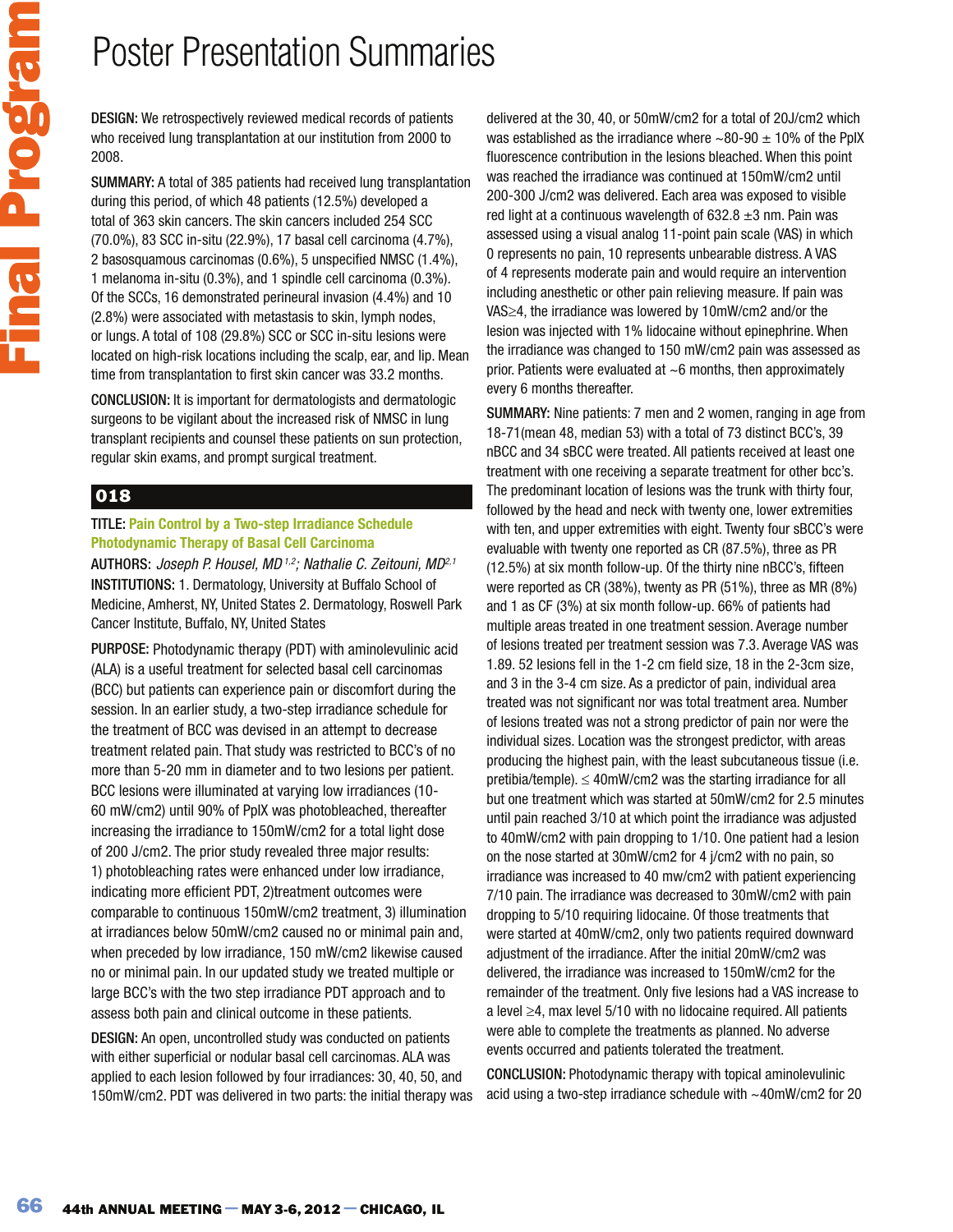J/cm2 then 150mW/cm2 for the remainder of the treatment allowed for minimal patient discomfort with no interventions required to complete the full treatment. Similar treatment results were achieved compared to continuous 150mW/cm2.

## 020

### TITLE: **Asymmetric Sectioning of Mohs Micrographic Surgery Specimens**

AUTHORS: Hilary C. Reich, MD<sup>1</sup>; Sarah E. Schram, MD<sup>1</sup>; Theresa L. Ray, MD<sup>1</sup>; Peter K. Lee, MD, PhD<sup>1</sup>; Stephanie Wallschlaeger, HT'; Anna Deem, HT'

INSTITUTION: 1. Dermatology, University of Minnesota, Minneapolis, MN, United States

PURPOSE: Evaluation of an accurate en-face surgical margin is a mandatory component of Mohs micrographic surgery. Just as tears, incurling, or folding of the epidermal edge of a specimen prior to freezing and cutting may lead to false positives, so may cutting of a frozen sample through the bulk of a tumor if proper imbedding, freezing, or cutting methods are not employed1,2. Single-section tissue preparation has been proposed as a method of reducing false positives3, however this process can be challenging, particularly when specimens are large. We propose an alternative method: a simple, fast, and novel sectioning technique using asymmetric sectioning to avoid the tumor bulk. This may lead to reduced tissue folding during processing and cutting, with fewer false positive margins overall. Additionally, tissue orientation is easily maintained with asymmetric sections.

DESIGN: Surgical specimens are obtained in the standard fashion for Mohs micrographic surgery. Rather than sectioning tissue layers into two symmetric semicircular pieces, as is traditionally done, we section asymmetrically to avoid cutting through the obvious tumor bulk. The tissue is divided into two sections: one comprising approximately two-thirds of the total layer and containing the visible tumor, and the other remaining one-third of the layer. The remainder of the tissue processing is performed in the usual fashion.

SUMMARY: The asymmetric sectioning technique has been used on numerous sections. We have found it to be a quick and easy method of tissue preparation. Our histotechnicians have found the specimens easy to process. Examination of specimens sectioned this way reveals a better representation of the true deep margin, visible in a single microscopic field.

CONCLUSION: Asymmetric sectioning of Mohs surgery specimens is a quick and easy method of tissue preparation that may lead to fewer false positive results and may be a helpful tool in maintaining orientation of tissue sample prior to processing. Future study goals include a randomized trial to assess false positive rates between symmetric and asymmetric sectioning.

### References

1. Kannan RY, Tan EK, Freedlander E. Minimising false positive margins in BCC excision: point of technique. J Plast Reconstr Aesthet Surg. 2008 Sep;61(9):1072.

2. Bouzari N, Olbricht S. Histologic pitfalls in the Mohs technique. Dermatol Clin. 2011 Apr;29(2):261-72, ix. Review.

3. Randle HW, Zitelli J, Brodland DG, Roenigk RK. Histologic preparation for Mohs micrographic surgery. The single section method. J Dermatol Surg Oncol. 1993 Jun;19(6):522-4.\*

### 021

TITLE: **Controlling Sharps Using a Cost-effective, Reusable Magnet** 

AUTHORS: Anne J. Goldsberry, MD<sup>1</sup>; Rae Jean Broderick, RN<sup>e</sup>; Ross M. Levy, MD<sup>2</sup>

INSTITUTIONS: 1. Department of Dermatology, Northwestern University, Feinberg School of Medicine, Chicago, IL, United States 2. Dermatology Surgery Unit, Division of Dermatology, NorthShore University Health System, Skokie, IL, United States

PURPOSE: We report the novel use of a small, multiple-use magnet as a superior method for collecting sharps.

mones<br>
when RV, Tan EK, Freedlander E. Minimising false positive<br>
as in the constant (and the formulae. J Prast Heconstrainty and Nuncering and Nuncering and Nuncering the May 2008 Septi 169:1072.<br>
However the constant (an DESIGN: The annual frequency of sharps injuries is approximately 600,000-800,000. Wicker et al analyzed the incidence of sharps injuries among dermatologists and their staff and found that nearly 60% of physicians and 27% of nurses had endured a needlestick in the prior 12 months. In dermatology surgery, sharps injuries can result from scalpel blades, skin hooks, and needles, with suture needles being the most common etiology of sharps injuries. Residency programs report especially high rates of needlesticks among trainees. Preventing these types of injuries is of critical importance. Approximately 1.7 % of patients in the United States have HIV, Hepatitis C or Hepatitis B. The estimated rate of transmission for individuals who are stuck with a large bore needle from a patient with HIV is 0.3%, with Hepatitis C is 1.8% and with Hepatitis B is 6-30%.

Dermatology surgery provides challenges to preventing needlestick injuries including limited surgical space, a mobile instrument tray, multiple practitioners (physicians, residents, physicians assistants, and nurses) using the same instruments, and revisiting the surgical tray numerous times during a procedure. As a consequence, Mohs surgeons have been innovative in exploring different methods to segregate and dispose of sharps in order to prevent injuries. These techniques have included the use of commercial needle counters, Petri dishes, glass cups, and foam sponges.

The optimal technique for managing sharps requires a method that is compatible with the limited space available, stable during the movement of adjacent instruments, able to be sterilized, and cost effective.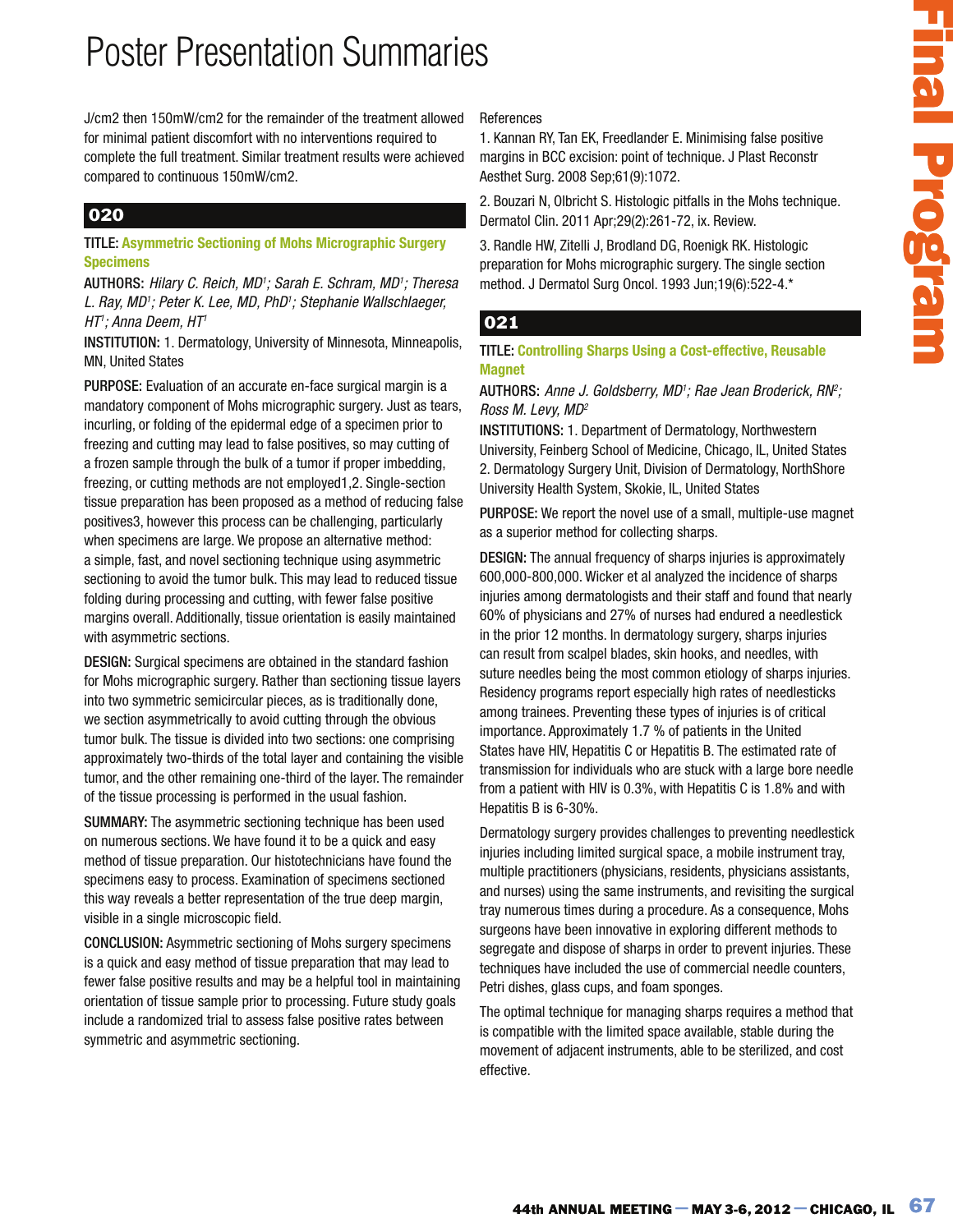SUMMARY: Magnets are purchased at a national retail crafts store for approximately \$5 per 6 magnets (83 cents per unit). They are approximately 1 cm in diameter allowing them to fit easily on the try with other instruments. During the surgical procedure, the magnet is placed in the right hand corner of the tray and is used to control suture needles between uses. The magnet allows easy reuse of the suture without dulling of the needle. It can also be used to manage surgical blades or other important metal objects. Once the procedure has concluded, the magnet is easily transported to the sharps disposal container, and they are removed ensuring appropriate sharps control. In addition, if any sharps fall on the floor, the magnet can facilitate finding and disposing of them safely. The magnets are then re-autoclaved for multiple uses.

CONCLUSION: The use of small, multiuse magnets provides dermatologic surgeons with a safe, cost effective method of controlling sharps that does not interfere with the surgical tray or compromise equipment or technique.

## 022

TITLE: **Squamous Cell Carcinoma In Situ of the Ear**  AUTHORS: Kachiu C. Lee, MD<sup>1</sup>; H. William Higgins, II, MD<sup>1</sup>; Newsha Lajevardi, BA, MS<sup>1</sup>; Antonio P. Cruz, MD<sup>1</sup>; Raymond G. Dufresne, Jr., MD<sup>1</sup>

INSTITUTION: 1. Dermatology, Brown University, Providence, RI, United States

PURPOSE: Mohs micrographic surgery (MMS) is a commonly used treatment modality for squamous cell carcinoma in situ (SCCIS). The ear is a critical location for tissue conservation. Progression to an invasive squamous cell carcinoma on the ear has significant morbidity and risk to the patient. A large series of patients with SCCIS of the external ear is reviewed.

DESIGN: We performed a retrospective 6-year review (2005 to 2011) of 173 consecutive patients with confirmed cases of SCCIS of the external ear. All cases were referred to an academic center for Mohs micrographic surgery. Data on the following were collected: gender, age, location, primary versus recurrent, initial area, subclinical extension (defect size and number of Mohs layers), and type of repair.

SUMMARY: In a retrospective, 6 year review of primary SCCIS of the ear, 173 cases referred for surgery at an academic Mohs practice were identified over a period spanning 2005-2011. The patient ages ranged from 51-94 with a mean of 74 years. There was a significant preponderance of males corresponding to 94% of all the patients (p<.01). More cases occurred on the left ear (93) than the right (73) but this did not reach statistical significance. 92% of patients were identified as having primary SCCIS with the remaining 8% defined as recurrent following attempted treatment with cryosurgery. The tumors designated as recurrent SCCIS (n=11) were exclusively observed in male patients and were independently associated with a larger final defect size  $(p=0.01)$ . Of note, recurrent tumors also

had a larger mean initial area of 2.2 cm2 vs. primary tumors with a mean of 1.15 cm2 (p=.05). Recurrent SCCIS treated with MMS overall required more layers for extirpation when compared to primary tumors (2 vs. 1.61,  $p = .059$ ). Location on the ear, sex, and age did not have a significant influence on the number of layers required. Notably, larger initial area was independently associated with older age (p<.01). Regarding closure, the complexity of repair  $(higher complexity = grafis/flaps)$  was independently associated with more layers ( $p < .01$ ), larger initial area ( $p = .012$ ), and larger final area ( $p = .02$ ). Gender did not affect repair type.

CONCLUSION: The findings of our study show that SCCIS appears to be a predominantly male disease. Tumors designated as recurrent were associated with greater significant subclinical spread of tumor. Notably, they were found to require a significantly larger initial Mohs layer ( $p=.05$ ) and to have a larger final defect size ( $p=0.01$ ). Recurrent tumors did require more layers, however, this value approached, but did not reach statistical significance. Even primary tumors on average required 1.6 Mohs layers with approximate 2-3 mm margins, suggesting the presence of subclinical spread regardless of recurrence. Thus, Mohs surgery is valuable in delineating the sub-clinical spread of this tumor type in this location. Tissue conservation and a superior definition of tumor margins is a benefit in a smaller tumor when a surgical option is elected. In addition, cases requiring more layers and having larger initial/final defect size were significantly more likely to require more complex repairs (flap or grafts), which further substantiates the use of MMS in these cases.

## 023

### TITLE: **Mohs Micrographic Surgery for Atypical Fibroxanthoma: A Retrospective Review of 68 Cases**

AUTHORS: Andrew M. Swanson, MD<sup>1</sup>; Juliet L. Gunkel, MD<sup>1</sup>; B. Jack Longley, MD<sup>1</sup>; Stephen N. Snow, MD<sup>1</sup> INSTITUTION: 1. Department of Dermatology, University of Wisconsin - Madison, Madison, WI, United States

PURPOSE: Atypical fibroxanthoma (AFX) is an uncommon spindle cell neoplasm that typically develops on the sun-exposed areas of elderly white men. It was originally described in 1963 by Helwig as a low-grade dermal tumor. Since then, the potential for malignant behavior has been debated in the literature with AFX being described as a benign tumor, a reactive process or "pseudosarcoma", and a potentially aggressive tumor with the possibility of metastasis and even death. It is currently regarded as a tumor of intermediate malignant potential. Recurrence rates vary widely based on the treatment method and range from 0-16%. Because of increasing recognition of the malignant potential of AFX, it is being treated with Mohs micrographic surgery (MMS) with increasing frequency. Because of the recent adoption of MMS in the treatment of this uncommon tumor there are few large studies of recurrence rates with this technique.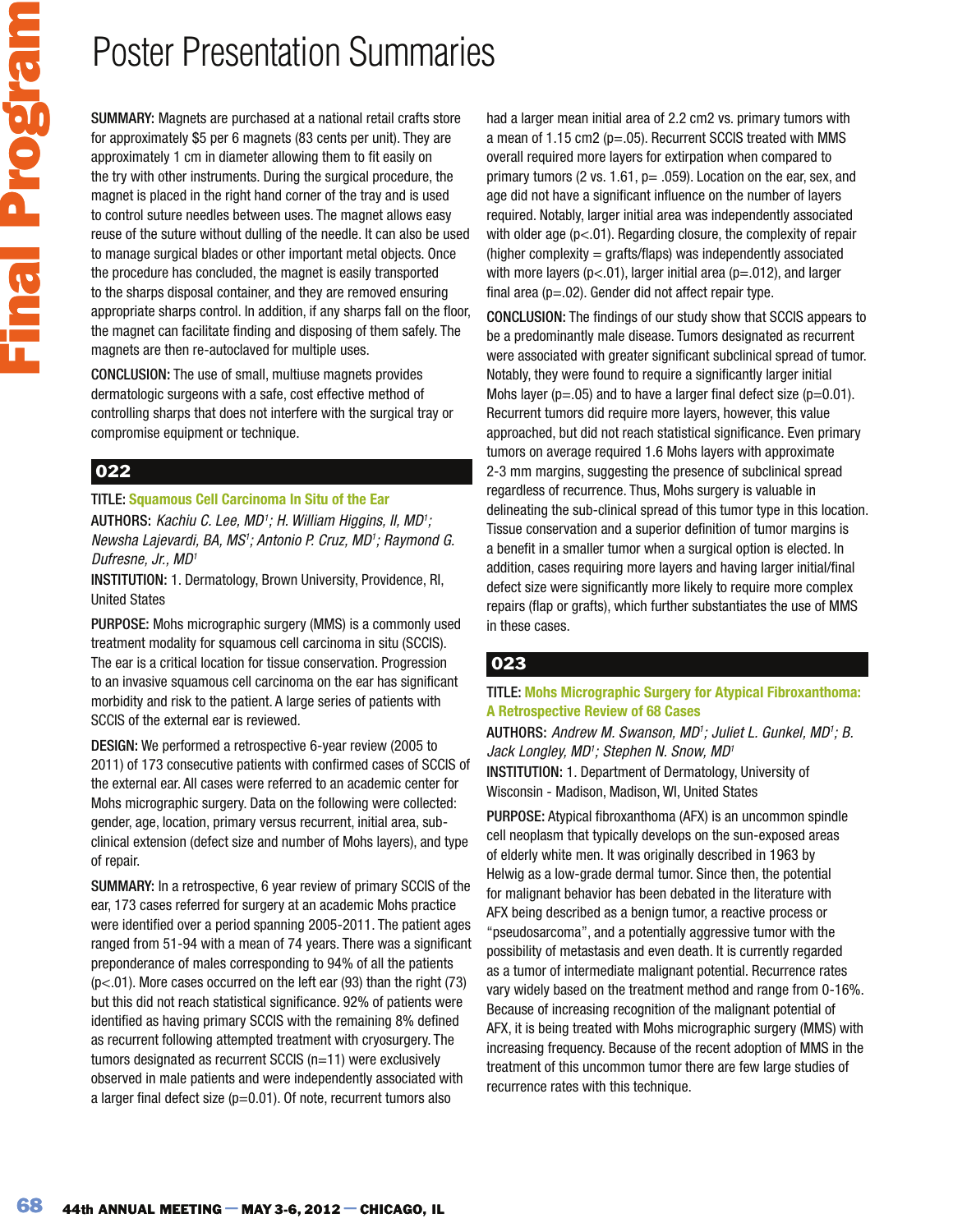DESIGN: This is a retrospective chart review of all patients with AFX who were treated by MMS between 1984 and 2011 in the Mohs surgery clinic of our institution. Patients were classified as having AFX based on clinical-pathologic correlation at the time of their initial surgery.

SUMMARY: Between 1984 and 2011 there were 64 patients with biopsy-confirmed diagnoses of AFX treated with MMS. Of the 64 patients, 50 (78%) were male. Four patients were found to have a second primary AFX, for a total of 68 tumors. Of the 68 tumors, 65 (96%) were on the head and neck, 2 (3%) were on the upper extremity, and 1 (1%) was on the trunk. Four of the 68 tumors recurred after their initial treatment with MMS for an overall recurrence rate of 5.8%. Of the recurrent tumors, all were located on the head and neck with one on the frontal scalp, one on the forehead, one on the ear, and one on the cheek. Two of the recurrent tumors had multiple recurrences with one extending to bone on the second recurrence over 5 years. This patient also had a history of an eccrine carcinoma with spread to lymph nodes that had been treated with extensive radiation 5 years prior to the development of his AFX. Clear margins were very difficult to obtain in this case as atypical radiation fibroblasts could not be definitively distinguished from individual cells from the known AFX. There were no cases of metastatic AFX.

CONCLUSION: To the best of our knowledge, this is the largest reported case series of AFX treated with MMS. Similar to previous studies, our cases were predominantly on sun exposed areas of elderly men. The observed recurrence rate of 5.8% illustrates the challenge of completely clearing these tumors despite complete histologic analysis of margins. Specifically, patients with a history of radiation therapy may have tumors that are difficult to differentiate from surrounding skin and radiation fibroblasts.

### 024

#### TITLE: **Use of Full Thickness Skin Grafts to Repair Lower Eyelid Defects Involving the Eyelid Rim**

AUTHORS: Lixia Z. Ellis, MD, PhD<sup>1</sup>; Misha D. Miller, MD<sup>1</sup>; Renata Prado, MD1; Mariah R. Brown, MD1; J. Ramsey Mellette, Jr., MD1 INSTITUTION: 1. Dermatology, University of Colorado, Denver, CO, United States

PURPOSE: The reconstruction of the lower eyelid defects following Mohs micrographic surgery can be challenging given the complex anatomy of the eyelids and risk of ectropion. When the eyelid rim is involved, often wedge excisions with complex repairs or advancement flaps are used. Because there is usually redundant skin at the upper eyelid, and that there is perfect match of color, texture, thickness and sebaceous qualify between upper and lower eyelid skin, we prefer to repair lower eyelid defects with upper eyelid full thickness skin grafts. If the eyelid rim involvement is small, we have found that this full thickness graft provides excellent functional and cosmetic results.

DESIGN: We have repaired lower eyelid defects involving the eyelid rim in 10 patients with upper eyelid full thickness grafts with good functional and cosmetic results without causing ectropion. After a lower eyelid tumor is removed with Mohs micrographic surgery, the defect is outlined with a sterile marking pen. A template of nonadherent gauze is pressed against the defect, and the inked outline on the gauze is used to create the template. The template is then used to mark the ipsilateral upper eyelid donor site, and the graft is incised and harvested following local anesthesia of the donor site. The graft is oversized relative to the defect size in order to avoid ectropion. The graft is trimmed of underlying fat, and sutured into the recipient bed using 6-0 Ethibond suture. The donor site is usually closed primarily.

SUMMARY: In this report, we describe our experience of repairing lower eyelid Mohs defects with ipsilateral upper eyelid full thickness skin grafts, even when the eyelid rim is involved.

CONCLUSION: Using upper eyelid full thickness skin grafts to repair lower eyelid defects not only provides cosmetically optimal result because of perfect match of skin quality, but also is successful in preventing ectropion. The partial involvement of the eyelid rim should not be considered a contraindication for the use of full thickness skin graft in this location.

### 025

#### TITLE: **Diagonal Tarsal Suture Technique Sine Marginal Sutures for Primary Lid Closure**

#### AUTHORS: Andrea Willey, MD<sup>1,2</sup>; Richard H. Caesar, MA, MB, Bchir, FRCOphth<sup>3</sup>

INSTITUTIONS: 1. Solano Dermatology Associates, Sacramento, CA, United States 2. University of California, Davis, Sacramento, CA, United States 3. Cheltenham General Hospital, Cheltenham, Gloucestershire, United Kingdom

**He have the painted fower eyelid defects involving the eyelid<br>
10 patterns with uspect system when the chicago system with good and<br>
and some consider and the based and increase generation with each consider<br>
end to sout** PURPOSE: Repair of marginal defects remains a fundamental technique in ocular reconstruction for primary wound closure or as part of more complex reconstructions. Precise apposition of the tarsal plates and meticulous alignment of the lid margins is essential to ensure a seamless repair and avoid disfiguring notching of the lid margin. Traditional methods of lid closure involve a three layered technique that includes marginal sutures to align the lid margin. Recent modifications have suggested various approaches to minimize the disadvantages associated with marginal sutures, including the potential for corneal irritation or abrasion. We present a simple and reliable technique for primary lid closure that provides precise and secure apposition of the tarsus while avoiding marginal sutures altogether.

DESIGN: A pentagonal defect is created to minimize tension on the lid margin. The key tarsal suture is placed so that it enters the tarsus approximately 2mm inferior and medial to the tarsal edge, extends diagonally across the tarsus, and exits just inside the conjunctival border at the uppermost point of the posterior tarsal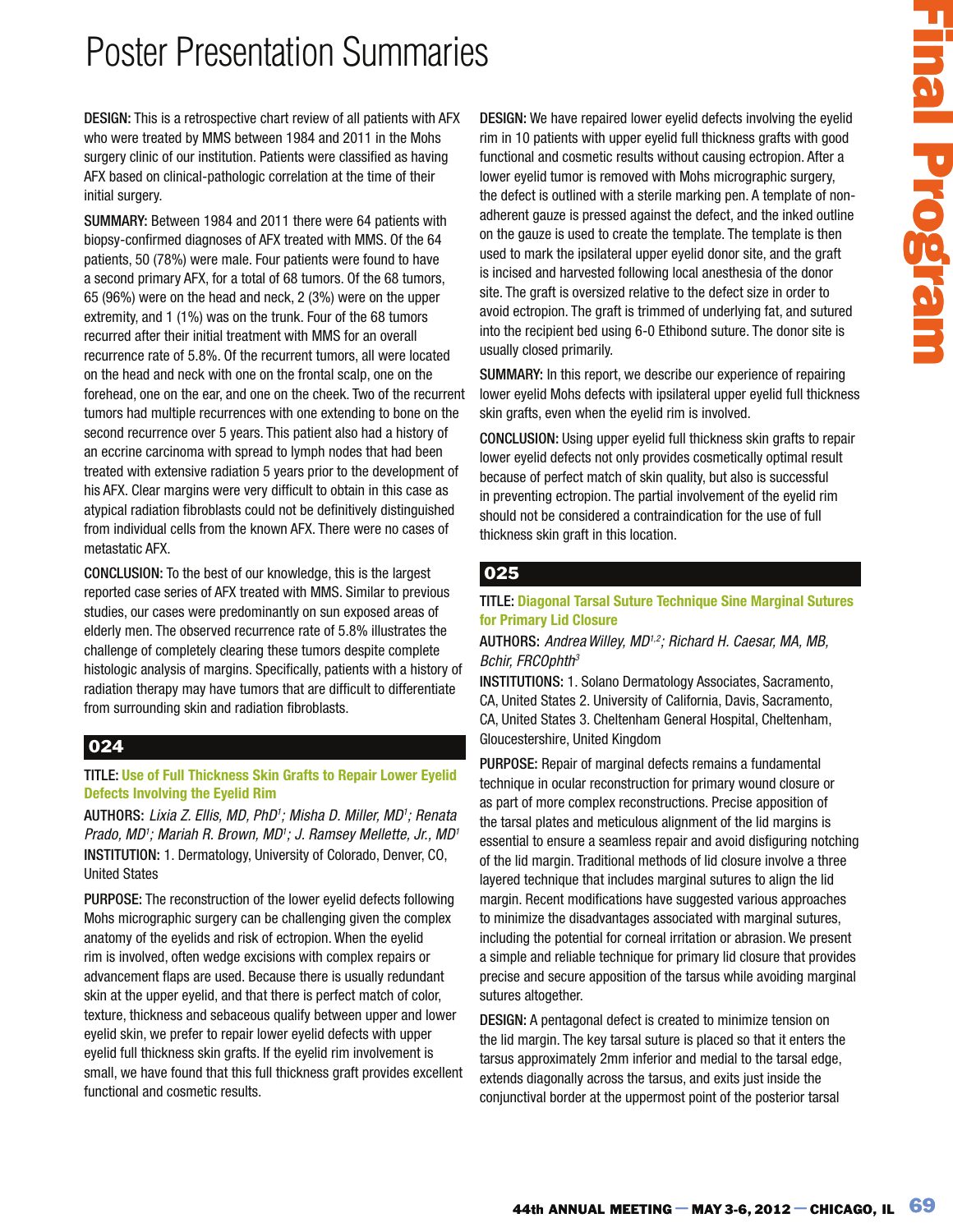plate. The exit point of this tarsal suture is matched precisely to the entry point on the opposing tarsal margin, followed by the diagonal suture pattern and corresponding exit point. A second tarsal suture is then placed in the traditional manner parallel to the lid margin just below the key diagonal suture. The anterior lamella is then closed using simple continuous sutures that begin just inferior to the lash line.

SUMMARY: The key diagonal tarsal suture soundly apposes the tarsal plate with ample security so that there is precise alignment along the x, y, and z axes and eliminates the potential for notching as well a trichiasis that may result from twisting of the lid margin under tension. Placement of the apex of the key diagonal suture at the uppermost point of the posterior tarsal plate allows for an exacting alignment of the lid margin and lash line, obviating the need for margin sutures.

CONCLUSION: The diagonal tarsal suture technique without marginal sutures is a simple "first time, every time" technique that precisely aligns and firmly apposes the lid margins while avoiding the need for marginal sutures that can abrade the cornea and be bothersome to patients. The technique can be applied to primary lid closures and more complex reconstructions, and can be readily learned by less experienced as well as more advanced periocular reconstructive surgeons.





## 026

#### TITLE: **Incidence and Treatment of Non-melanoma Skin Cancer in Ontario, Canada**

AUTHORS: Joseph Doumit, MD<sup>1</sup>; Julie Lacroix, MD<sup>1</sup>; Megan Collie<sup>2</sup>; Ryan Kroll<sup>2</sup>; Adam J. Mamelak, MD<sup>1,3</sup> INSTITUTIONS: 1. Dermatology, University of Ottawa, Ottawa, ON, Canada 2. Queen's University School of Medicine, Kingston, ON, Canada 3. Sanova Dermatology, Austin, TX, United States

PURPOSE: There is currently no provincial tumor registry for non-melanoma skin cancer (NMSC) making it difficult to track the incidence and treatment of this disease in Ontario. Within the context of a publically-funded single payer provincial healthcare system, the absence of this data makes health care planning and resource allocation to the appropriate medical specialties exceedingly difficult. The objectives of this study are: (1) to estimate the incidence of NMSC in Ontario; (2) to identify the primary medical specialties treating this disease; and (3) to determine the therapeutic modalities utilized in treating these cancers.

DESIGN: Billing claims associated with the NMSC diagnosis code '173' submitted to and paid by the Ontario Health Insurance Program between 2003 and 2009 were examined. The incidence and rate of increase of NMSC claims submitted were calculated. The number of E/M procedure codes, including skin biopsy, electrodessication and curettage (EDC), excision, intraoperative frozen section, radiation therapy, and Mohs surgery, submitted each year were analysed and stratified by the associated medical specialty.

SUMMARY: The number of NMSC claims submitted increased by 36% between 2003 and 2009, with the total number of claims rising by over 100,000 in this time period. Increases in the number of biopsies (22%), EDC (21%), and surgeries (55%) were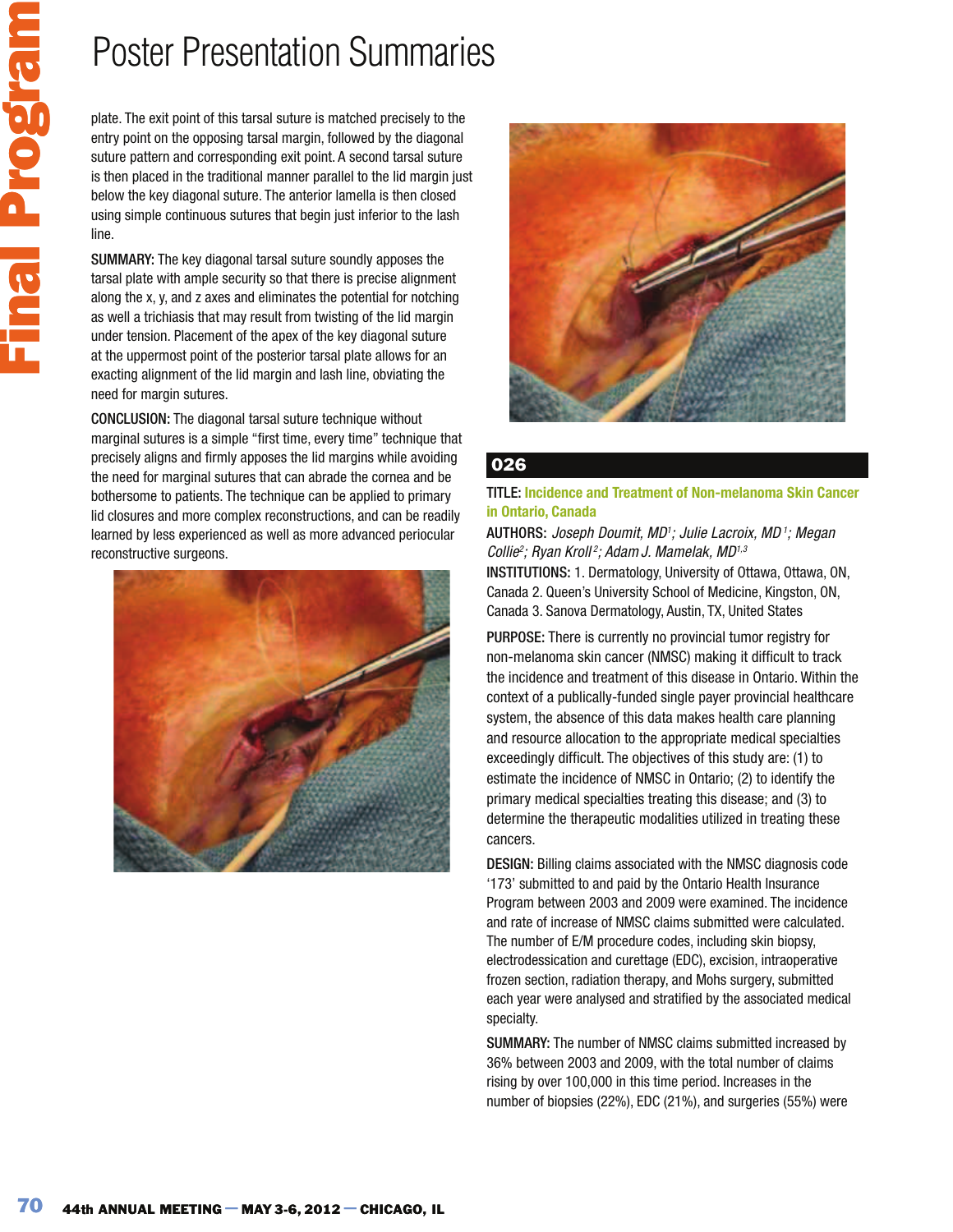similarly observed, with the greatest increases seen in the number of radiation therapies (2.8 x) and Mohs surgeries (over 10 x) performed. Dermatologists were responsible for the majority of skin biopsy and EDC procedures, followed by family medicine and plastic surgery. Plastic surgery was responsible for the majority of surgical excisions during this time period, followed by dermatology.

CONCLUSION: The number of reimbursed NMSC claims increased at a rate of approximately 6% per year between 2003 and 2009. The majority of NMSC claims were submitted by Dermatology. Surgery was the most common means for treating NMSC in the province. The proportion of excisions performed by Dermatologists increased from 2003 (14%) to 2009 (21%). Despite the significant increase, the number of Mohs codes submitted in 2009 only represents 1.1% of all NMSC claims. A decrease in EDC procedures between 2008 and 2009 might be reflective of the increase use of surgical excision by dermatologists and/or the greater accessibility to Mohs surgery in the province.

## 027

TITLE: **Novel Pedicle Design Enhances Utility of Tunneled Island Pedicle Flap for Single-staged Repair of Auricular Defects**  AUTHORS: Nisha Desai, MD<sup>1</sup>; Hakeem Sam, MD, PhD<sup>1</sup> INSTITUTION: 1. Department of Dermatology, University of Pittsburgh Medical Center, Pittsburgh, PA, United States

PURPOSE: Reconstruction of auricular defects, especially those involving cartilage devoid of perichondrium, can be challenging. The tunneled island pedicle or "flip-flop" island pedicle flap has been described to repair small to moderate-sized defects of the ear, most commonly involving the conchal bowl and less commonly the scapha, earlobe, antitragus, antihelix and external auditory meatus. Flap movement has been referred to as rotation or revolving door such that the anterior portion of the flap ends up at the posterior border of the wound being repaired. What these flaps have in common is a short, central, vertically based pedicle centered on the post auricular sulcus or posterior ear. These short pedicles limit movement of the flap to repairing of defects located on the opposite side of the flap, mainly the conchal bowl, but much less applicable to repairing defects elsewhere on the ear. We introduce a novel pedicle design for repairing larger defects involving the scapha, antihelix and helix. This pedicle design extends the reach of the flap, making it amenable for use in additional areas of the ear.

DESIGN: A 44 year-old healthy Caucasian man presented with a basal cell carcinoma involving the scapha, antihelix and helix. Mohs micrographic surgery was performed to obtain clear tumor margins. The final defect measured 3.5cm x 1.5cm (Figure 1). It involved the inferior portion of the scapha, the majority of the antihelix and a portion of the helix. The tunneled flap was marked out centered on the postauricular mastoid region. A circumferential peripheral incision of the flap to the level of the superficial subcutis was made. Next, a horizontally based pedicle, with pedicle width approximately one-third the length of the flap was created by undermining in the

superficial subcutis and deep fascial plane above and below the pedicle respectively . When complete, the pedicle ran horizontally from the center of the flap to a base at the postauricular sulcus. Undermining in the superficial subcutis was extended superiorly behind the lateral conchal bowl, creating a tunnel opening at the sulcus between the helix and antihelix where cartilage was missing in the defect. The flap was mobilized and tunneled into place with the pedicle movement mimicking the turning of a book page from a horizontal to vertical position (Figure 1). The secondary defect was closed in a side-to-side fashion. No long term complications were noted.

SUMMARY: After carefully evaluating various options, a postauricular tunneled island pedicle flap was performed in a single-stage reconstruction. Our novel pedicle design introduces a technique to repair large defects, in our case involving the scapha, anti-helix and helix. The flap template was centered over the mastoid, unlike the traditional design of centering the flap over the postauricular sulcus. Further, our lateral pedicle design differs from the previously described central, vertical pedicle. Previously, the tunneled flaps on the ear were created through the conchal bowl itself. We tunneled our flap in the subcutaneous plane behind the conchal bowl through a window between the helix and anti-helix. The flap pedicle essentially lifts up like turning the page of a book from horizontal to vertical, and the anterior portion of the flap ends up at the anterior border of the wound being repaired. This flap movement differs from the revolving door motion of the classic tunneled island pedicle flaps.

CONCLUSION: The lateral pedicle design of the post-auricular tunneled island flap significantly enhances the reach of this flap, making it amenable for a single-staged repair of relatively large defects of the ear involving the helix, antihelix and scapha. Additional studies are needed in order to better define the full limits and applications of this flap.



Figure 1.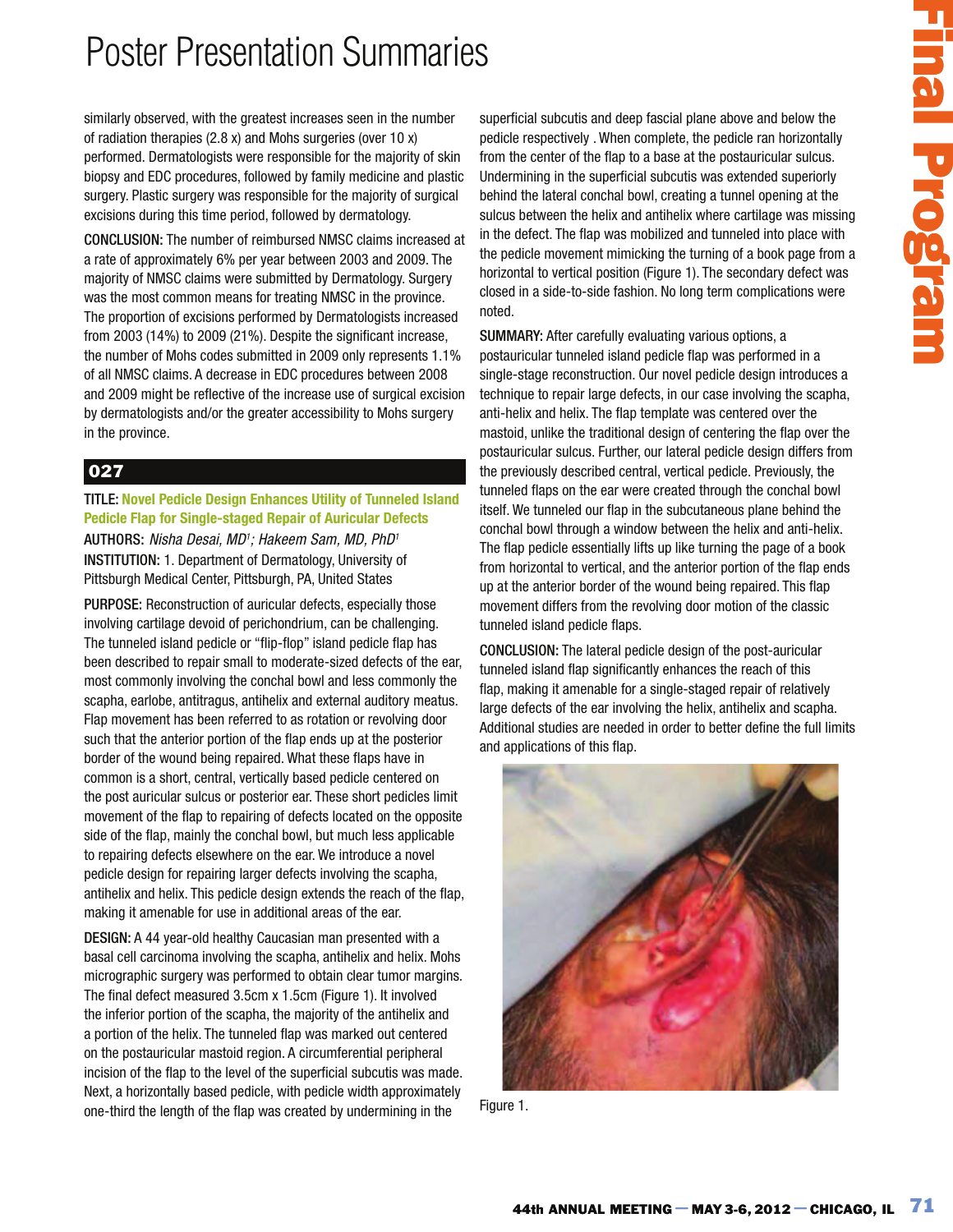## 028

TITLE: **A Histopathologic Frozen Section Digital Database for the Mohs Surgeon in Training** 

#### AUTHORS: Mark F. Suchter, MD<sup>1,2</sup>; Christine E. Cabell, MD<sup>1,2</sup>; Victor J. Marks, MD<sup>2</sup>

INSTITUTIONS: 1. Procedural Dermatology, Geisinger Wyoming Valley Medical Center, Wilkes-Barre, PA, United States 2. Procedural Dermatology, Geisinger Medical Center, Danville, PA, United States

PURPOSE: Early in training, interpreting malignant versus nonmalignant pathology via frozen sections is often a source of confusion, which can lead to unnecessary surgery, increased patient adverse effects, or tumor recurrence. The purpose of this project is to create a histopathologic frozen section digital database which may improve the diagnostic accuracy of the Mohs surgeon in training through self study.

DESIGN: Digital images of Mohs frozen sections from various benign and malignant tumors, variants of normal pathology, different tissue stains, or interesting incidental findings were captured and uploaded to a database. After opening the database and viewing an uploaded digital slide, a specific question was asked. This question/answer format was chosen to focus on more specific learning objectives. Some examples of frozen section digital images include erector pili muscle mimicking squamous cell carcinoma, benign follicular hamartoma mimicking basal cell carcinoma, subtypes of basal cell and squamous cell carcinomas, lentigo maligna stained with MART-1 immunostain, basal cell carcinoma stained with toluidine blue, and electrodessication artifact. The digital database can easily be accessed from any computer in the dermatology clinic.

SUMMARY: A histopathologic frozen section digital database was created to help increase the familiarity with less common histologic findings which may lead to confusion for the Mohs surgeon in training. We feel that this database may improve the diagnostic accuracy of the Mohs surgeon in training.

CONCLUSION: Histopathologic diagnostic accuracy of the Mohs surgeon in training may be improved by the use of a frozen section digital database. Further studies with future Mohs fellows will help answer this question.

### 029

TITLE: **A Comparison of Wound Reactivity to Two Common Postoperative Ointments** 

AUTHORS: Adisbeth Morales-Burgos, MD<sup>1</sup>; Michael P. Loosemore, MD1; Leonard H. Goldberg, MD1 INSTITUTION: 1. Methodist Hospital, Houston, TX, United States

PURPOSE: Topical ointments are commonly used for postoperative wound care after dermatologic procedures. A moist environment allows for more rapid re-epithelialization and wound healing. Aquaphor healing ointment (AHO; Beiersdorf Inc, Wilton, CT) and petroleum jelly (Vaseline, Unilever) are reparative moisturizers commonly utilized by dermatologists for postoperative wound care. While these ointments have beneficial properties for wound healing, they also have the potential to cause redness and swelling likely as the result of a contact dermatitis. Aquaphor is known to contain lanolin which may be the cause of redness on some wounds.

We have compared the reaction of primarily closed wounds to the application of AHO, Vaseline petroleum jelly, or no-ointment in patients during the postoperative period.

DESIGN: A total of 83 patients who underwent Mohs surgery on the head and neck with primary closure of the defect were randomized to use either AHO, Vaseline, or no-ointment (27, 32, and 17 patients, respectively) during the postoperative wound care period. The patients were evaluated for erythema, edema and crusting/ scabbing of the wound at an average of 10.9 days postoperatively. No antibiotics were administered to the patients and no infections related to the surgery were observed.

SUMMARY: Clinical assessment of the wounds treated with AHO showed a 52% incidence of redness at the wound site, with 33% of patients showing redness and swelling. The Vaseline cohort had a 12% incidence of redness with 9% having redness and swelling. Patients who did not apply ointment to their wound also manifested redness in 12%, with redness and swelling occurring in 6%.

AHO resulted in significantly more erythema and swelling than Vaseline or no-ointment ( $p \le 0.000263$  and  $p \le 0.001229$ respectively). Vaseline did not cause significant redness or swelling when compared to the use of no-ointment ( $p \le 0.392211$ ). However, crusting and scabbing of the wounds were significantly more common in the no-ointment group when compared to Vaseline or AHO ( $p \le 0.009904$  and  $p \le 0.030535$ , respectively).

CONCLUSION: As the ointment with the lowest incidence of redness and swelling, Vaseline is superior to Aquaphor for postoperative wound care. In addition, both ointments resulted in significantly less wound crusting than the no-ointment group. The ability of Vaseline to create a moist and favorable environment for wound healing, while avoiding the increased tissue reactivity seen with Aquaphor, makes it the superior choice for postoperative wound care.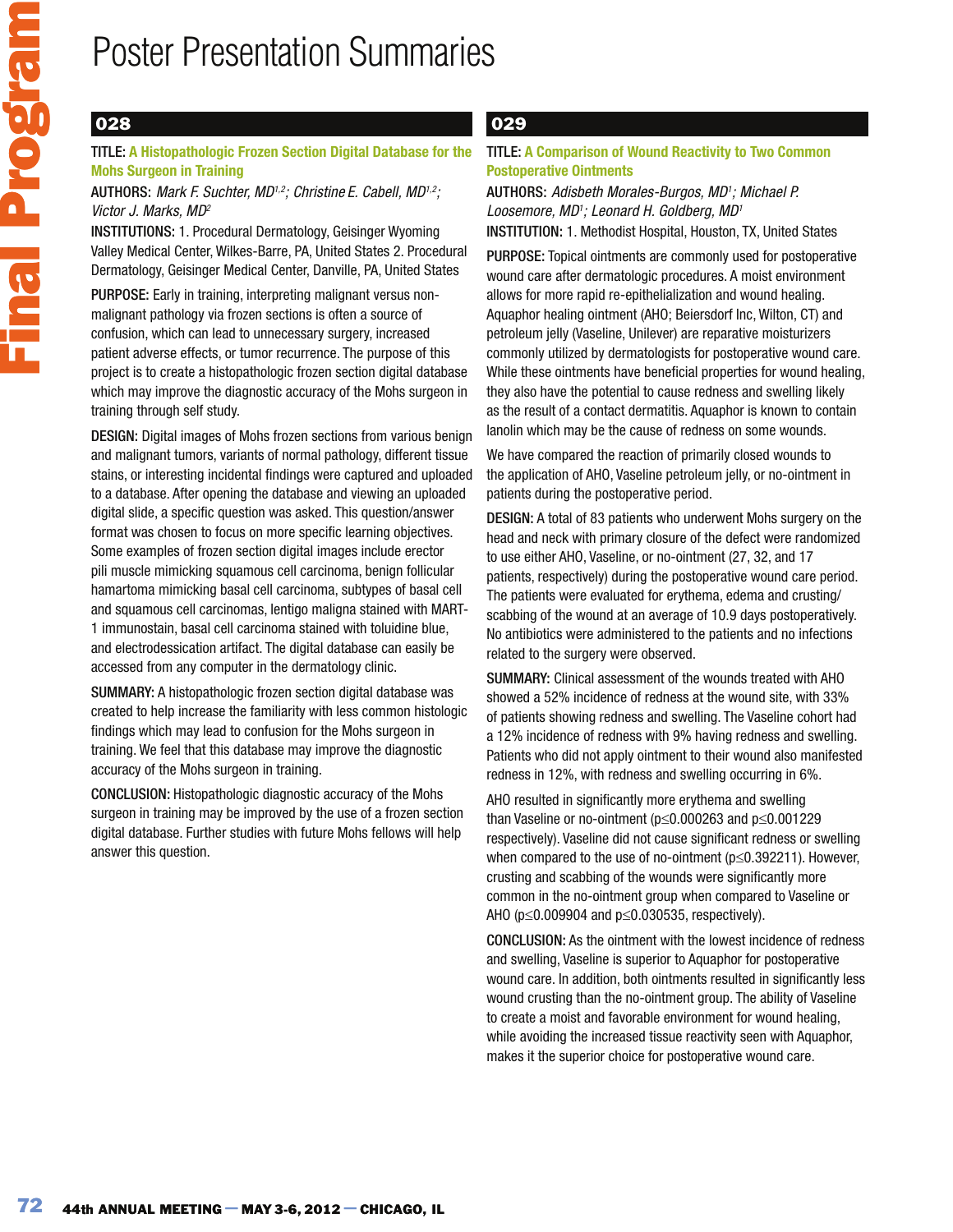



Patients using Aquaphor healing ointment, Vaseline petroleum jelly, and no-ointment for postoperative wound care (left upper corner, right upper corner and bottom, respectively)



### 030

### TITLE: **Profile of Female Mohs Patients**

AUTHORS: Kachiu C. Lee, MD<sup>1</sup>; H. William Higgins, II, MD<sup>1</sup>; Ugur Uslu, BA1; Raymond G. Dufresne, Jr., MD1; Antonio P. Cruz, MD1 INSTITUTION: 1. Dermatology, Brown University, Providence, RI, United States

PURPOSE: The aim is to better define differences in male and female Mohs patients by evaluating characteristics such as age, skin cancer type, and repair selection at an academic Mohs micrographic surgery (MMS) center.

DESIGN: A retrospective review of over 1,600 Mohs patients was performed. Data on the following were collected and analyzed: patient demographics (gender, age), tumor type/subtype, anatomic site of the tumor, primary versus recurrent tumors, initial area, sub-clinical extension (defect size and number of Mohs layers), and repair method.

SUMMARY: 540 of these patients were female and 1,153 patients were male. Data analysis revealed that the female population

**EXAMPLE on average (65.86 vs. 70.55, pc.01). There was no<br>can't difference in primary vs. recurrent tunnors. Differences<br>and the formed to may stress that a symmetric control in the matter of the matter of the matter of** was younger on average (65.88 vs. 70.55, p<.01). There was no significant difference in primary vs. recurrent tumors. Differences in tumor type/subtype were as follows: males had a significantly higher number basal cell and squamous cell carcinomas (p<.001); females were more likely to have superficial basal cell carcinomas  $(p=.03)$ , whereas males were more likely to have aggressive  $t$ umors ( $p = .03$ ). Regarding location, women had a significantly larger number of truncal (all locations, excluding head/neck) lesions treated by Mohs surgery (p<.001). Analysis of repair type revealed that women were much more likely to have plastics repair (p<.001), whereas men had a much higher proportion of lesions treated by second intent (p<.001). Finally, women had a significantly smaller initial lesion size (0.85 vs. 1.09cm2, p<.001), however, there was no significant difference in the number of layers.

CONCLUSION: This study may suggest that female patients may have earlier detection and treatment of non-melanoma skin cancers. Female patients were significantly younger and had a smaller initial lesion size. There were also found to have less invasive tumors (females had significantly more superficial BCC's, men had more aggressive BCC's). Our data may also suggest that female patients have a higher concern for cosmesis as they were more likely to have repair by plastic surgery, less likely to have repair by second intent, and a significantly higher proportion of lesions on the trunk treated by Mohs micrographic surgery.

### 031

### TITLE: **Basal Cell Carcinoma of the Upper Lip**

AUTHORS: H. William Higgins, II, MD<sup>1</sup>; Kachiu C. Lee, MD<sup>1</sup>; Newsha Lajevardi, BA, MS<sup>1</sup>; Antonio P. Cruz, MD<sup>1</sup>; Raymond G. Dufresne, Jr., MD<sup>1</sup>

INSTITUTION: 1. Dermatology, Brown University, Providence, RI, United States

PURPOSE: There is currently a lack of U.S-based case series on the characteristics of basal cell carcinoma (BCC) of the upper lip treated by Mohs micrographic surgery (MMS). Historically, such non-melanoma skin cancers on the lip are more common in women and have been associated with poorer quality of life outcomes when compared to similar cancers in other anatomic locations. The aim is to report the clinical findings of a large series of patients with basal cell carcinoma of the upper lip treated with MMS at an academic facility from 2005 to 2011.

DESIGN: A retrospective 6-year review (October 2005 to October 2011) of 281 consecutive patients with confirmed cases of basal cell carcinoma of the upper cutaneous lip and treated at an academic Mohs practice was performed. Data was analyzed according to age, gender, histological subtype, clinical size of tumor, sub-clinical extension (defect size and number of Mohs layers), and type of repair.

SUMMARY: 281 cases were identified over a period spanning 2005-2011. All patients were Caucasians (skin phototypes I, II, and III). 55% of patients were female and 45% were male with no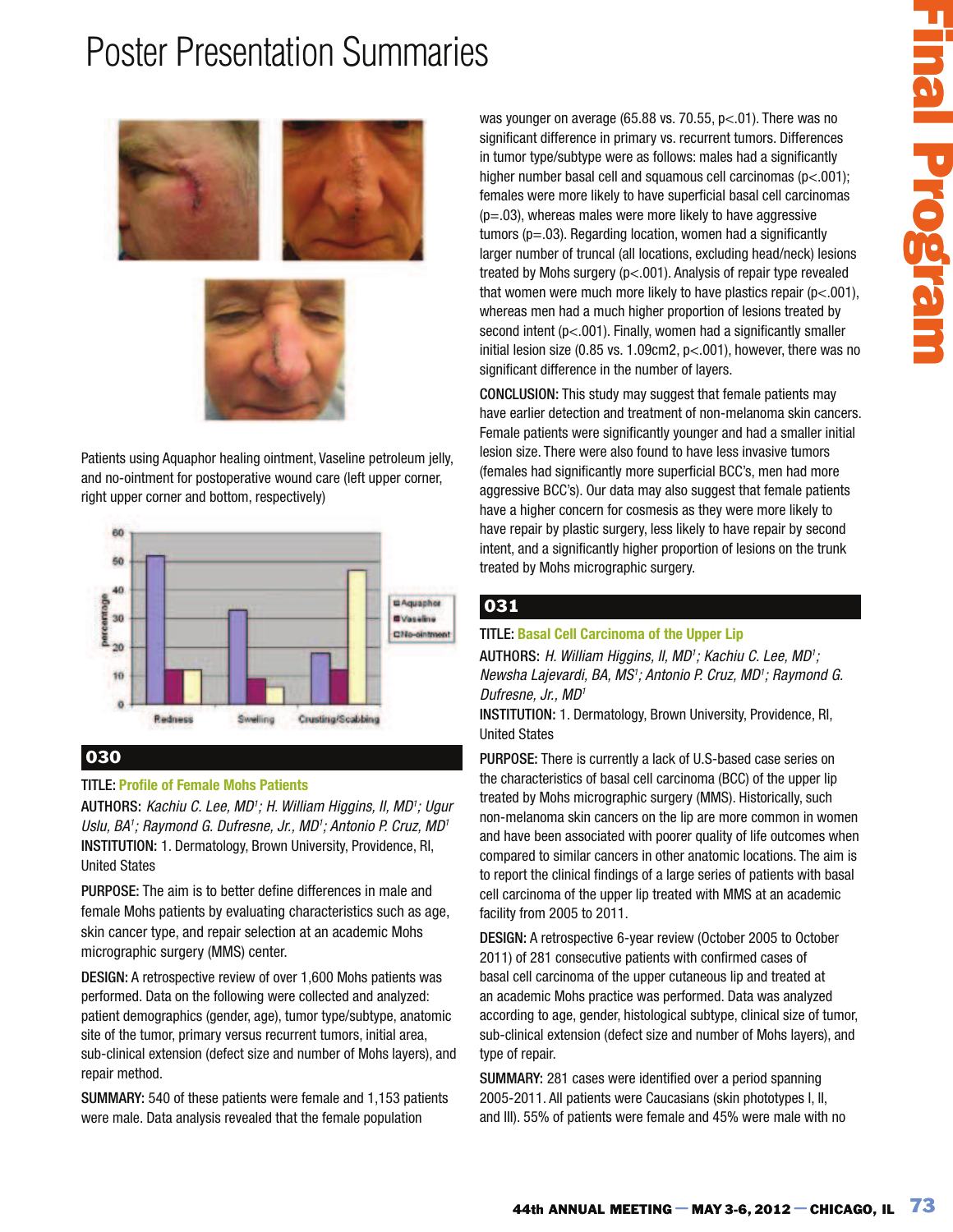statistically significant difference in gender. The mean age of our patients was 76.64 (range, 31-94 years). 10% were treated for recurrent tumors. The predominant histological subtypes were as follows: nodular (186 cases), infiltrative (39 cases), and other (58 cases). Perineural invasion was not observed in any case. Overall, males were more likely to present with a larger initial defect  $(p<.01)$ as well as a larger final defect ( $p < .03$ ) when compared to their female counterparts. Gender was not associated with the number of Mohs layers, histological subtype or the nature of tumor (primary vs. recurrent). Regarding histological subtype, infiltrative tumors were found to present with larger initial area  $(p< 01)$ , final area  $(p<.01)$  but were not associated with a significant difference in the number of Mohs layers required for clearance. Tumors designated as recurrent were more likely to have a larger initial defect size (mean 1cm2 vs. 0.5cm2,  $p<.001$ ). A larger final area ( $p<.01$ ) and older age  $(p=.03)$  were independently associated with larger initial area. Reconstruction in this anatomic location required a high level of complexity; 44% of repairs were accomplished with either a local flap or graft. In addition, 13% elected for repair by plastic surgery (of note, females were more likely opt for plastics; this approached, but did not reach significance [p=.08]).

CONCLUSION: The results of this retrospective study support current findings in the literature that BCC of the upper lip is more commonly seen in women. This U.S. population of patients treated with Mohs surgery for upper lip basal cell carcinoma consisted of a 1.2:1 ratio of females to males, in contrast to previous reports of female predominance ranging upwards of 3.5:1 in Canadian and Australian populations. Males were found to have a significantly larger initial defect size. However, gender did not influence the number of Mohs layers, tumor subtype, or repair characteristics (women were more likely to have plastics repair but this was not statistically significant).

Elderly patients were more likely to present with a larger initial lesion size. In addition, tumors designated as recurrent made up 10% of all tumors, which was much higher than prior studies which reported rates of 3%. These finding may suggest the need for increased screening efforts by dermatologists and primary care physicians to aide in early detection of primary lesions in the elderly population as well as better surveillance of recurrence in this anatomic location.

The findings also suggested that tumors designated as recurrent tended to be more aggressive with statistically significant larger pre-operative and final defect sizes. They also required more Mohs layers for clearance (although this finding did not reach statistical significance). Further research on the disease course and nature of recurrent basal cell carcinomas of the upper lip is necessary.

Regarding repair, a large number of patients required flap or graft closure or elected for reconstruction by plastic surgery. This may reflect a higher level of cosmetic concern. Given the critical anatomic location, frequent subclinical extension, and risk of recurrence, the use of Mohs micrographic surgery is further validated as the preferred treatment for BCC of the upper cutaneous lip.

## 032

### TITLE: **Mohs Micrographic Surgery at an Academic Mohs Center, 10 Year Comparison (2001-2011)**

AUTHORS: H. William Higgins, II, MD<sup>1</sup>; Kachiu C. Lee, MD<sup>1</sup>; Ugur Uslu, BA1; Raymond G. Dufresne, Jr., MD1; Antonio P. Cruz, MD1 INSTITUTION: 1. Dermatology, Brown University, Providence, RI, United States

PURPOSE: Our aim is to evaluate changes over a 10-year span in patient demographics, skin cancer type, and choice of repair at an academic Mohs micrographic surgery (MMS) center.

DESIGN: We conducted a retrospective study on patients treated with MMS at our facility in 2001 against those treated in 2011. Data on the following were collected and analyzed: patient demographics (gender, age), tumor type/subtype, anatomic site of the tumor, primary versus recurrent tumors, initial area, sub-clinical extension (defect size and number of Mohs layers), and repair method.

SUMMARY: We analyzed 793 cases from 2001 and compared them with 893 cases in 2011. The 2011 cohort was slightly older (69 vs. 72 vs. years, p<.001) and there were significantly more male patients in 2011 (63% vs. 72%, p<.001). Regarding anatomic site, there were far more "body" cases in 2011 (all sites excluding head and neck) with 3% in 2001 and 16% in 2011 ( $p$ <.001). Tumor types were notably different with far more squamous cell carcinoma in situ (SCCIS) cases in 2011 (41 vs. 110,  $p<.001$ ) as well as more treated cases of keratoacanthoma (KAC) (1 vs. 13, p<.01). There were also significantly more invasive squamous cell carcinomas (SCC) treated (52 vs. 129,  $p$ <.001). Furthermore, the initial area (defect size after first layer is taken) was slightly larger (0.94cm2 vs. 1.08 cm2, p<.01) and there were more layers taken in 2011 (1.50 vs. 1.69, p<.0001). When evaluating repairs, it was noted in 2011 that there was a significant increase in the number of flaps (76 vs. 120,  $p = .011$ ), linear closures (357 vs. 494,  $p < .001$ ) and in the use of second-intention healing (51 vs. 111, p<.001). There was also a large decrease in the number of plastic surgery referrals (274, 2001 vs. 119, 2011, p<.001).

CONCLUSION: The findings in our study confirm that non-melanoma skin cancer continues to be a predominantly male disease. The fact that our center treated more "body" cases could represent a softening criteria for Mohs or even increasing patient preference for more definitive excision. Utilization of Mohs for the treatment SCCIS and/or KAC is still a topic of controversy. However, our center's significantly increased use of Mohs for margin control in these tumor types may suggest that MMS is helpful and necessary to delineate the sub-clinical spread of these tumor types. The recent increase in invasive SCC's may explain the increase in initial defect size and the increase in layers needed to clear the tumor. Also, our center was less apt to refer for outside repair, suggesting our patient's increasing comfort with complex closures by a Mohs surgeon.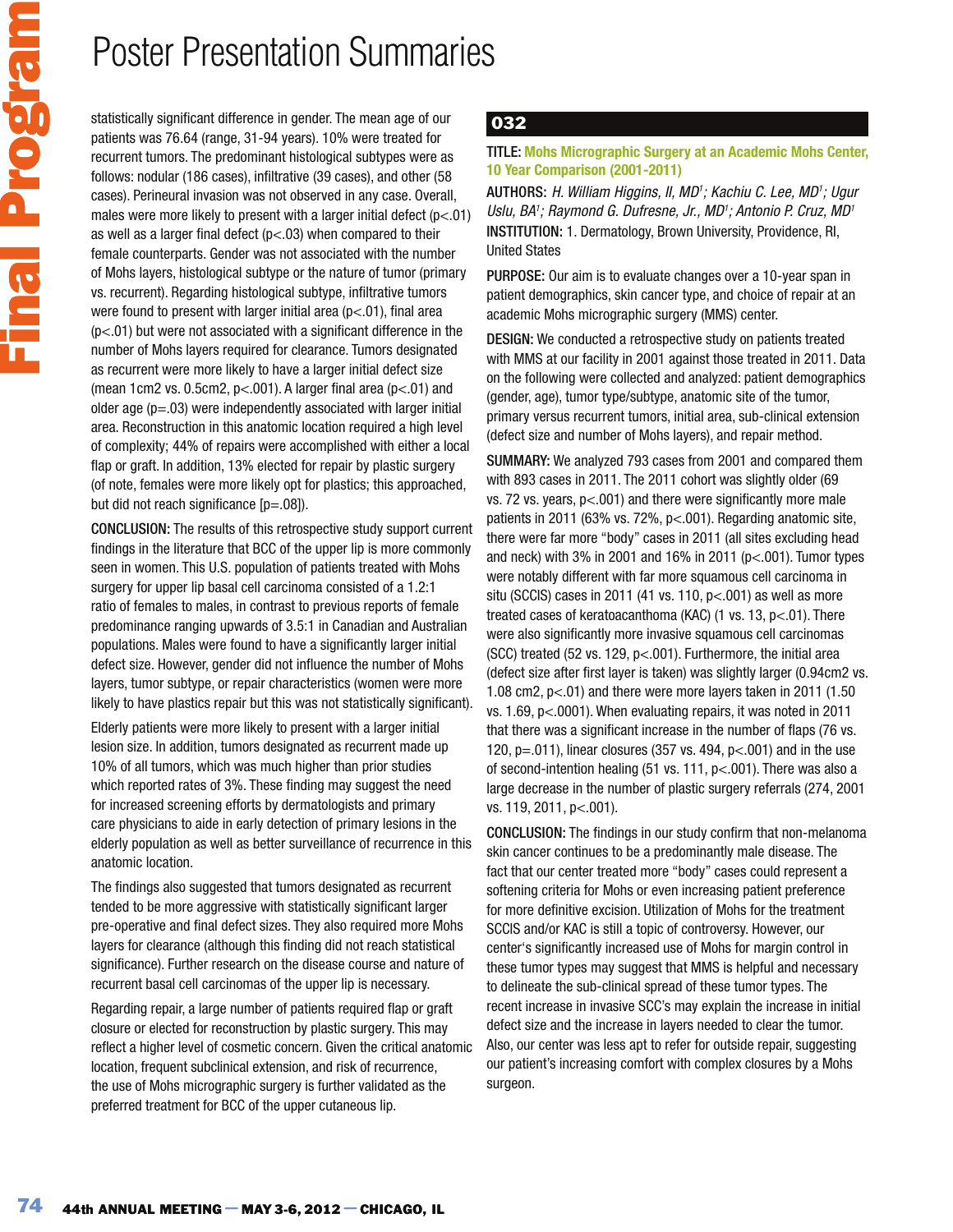## 033

#### TITLE: **Grossly Inaccurate Dermatology and Mohs Surgery Physician Rosters Maintained by Private Health Insurers in 3 Major US Cities**

AUTHORS: Jennifer A. Cafardi, MD<sup>1</sup>; Richard Torbeck, III, MS, BA1; Pryze Smith, PhD<sup>2</sup>; Brett M. Coldiron, MD, FACP<sup>1</sup> INSTITUTIONS: 1. The Skin Cancer Center/TriHealth, Cincinnati, OH, United States 2. Hatton Research Institute, Cincinnati, OH, United States

PURPOSE: Private health care insurers maintain directories of health care providers which have important implications: (1) These directories are used to market their health networks to businesses, groups and individuals. Businesses use these directories as accurate to buy coverage for their employees. (2) Patients refer to these directories to find a health care provider, and (3) Subspecialty practice restrictions (which are usually not listed) further restrict the number of health providers. These inaccurate directories become a barrier for patients and clinicians trying to schedule appointments. It is impossible for providers to correct these errors since they are not allowed to edit the directories.

DESIGN: Online searches were conducted within the major health insurances' websites, utilizing the "find a physician" option. The physician directory was searched, using radius of 25 miles for each city, in order to find a list of dermatologists and Mohs surgeons for each plan under each insurance company in 3 Major US Cities – Cincinnati, OH, Birmingham, AL and San Francisco, CA. These physicians' names were entered into a database consisting of their name, age, zip code(s) where they practice, practice restrictions in terms of diseases treated, days per week they are working, whether they are accepting new patients. Physicians' specialties were confirmed via telephoning the office and by the website maintained by the state medical board, the American Academy of Dermatology (for dermatologists), the Mohs College, and/or the American Medical Association. All duplicate names, retired/deceased physicians, and inaccuracies within the specialties were recorded. The accuracy of the reported number was compared to the actual number.

SUMMARY: We found that the accuracy of these physician rosters is less than 70% for all cities for dermatology and Mohs surgery. The roster for Mohs surgeons was the most inaccurate. Many Mohs surgeons were found on the insurance plans under "dermatologists" but not under "micrographic Mohs surgery" within the same plan.

CONCLUSION: The inaccuracies in these rosters are due to providers who are retired, dead, have moved, wrong and nonspecific specialty listings, and multiple duplicate listings. Such inaccuracies may lead to delay in patient care, preferential access to the Mohs surgeons who are listed correctly, inflate the apparent accessibility of these providers, and are deceptive to businesses purchasing the plans.

### 034

### TITLE: **Comparing MITF to Mart-1 Immunostaining of Frozen Radial Sections in the Treatment of Lentigo Maligna**

#### AUTHORS: Mark A. Hyde, MMS, PA- $C^{1,2}$ ; Glen M. Bowen, MD<sup>1,2</sup>; Anneli R. Bowen, MD<sup>2</sup>

INSTITUTIONS: 1. Melanoma and Cutaneous Oncology, Huntsman Cancer Institute at the University of Utah, Salt Lake City, UT, United States 2. Department of Dermatology, University of Utah, Salt Lake City, UT, United States

PURPOSE: Freeze artifact associated with the preparation of tissue sections stained with hematoxylin and eosin of resected lentigo maligna can make the distinction between melanocytes and basal cells very difficult. To overcome the ambiguity associated with freeze artifact many Mohs surgeons utilize immunostaining of frozen sections with either Mart-1, Melan-A, or MITF. Mart-1/Melan-A antibodies recognize epitopes on pre-melanosomes whereas MITF directed antibodies target intranuclear antigens in melanocytes and osteoclasts. In our experience, Mart-1 yields superior sensitivity while MITF gave better specificity. In order to evaluate the strengths and weaknesses of the two immunostains we sought to perform a randomized prospective blinded study to determine if the Mohs surgeon and the dermatopathologist would reproducibly create identical tumor maps of specimens immunostained with Mart-1 compared to MITF.

Comparing MITF to Mark-1 immunostalaning of Frozen<br>
Sons thank A Hyde, MMS AP-C<sup>+</sup> (slow M, 80 years)<br>
16. 80 Mosk And A Hyde, MMS AP-C<sup>+</sup> (slow M, 80 year, MD<sup>++</sup>).<br>
176, 2006: Mark A Hyde, MMS AP-C<sup>+</sup> (slow M, 2000) Thur DESIGN: Twenty patients with lentigo maligna or lentigo maligna melanoma were prospectively enrolled in a study where staged excisions were performed, radial frozen sections prepared, and stained with routine hematoxylin and eosin (H and E) as well as with Mart-1 and MITF. As Mart-1 and H and E have been used as our standard of care, clinical decisions were based on review of those stains alone. All slides were then de-identified and randomized and submitted for microscopic review to the Mohs surgeon and a dermatopathologist who were given two blank tumor maps: one for Mart-1 and one for MITF. The two physicians looked at all slides independently of each other and were asked to create tumor maps of areas of positivity marked with red ink. The dermatopathologist made maps for all of the Mart-1 specimens while the Mohs surgeon made maps for all of the MITF specimens. One week later, the physicians were then given the opposite immunostain in random fashion and created a new set of tumor maps for the alternate antibody. Once the maps were completed, the data was compared to evaluate reproducibility between immunostains and between physicians. Subsequently, each physician reviewed all maps together to discuss discrepancies and pros and cons of each antibody were evaluated and summarized.

SUMMARY: Pending. CONCLUSION: Pending.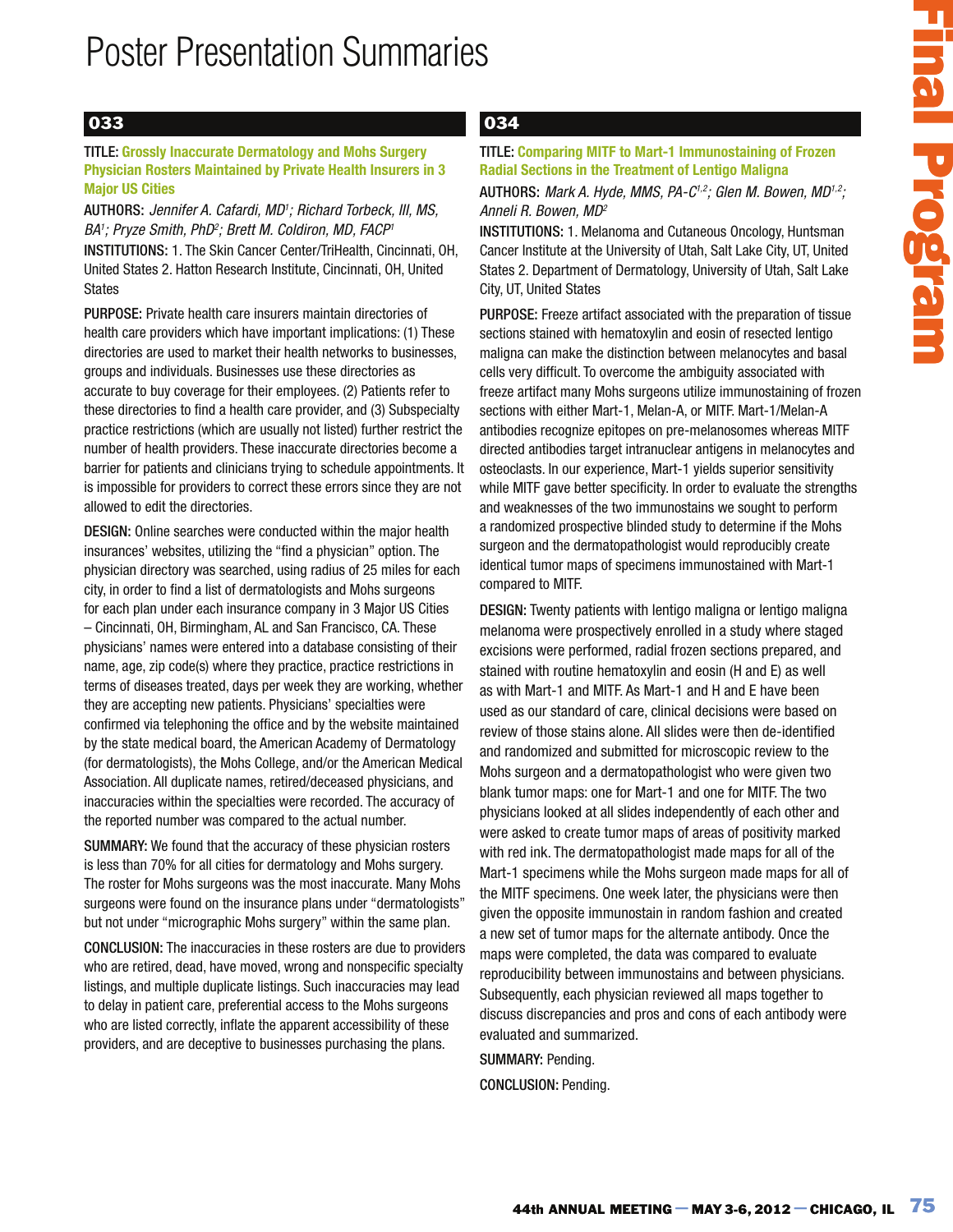## 035

### TITLE: **Repair of Difficult Post-Mohs Defects with Porcine Urinary Bladder Extracellular Matrix**

AUTHORS: Gunjan M. Modi, MD<sup>1</sup>; Mohsin Mir, MD<sup>1</sup>; Jodi S. Markus, MD<sup>1</sup>; Ida F. Orengo, MD<sup>1</sup>

INSTITUTION: 1. Dermatology, Baylor College of Medicine, Houston, TX, United States

PURPOSE: To examine the use of porcine urinary bladder extracellular matrix (UBM) as an option for management of post-Mohs surgical defects.

DESIGN: Four patients were selected, each with a full-thickness defect on the face (A. nasal tip, B. cutaneous lip, C. nasofacial sulcus, D. nasal dorsum) following clearance of non-melanoma skin cancer by Mohs surgery. Patients had refused surgical repair, including by skin flap, skin graft, and primary intention. Commercially available UBM was applied to the defects immediately post-operatively, and then re-applied weekly to twice-weekly, until granulation of the wound bed and reepithelialization was clinically noted.

SUMMARY: All four patients were photographed during each follow-up visit to document response (initial and final pictures of each patient shown). No patients showed any signs of infection or hypersensitivity reaction. Cosmetic results were acceptable to all of the patients.

Patient A had complete re-epithelialization of the nasal tip and columella, with nares patent bilaterally. Patient B had complete re-epitheliazation of the defect with maintenance of the nasolabial fold. There was no lip retraction noted. Patient C had complete re-epithelialization of the defect including re-establishment of the lateral nasal ala and nasofacial sulcus, with no disruption of the nasolabial fold. Patient D was lost to follow-up, but at 1 month post-operatively, had significant reduction in the size of the defect with near-complete granulation, and partial epitheliazation. Mild retraction of the left nasal ala was noted.

CONCLUSION: This case series demonstrates that UBM provides an acceptable alternative for patients with complex surgical defects who are either poor candidates for reconstructive surgery or refuse reconstruction.

Clinically, the use of UBM has been previously reported with promising results in the treatment of chronic non-healing ulcers in diabetic patients. In animal models, its use has been studied more extensively, with efficacy in the repair of defects in a variety of tissues, including esophagus, trachea, thoracic and abdominal wall, tympanic membrane, and myocardium. While the mechanism of action of this extracellular matrix (ECM) scaffolding remains poorly understood, one reasonable hypothesis is the presence, survival, and integrity of basement membrane complex during the processing of porcine bladder to extract UBM. This is reportedly a

property unique to UBM when compared to other ECM scaffolds and may play a role in preferentially inducing site-specific tissue repair instead of scar formation.



Patient A. Left column: defect immediately post-Mohs. Right column: 3-months post-Mohs.



Top Row: Patient B immediately post-Mohs and at 1-month post-Mohs. Middle Row: Patient C immediately post-Mohs and at 6-weeks post-Mohs. Bottom row: Patient D immediately post-Mohs and at 6-weeks post-Mohs.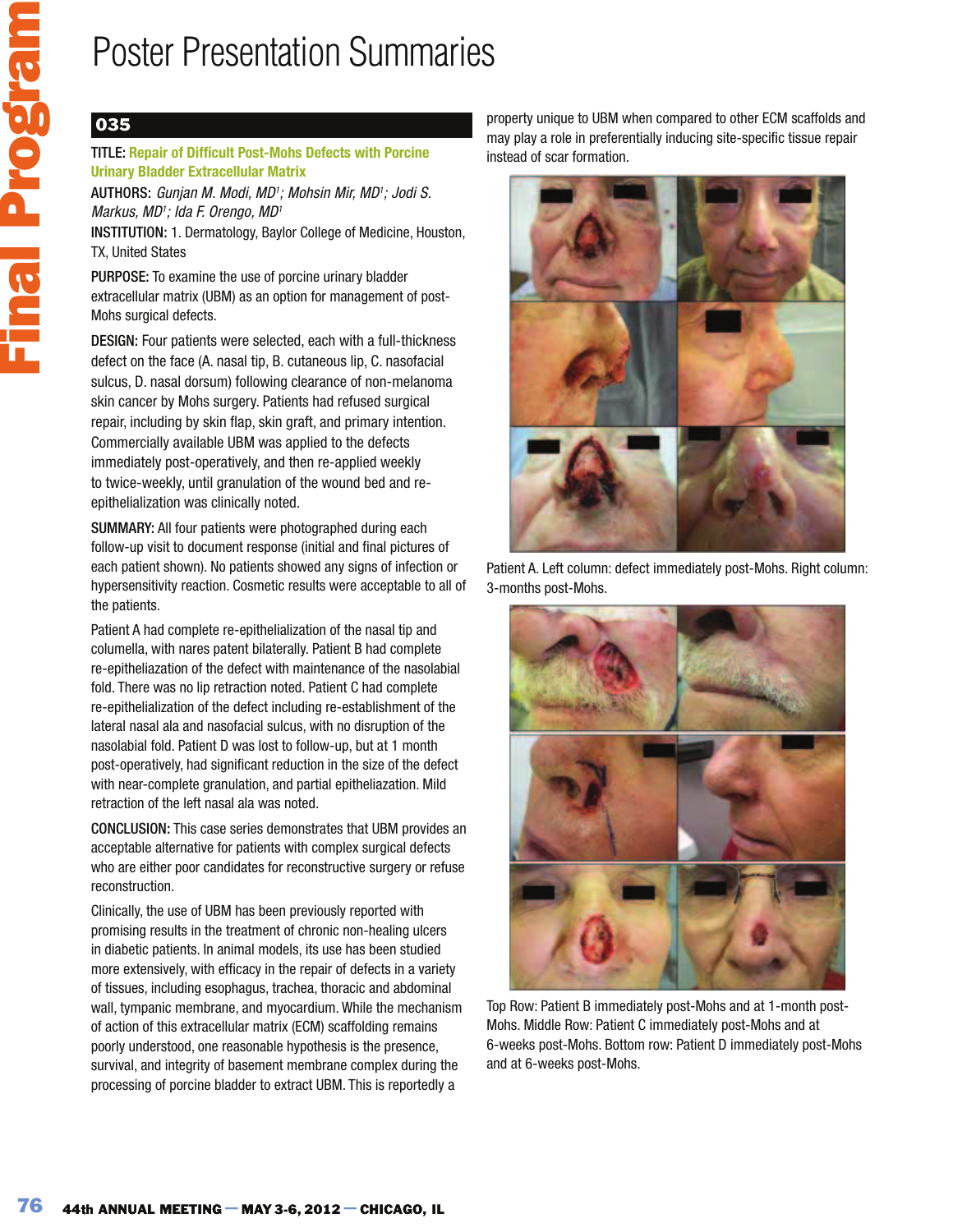## 036

#### TITLE: **Use of Porcine Xenografts on Large Partial-thickness Vermillion and Mucosal Lower Lip Mohs Defects**

AUTHORS: Amanda J. Pickert, MD<sup>1</sup>; Shari A. Nemeth, MD<sup>1</sup> INSTITUTION: 1. Dermatology, Mayo Clinic Arizona, Scottsdale, AZ, United States

PURPOSE: Large partial-thickness Mohs defects on the vermilion and mucosal lower lip can be difficult to repair. The objectives of a repair are to maintain lip function and aesthetics. Second-intention healing will often result in a desirable outcome, even on large defects. However, exposure to foreign material, the environment, and oral flora increases the likelihood of post-operative pain, infection, and prolonged healing. Placement of a porcine xenograft protects the wound during the immediate post-operative period, decreases healing time, minimizes wound care, and potentially facilitates a good surgical outcome in this location.

DESIGN: Seven patients in our practice underwent porcine xenograft closure of a Mohs defect on the mucosal and/or vermillion lower lip from November 2010 to December 2011. Defect size ranged from 1.6 to 13.0 cm2. All wounds were immediately reconstructed with the porcine xenograft. Clinical endpoints included patient discomfort during healing, healing time, oral competence, and aesthetic outcome. Endpoints were evaluated using patient reports and photographic assessments.

SUMMARY: All patients reported an acceptable level of discomfort during healing and would have the procedure performed again if needed. Porcine graft disintegration resulted in a "goopy lip" which per patient report was the most unpleasant facet of healing. Although there was variation in wound size, on average, re-epithelialization was complete by 3-6 weeks, which is below reports for second-intention healing. No patient reported functional impairment and all had satisfactory cosmetic outcomes.

CONCLUSION: Second-intention healing of large partial-thickness vermillion and/or mucosal lower lip Mohs defects can result in acceptable surgical outcomes. When felt to be the best repair option, application of a porcine xenograft to the defect should be considered. Application augments patient discomfort and facilitates quicker healing.



Figure 1. Postoperative day 7 after placement of a porcine xenograft to a 13.0 cm2 Mohs defect on the lower lip, graft is being to disintegrate and gives the lip a goopy appearance.



Figure 2. Postoperative day 21 after placement of a porcine xenograft to a 13.0 cm2 Mohs defect on the lower lip, defect is greater than 90% healed with good cosmetic result.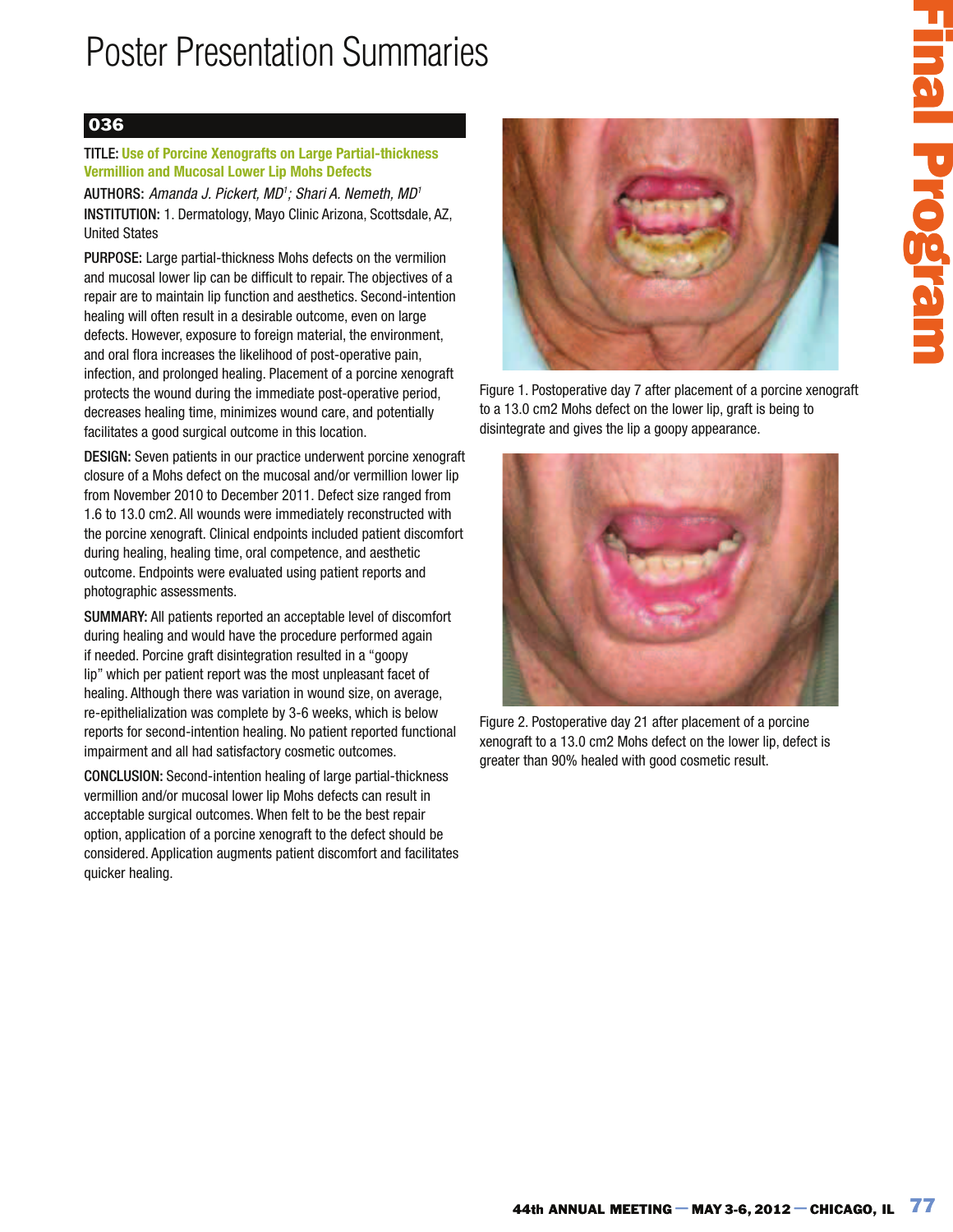## 037

TITLE: **The Island Pedicle Flap is a Cosmetically Acceptable Alternative to more Conventional Repairs for Subcentimeter Defects on the Lower Two-thirds of the Nose**

AUTHORS: Gary W. Mendese, MD<sup>1,2</sup>; Donald J. Grande, MD<sup>1,2</sup>; Stuart H. Bentkover, MD<sup>3,4</sup>

INSTITUTIONS: 1. Mystic Valley Dermatology, Stoneham, MA, United States 2. Dermatology, Boston University School of Medicine, Boston, MA, United States 3. Bentkover Facial Plastic Surgery and Laser Center, Worcester, MA, United States 4. Harvard Medical School, Boston, MA, United States

PURPOSE: Defects on the lower two-thirds of the nose often present reconstructive challenges. Surgical defects on the lower third (consisting of the alae, alar grooves and nasal sidewalls) and even the middle third (nasal supratip area) are commonly repaired by the standard bilobed transposition flap. Though consistent and cosmetically acceptable, the bilobed flap often violates the principal of single cosmetic subunit reconstruction, can lead to trapdoor deformity and in some cases can distort the alar rim. As an alternative, the island pedicle flap can be readily used to repair lesions upwards of 1 cm in diameter on the lower nose.

DESIGN: Full thickness Mohs surgery defects of the lower two-thirds of the nose are presented. The stepwise surgical reconstruction of the defects using the island pedicle flap is described. Step-by-step intraoperative and postoperative photographs are presented and reviewed.

SUMMARY: At least six defects on the lower portions of the nose have been repaired by the island pedicle flap the last year alone, all with acceptable cosmesis and no complications.

CONCLUSION: The island pedicle flap can be safely and easily used to repair lower nasal defects encountered during Mohs micrographic surgery. The final cosmetic and functional results can be equal if not superior to the more conventional repairs employed in this area. Patient satisfaction is high and no followup procedures have been needed. The island pedicle flap can be a useful tool in repairing selected defects of the lower nose.

## 038

TITLE: **Bovine Collagen Xenograft Repair of Extensive Surgical Scalp Wounds with Exposed Calvarium** 

AUTHORS: Jordan B. Slutsky, MD<sup>1</sup>; Megan Rogge<sup>1</sup>; M. Laurin Council, MD<sup>1</sup> ; Scott W. Fosko, MD<sup>1</sup>

INSTITUTION: 1. Dermatology, Saint Louis University, St. Louis, MO, United States

PURPOSE: Mohs micrographic surgery (MMS) or staged "slow Mohs" staged excision (SMSE) for infiltrative skin cancers of the scalp may leave wounds exposed to the level of the calvarium, many extensive in size. Reconstruction of these complex wounds using local flaps, full or split thickness skin grafts (FTSG, STSG) or free flap repair is often challenging, may result in large secondary defects, has high associated morbidity and may not provide optimal cosmetic outcome. Elderly skin cancer patients, many with multiple co-morbidities, may not be candidates for complex reconstructive procedures, and younger patients who could tolerate such repairs might not desire to undertake them. Healing by secondary intention is a viable method of closing these wounds, but is complicated by prolonged healing time and significant wound care. Collagen xenografts are another reconstructive option and seemingly expedite the process of secondary intention healing with minimal surgical morbidity. Collagen xenografts promote healing by providing the matrix for regenerative cells while being remodeled and incorporated into host connective tissue. The objective of this study is to assess clinical outcomes with the use of a bovine collagen xenograft (BX) for reconstruction of scalp wounds with exposed calvarium.

DESIGN: We reviewed 5 cases of infiltrative skin cancers (3 SCC, 2 BCC) of the scalp in which a BX was used successfully and solely for reconstruction of wounds extending to calvarium, after periosteum was removed for tumor extirpation (4 cases of SMSE, 1 case of MMS). The wounds ranged in size from 3.6x2.7cm to 15.1x8.5 cm (9.7cm2 to 128.4cm2). In each case, 2 layers of BX moistened with sterile saline were sutured into the wound bed using 5-0 fast absorbing gut. For each patient, a BX was placed either immediately post-operatively or in a delayed manner, with some patients requiring replacement of the BX up to 2 times depending on the depth/size of wound and if there was residual exposed bone. Wound care involved petrolatum ointment covered with a bandage twice daily until appropriate contour of wound was reached and then acetic acid soaks to promote re-epithelialization. Patient outcomes were assessed using clinic notes, measurements and photographs. Granulation tissue covering calvarium was achieved in 3 to 6 weeks in all patients. Re-epithelialization was complete in 15 weeks in 1 patient and is progressing in all patients. No patients experienced post-operative bleeding or wound infections; 2 took pre-operative antibiotics (1 for a prosthetic heart valve, 1 for a hip replacement). Patients reported minimal pain which did not require analgesics stronger than acetaminophen.